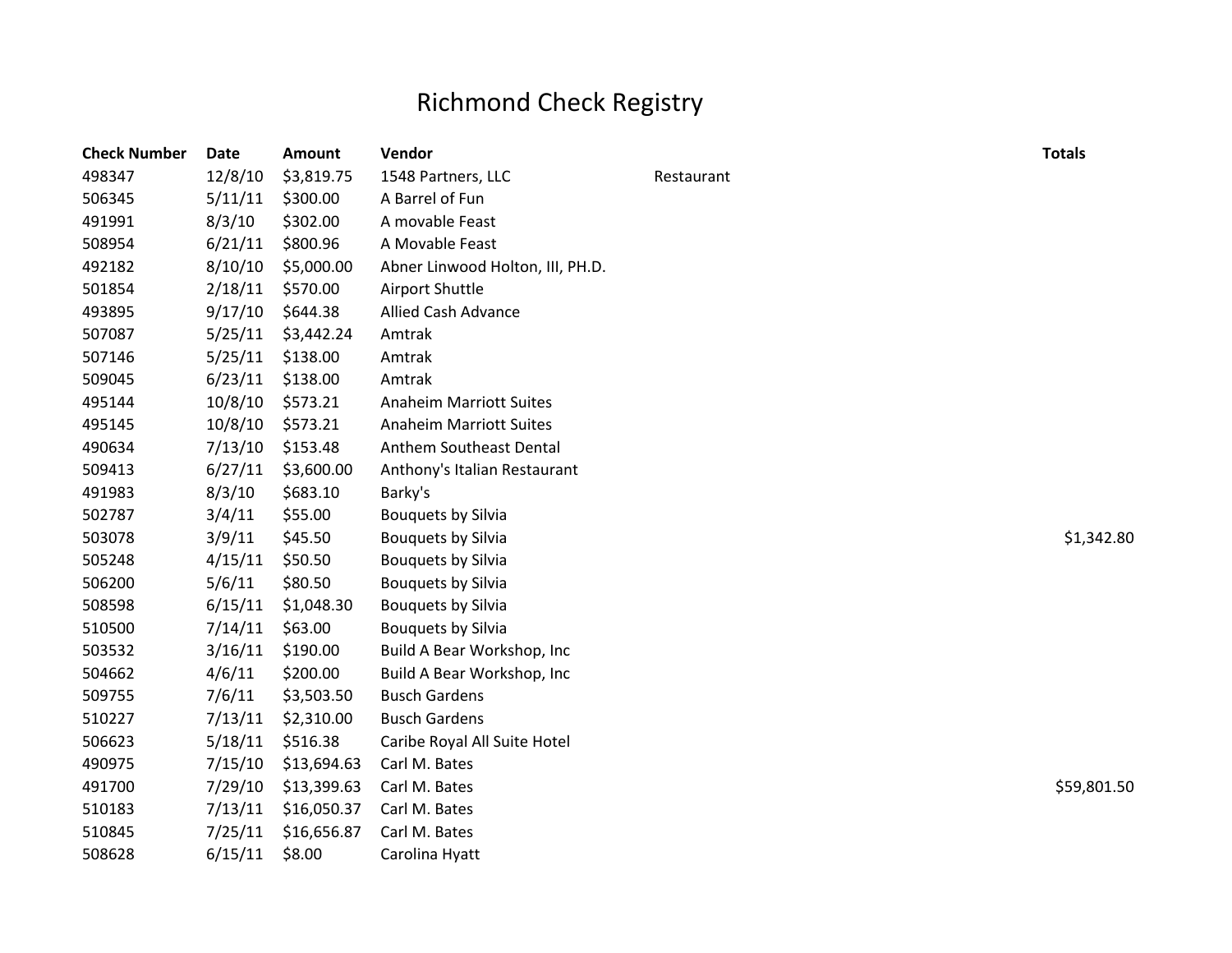| 509348 | 6/27/11           | \$2,646.00 | Carter's Pig Pen Bar-B-Que |            |
|--------|-------------------|------------|----------------------------|------------|
| 502221 | 2/25/11           | \$586.98   | Cash 2 U Payday Loans      |            |
| 504083 | 3/30/11           | \$313.74   | Cash 2 U Payday Loans      |            |
| 504084 | 3/30/11           | \$1,478.30 | Cash 2 U Payday Loans      | \$7,220.81 |
| 505463 | 4/21/11           | \$1,229.67 | Cash 2 U Payday Loans      |            |
| 507324 | 5/27/11           | \$1,007.85 | Cash 2 U Payday Loans      |            |
| 507503 | 6/1/11            | \$604.36   | Cash 2 U Payday Loans      |            |
| 507721 | 6/3/11            | \$403.49   | Cash 2 U Payday Loans      |            |
| 507914 | 6/8/11            | \$200.87   | Cash 2 U Payday Loans      |            |
| 510170 | 7/13/11           | \$1,395.55 | Cash 2 U Payday Loans      |            |
| 493533 | 9/10/10           | \$440.18   | Cavalier Hotel             |            |
| 493646 | 9/15/10           | \$191.84   | <b>Cavalier Hotel</b>      | \$850.54   |
| 494047 | 9/22/10           | \$124.17   | Cavalier Hotel             |            |
| 332712 | 6/22/11           | \$94.35    | <b>Cavalier Hotel</b>      |            |
| 503348 | 3/16/11           | \$127.00   | Chanellos Pizza            |            |
| 504901 | 4/13/11           | \$124.00   | Chanellos Pizza            |            |
| 506499 | 5/11/11           | \$60.00    | Chanellos Pizza            | \$665.99   |
| 507498 | 6/1/11            | \$114.00   | Chanellos Pizza            |            |
| 509475 | 6/29/11           | \$240.99   | Chanellos Pizza            |            |
| 491722 | 7/29/10           | \$130.00   | Chapter 13 Trustee         |            |
| 492137 | 8/5/10            | \$130.00   | Chapter 13 Trustee         |            |
| 493694 | 9/15/10           | \$130.00   | Chapter 13 Trustee         |            |
| 494670 | 10/1/10           | \$130.00   | Chapter 13 Trustee         |            |
| 495310 | 10/13/10 \$130.00 |            | Chapter 13 Trustee         |            |
| 496124 | 10/27/10 \$130.00 |            | Chapter 13 Trustee         |            |
| 497353 | 11/17/10 \$130.00 |            | Chapter 13 Trustee         |            |
| 497779 | 11/24/10 \$130.00 |            | Chapter 13 Trustee         |            |
| 498395 | 12/8/10           | \$130.00   | Chapter 13 Trustee         |            |
| 498913 | 12/15/10 \$130.00 |            | Chapter 13 Trustee         | \$3,252.50 |
| 500105 | 1/14/11 \$130.00  |            | Chapter 13 Trustee         |            |
| 500793 | 1/28/11           | \$130.00   | Chapter 13 Trustee         |            |
| 501466 | 2/11/11           | \$130.00   | Chapter 13 Trustee         |            |
| 502270 | 2/25/11           | \$130.00   | Chapter 13 Trustee         |            |
| 503205 | 3/11/11           | \$130.00   | Chapter 13 Trustee         |            |
|        |                   |            |                            |            |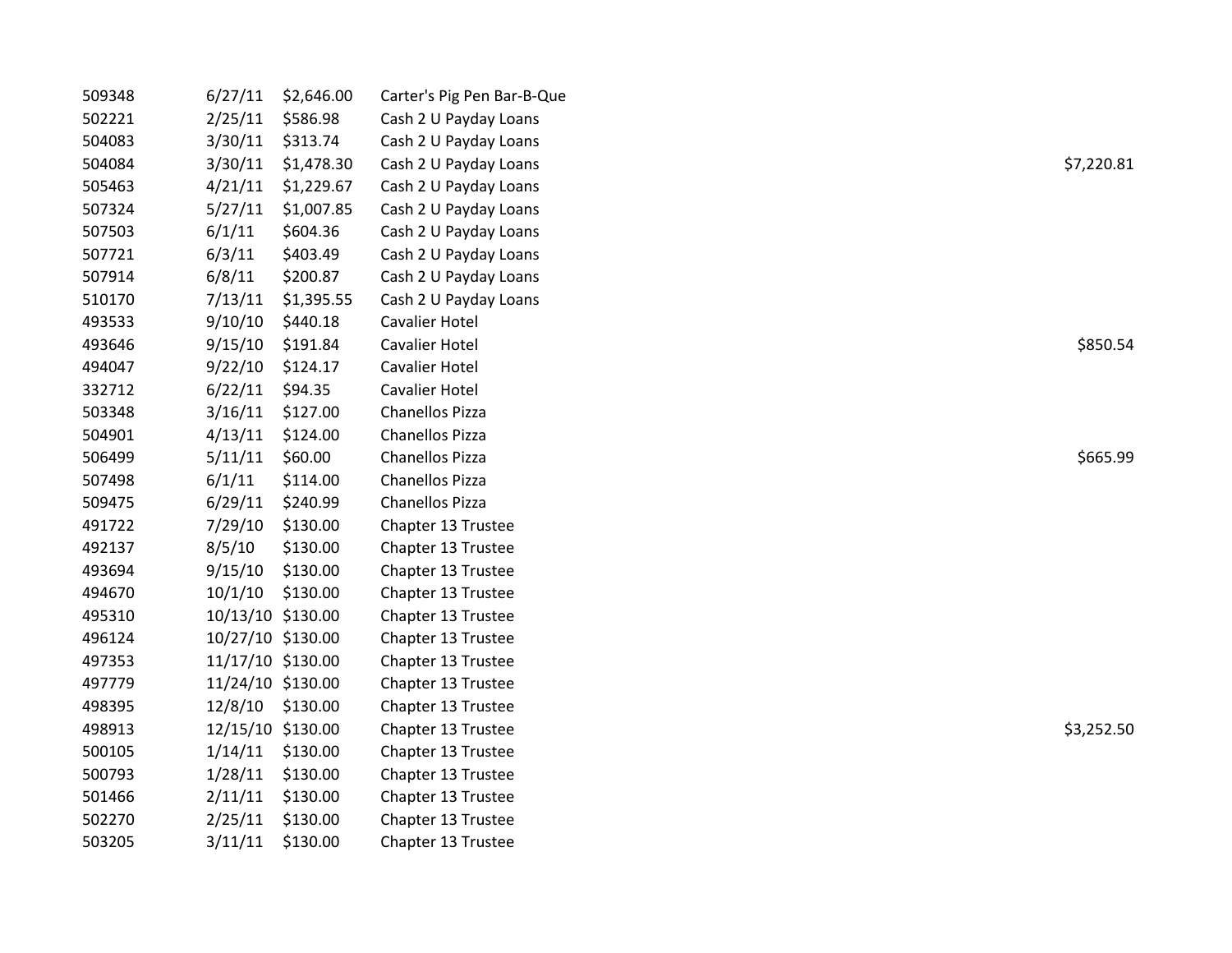| 504125 | 3/30/11           | \$130.00 | Chapter 13 Trustee |            |
|--------|-------------------|----------|--------------------|------------|
| 505166 | 4/15/11           | \$130.00 | Chapter 13 Trustee |            |
| 505833 | 4/29/11           | \$130.00 | Chapter 13 Trustee |            |
| 506276 | 5/11/11           | \$130.00 | Chapter 13 Trustee |            |
| 507356 | 5/27/11           | \$130.00 | Chapter 13 Trustee |            |
| 508402 | 6/15/11           | \$130.00 | Chapter 13 Trustee |            |
| 509250 | 6/27/11           | \$130.00 | Chapter 13 Trustee |            |
| 510192 | 7/13/11           | \$130.00 | Chapter 13 Trustee |            |
| 510860 | 7/25/11           | \$262.50 | Chapter 13 Trustee |            |
| 491892 | 8/3/10            | \$266.50 | Chick-Fil-A        |            |
| 492106 | 8/5/10            | \$642.75 | Chick-Fil-A        |            |
| 492492 | 8/19/10           | \$266.50 | Chick-Fil-A        |            |
| 494817 | 10/6/10           | \$130.57 | Chick-Fil-A        |            |
| 497736 | 11/24/10 \$350.90 |          | Chick-Fil-A        |            |
| 497889 | 11/24/10 \$56.52  |          | Chick-Fil-A        |            |
| 498348 | 12/8/10           | \$108.00 | Chick-Fil-A        |            |
| 498524 | 12/8/10           | \$324.00 | Chick-Fil-A        |            |
| 498525 | 12/8/10           | \$236.32 | Chick-Fil-A        | \$9,064.66 |
| 498526 | 12/8/10           | \$116.03 | Chick-Fil-A        |            |
| 498527 | 12/8/10           | \$108.00 | Chick-Fil-A        |            |
| 499325 | 12/21/10 \$345.00 |          | Chick-Fil-A        |            |
| 502108 | 2/23/11           | \$163.70 | Chick-Fil-A        |            |
| 502482 | 3/2/11            | \$475.00 | Chick-Fil-A        |            |
| 502615 | 3/2/11            | \$144.48 | Chick-Fil-A        |            |
| 502693 | 3/4/11            | \$250.00 | Chick-Fil-A        |            |
| 503172 | 3/11/11           | \$200.00 | Chick-Fil-A        |            |
| 503510 | 3/16/01           | \$128.00 | Chick-Fil-A        |            |
| 503611 | 3/18/11           | \$150.00 | Chick-Fil-A        |            |
| 505217 | 4/15/11           | \$871.00 | Chick-Fil-A        |            |
| 505399 | 4/19/11           | \$127.78 | Chick-Fil-A        |            |
| 505923 | 5/4/11            | \$812.50 | Chick-Fil-A        |            |
| 506233 | 5/11/11           | \$301.28 | Chick-Fil-A        |            |
| 506917 | 5/20/11           | \$987.50 | Chick-Fil-A        |            |
| 508045 | 6/8/11            | \$238.05 | Chick-Fil-A        |            |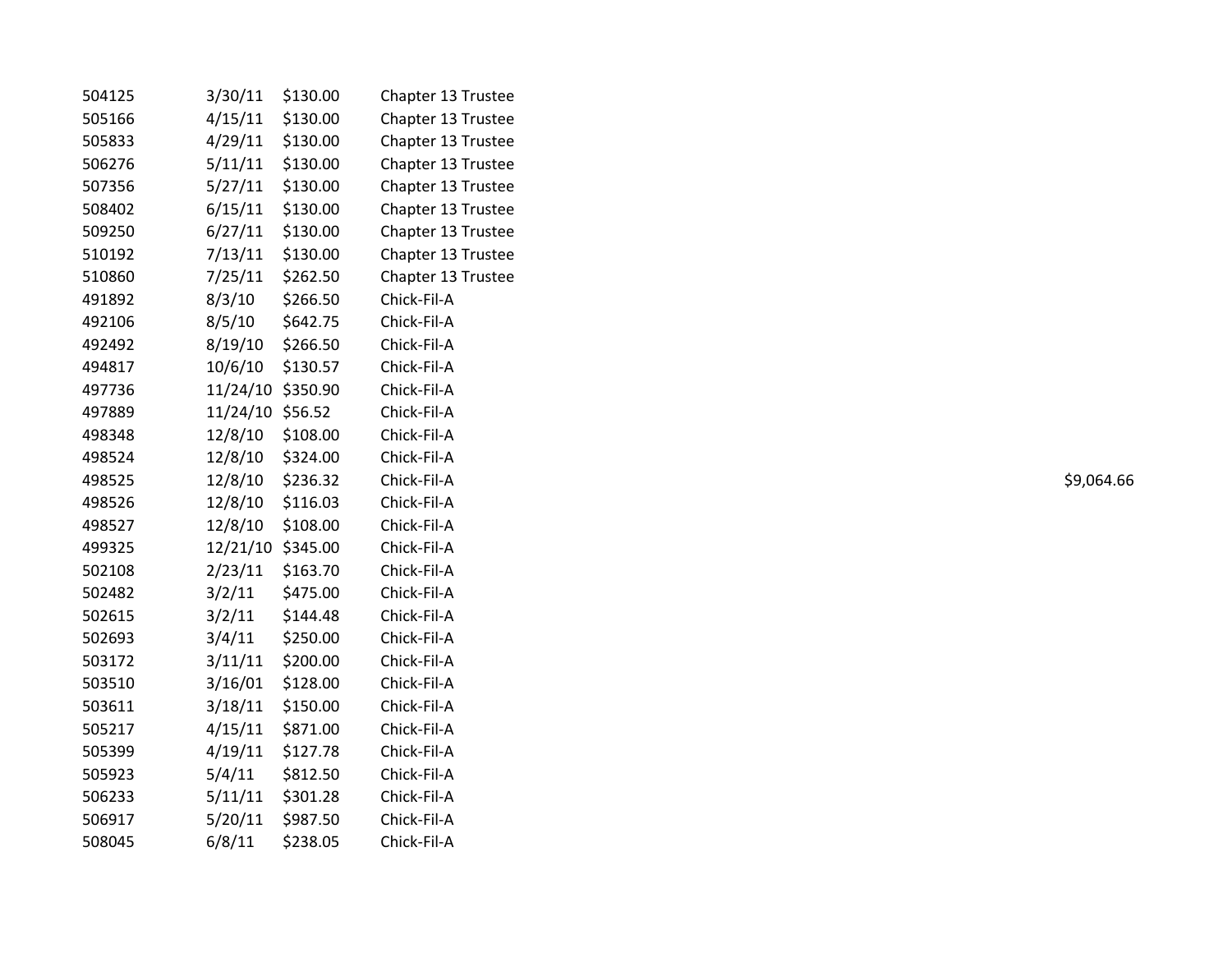| 509110 | 6/23/11           | \$998.78            | Chick-Fil-A                         |             |
|--------|-------------------|---------------------|-------------------------------------|-------------|
| 509354 | 6/27/11           | \$265.50            | Chick-Fil-A                         |             |
| 491845 | 7/29/10           | \$3,570.00          | Children's Hospital                 |             |
| 506586 | 5/13/11           | \$2,880.00          | Children's Hospital                 |             |
| 497885 |                   | 11/24/10 \$8,833.06 | Chinese Food Solutions, Inc         | \$32,582.84 |
| 498124 | 12/1/10           | \$8,343.28          | Chinese Food Solutions, Inc         |             |
| 504853 | 4/8/11            | \$15,406.50         | Chinese Food Solutions, Inc.        |             |
| 503356 | 3/16/11           | \$316.28            | Chuck E Cheese                      |             |
| 507090 | 5/25/11           | \$220.00            | Chuck E Cheese                      |             |
| 507320 | 5/27/11           | \$136.29            | Chuck E Cheese                      |             |
| 507909 | 6/8/11            | \$337.48            | Chuck E Cheese                      |             |
| 490164 | 7/1/10            | \$1,932.00          | Club <sub>Z</sub>                   |             |
| 496964 | 11/10/10 \$666.69 |                     | Coca-Cola Enterprises Company       |             |
| 498236 | 12/13/10 \$544.62 |                     | Coca-Cola Enterprises Company       |             |
| 504140 | 3/30/11           | \$321.75            | Coca-Cola Enterprises Company       |             |
| 506289 | 5/11/11           | \$546.00            | Coca-Cola Enterprises Company       |             |
| 507539 | 6/1/11            | \$331.50            | Coca-Cola Enterprises Company       |             |
| 508820 | 6/21/11           | \$575.25            | Coca-Cola Enterprises Company       |             |
| 501546 | 2/11/11           | \$127.06            | <b>Coleman Brothers Flowers Inc</b> |             |
| 490156 | 7/1/10            | \$4,800.00          | College of William and Mary         |             |
| 503632 | 3/18/11           | \$472.50            | Comfort Inn & Conference            |             |
| 503444 | 3/16/11           | \$866.88            | Comfort Inn Abingdon                |             |
| 492359 | 8/12/10           | \$2,879.78          | Comfort Inn Conference Center       |             |
| 495319 | 10/13/10 \$630.00 |                     | Comfort Inn Conference Center       |             |
| 502205 | 2/25/11           | \$600.60            | Courtyard by Marriott               |             |
| 507705 | 6/3/11            | \$743.60            | <b>Courtyard by Marriott</b>        | \$34,474.43 |
| 509974 | 7/11/11           | \$1,081.60          | <b>Courtyard by Marriott</b>        |             |
| 507086 | 5/25/11           | \$555.00            | <b>Courtyard Charlottesville</b>    |             |
| 507710 | 6/3/11            | \$472.34            | Courtyard Providence Downtown       |             |
| 492071 | 8/5/10            | \$667.01            | Courtyard Seattle Downtown          |             |
| 503743 | 3/23/11           | \$336.63            | Courtyard Washington DC             |             |
| 510823 | 7/25/11           | \$1,253.77          | Courtyard Washington DC             |             |
| 490629 | 7/13/10           | \$562.44            | Crown Plaza Hotel                   |             |
| 490630 | 7/13/10           | \$562.44            | Crown Plaza Hotel                   |             |
|        |                   |                     |                                     |             |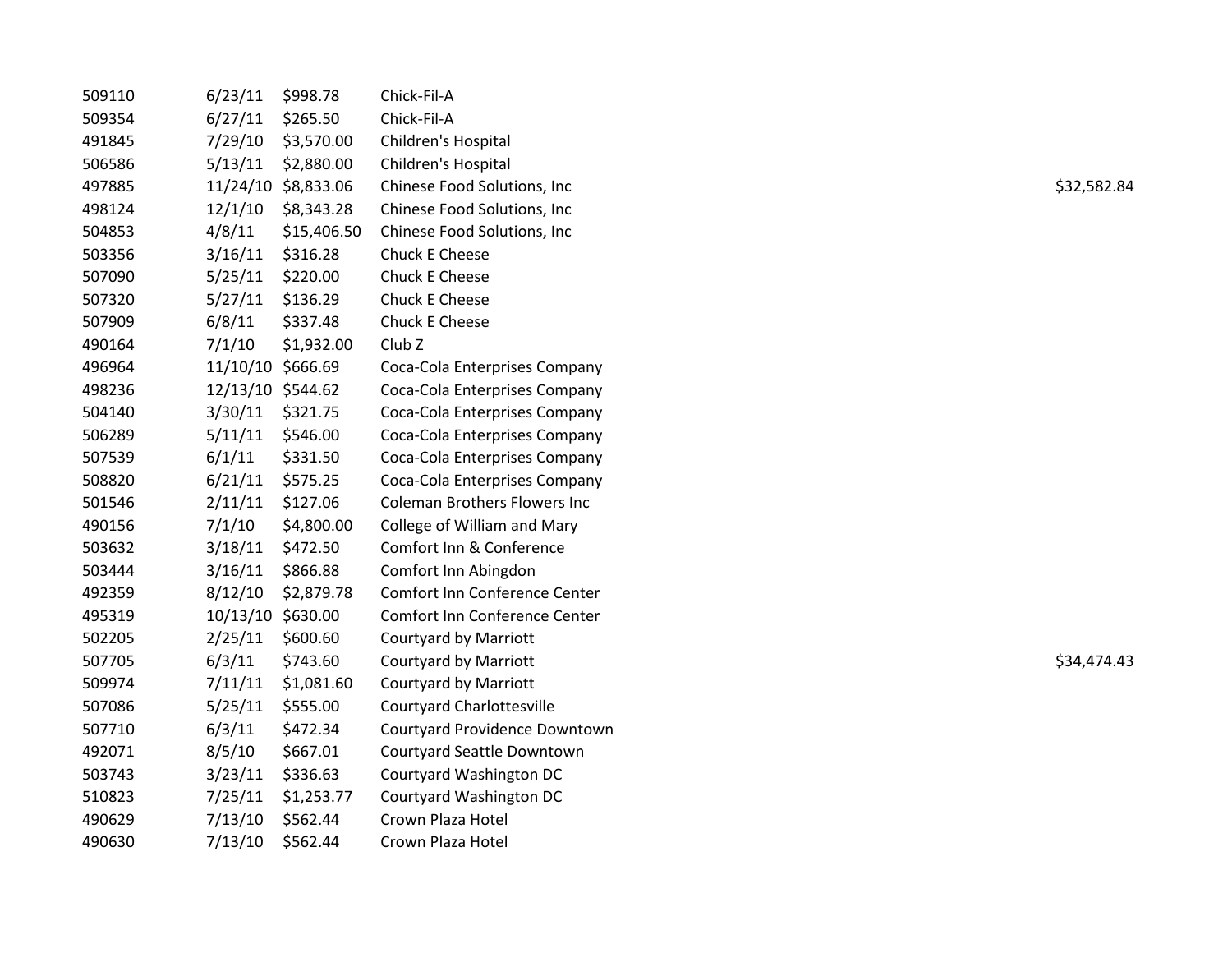| 490631 | 7/13/10           | \$562.44            | Crown Plaza Hotel          |              |
|--------|-------------------|---------------------|----------------------------|--------------|
| 504904 | 4/13/11           | \$394.88            | Crowne Plaza Hotel Orlando |              |
| 511160 | 7/27/11           | \$1,869.04          | Crowne Plaza Richmond      |              |
| 492887 | 8/25/10           | \$4,019.82          | Crowne Plaza Richmond West |              |
| 493869 | 9/15/10           | \$3,793.86          | Crowne Plaza Richmond West |              |
| 496348 | 10/27/10 \$425.01 |                     | Crowne Plaza Richmond West |              |
| 499120 |                   | 12/15/10 \$2,250.00 | Crowne Plaza Richmond West |              |
| 501085 | 2/2/11            | \$631.05            | Crowne Plaza Richmond West |              |
| 505433 | 4/19/11           | \$550.00            | Crowne Plaza Richmond West |              |
| 510965 | 7/25/11           | \$8,293.74          | Crowne Plaza Richmond West |              |
| 500906 | 2/2/11            | \$323.39            | Dagwood Deli               |              |
| 490153 | 6/29/10           | \$1,110.10          | Dalianes World Wide Travel |              |
| 490471 | 7/6/10            | \$2,077.40          | Dalianes World Wide Travel |              |
| 490623 | 7/8/10            | \$2,715.00          | Dalianes World Wide Travel |              |
| 491512 | 7/22/10           | \$1,323.90          | Dalianes World Wide Travel |              |
| 491666 | 7/27/10           | \$2,479.10          | Dalianes World Wide Travel |              |
| 491667 | 7/27/10           | \$265.40            | Dalianes World Wide Travel |              |
| 491668 | 7/27/10           | \$265.40            | Dalianes World Wide Travel |              |
| 491669 | 7/27/10           | \$265.40            | Dalianes World Wide Travel |              |
| 491670 | 7/27/10           | \$265.40            | Dalianes World Wide Travel |              |
| 491671 | 7/27/10           | \$467.80            | Dalianes World Wide Travel | \$135,761.00 |
| 491886 | 7/29/10           | \$2,114.70          | Dalianes World Wide Travel |              |
| 492378 | 8/12/10           | \$424.30            | Dalianes World Wide Travel |              |
| 494038 | 9/17/10           | \$1,855.90          | Dalianes World Wide Travel |              |
| 494039 | 9/17/10           | \$530.80            | Dalianes World Wide Travel |              |
| 494218 | 9/22/10           | \$373.70            | Dalianes World Wide Travel |              |
| 495134 | 10/6/10           | \$6,841.70          | Dalianes World Wide Travel |              |
| 495135 | 10/6/10           | \$220.40            | Dalianes World Wide Travel |              |
| 495252 | 10/8/10           | \$707.20            | Dalianes World Wide Travel |              |
| 495904 | 10/20/10 \$220.40 |                     | Dalianes World Wide Travel |              |
| 496056 | 10/22/10 \$406.40 |                     | Dalianes World Wide Travel |              |
| 496057 | 10/22/10 \$406.40 |                     | Dalianes World Wide Travel |              |
| 496366 | 10/27/10 \$656.50 |                     | Dalianes World Wide Travel |              |
| 496508 |                   | 10/29/10 \$1,869.00 | Dalianes World Wide Travel |              |
|        |                   |                     |                            |              |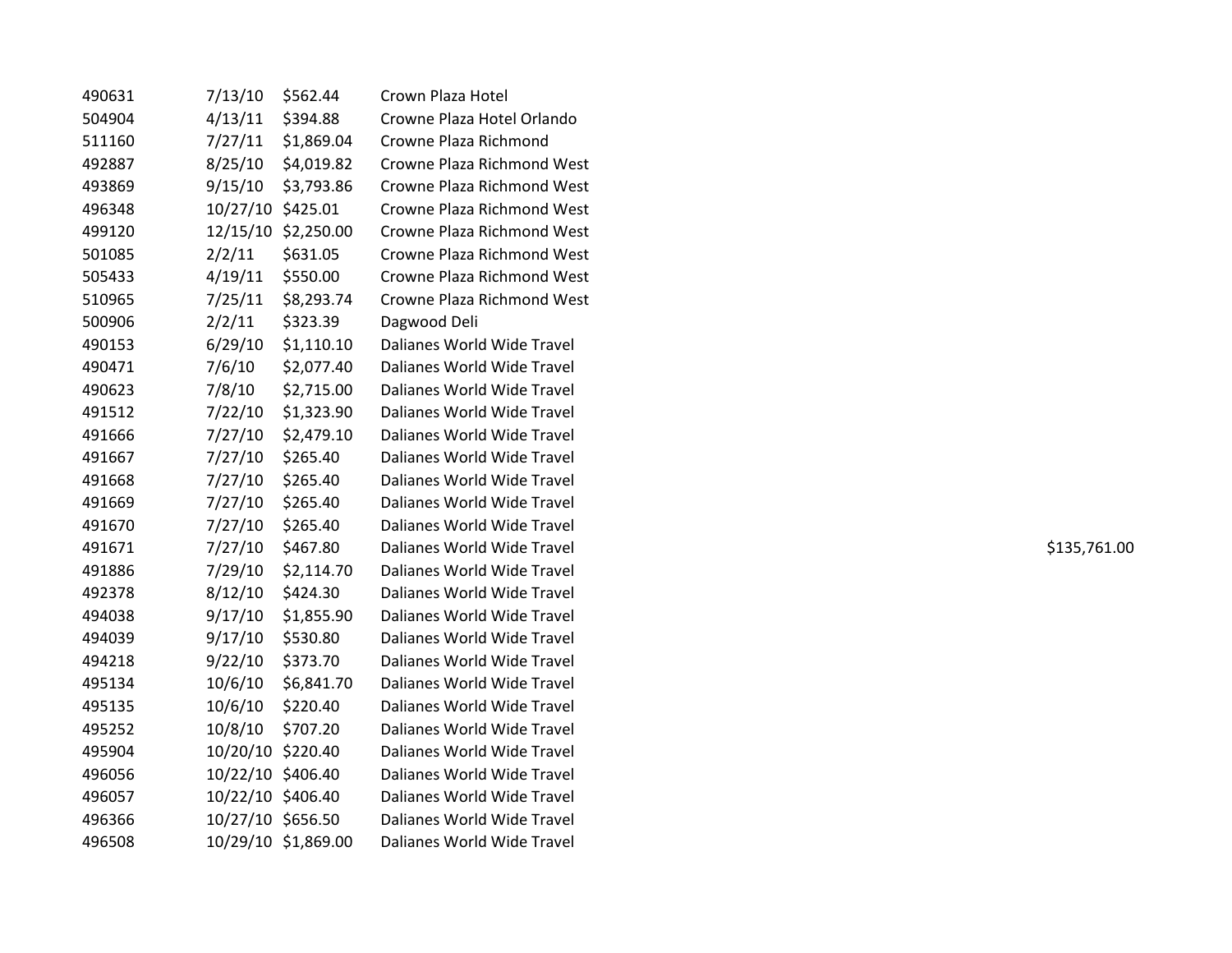| 496904 | 11/5/10  | \$533.80   | Dalianes World Wide Travel |
|--------|----------|------------|----------------------------|
| 497143 | 11/10/10 | \$235.80   | Dalianes World Wide Travel |
| 497303 | 11/12/10 | \$272.40   | Dalianes World Wide Travel |
| 497574 | 11/17/10 | \$540.80   | Dalianes World Wide Travel |
| 498203 | 12/1/10  | \$786.40   | Dalianes World Wide Travel |
| 498204 | 12/1/10  | \$1,241.40 | Dalianes World Wide Travel |
| 498205 | 12/1/10  | \$543.60   | Dalianes World Wide Travel |
| 498836 | 12/10/10 | \$408.80   | Dalianes World Wide Travel |
| 500187 | 1/14/11  | \$811.60   | Dalianes World Wide Travel |
| 500746 | 1/26/11  | \$893.40   | Dalianes World Wide Travel |
| 500896 | 1/28/11  | \$1,551.00 | Dalianes World Wide Travel |
| 501220 | 2/4/11   | \$969.80   | Dalianes World Wide Travel |
| 501581 | 2/11/11  | \$3,704.50 | Dalianes World Wide Travel |
| 501834 | 2/16/11  | \$962.40   | Dalianes World Wide Travel |
| 501835 | 2/16/11  | \$283.80   | Dalianes World Wide Travel |
| 501836 | 2/16/11  | \$283.80   | Dalianes World Wide Travel |
| 501837 | 2/16/11  | \$283.80   | Dalianes World Wide Travel |
| 501838 | 2/16/11  | \$283.80   | Dalianes World Wide Travel |
| 501839 | 2/16/11  | \$320.80   | Dalianes World Wide Travel |
| 501840 | 2/16/11  | \$320.80   | Dalianes World Wide Travel |
| 501841 | 2/16/11  | \$320.80   | Dalianes World Wide Travel |
| 501842 | 2/16/11  | \$320.80   | Dalianes World Wide Travel |
| 501843 | 2/16/11  | \$355.80   | Dalianes World Wide Travel |
| 501844 | 2/16/11  | \$1,029.60 | Dalianes World Wide Travel |
| 502195 | 2/23/11  | \$283.80   | Dalianes World Wide Travel |
| 502196 | 2/23/11  | \$435.00   | Dalianes World Wide Travel |
| 502197 | 2/23/11  | \$283.80   | Dalianes World Wide Travel |
| 502198 | 2/23/11  | \$345.40   | Dalianes World Wide Travel |
| 502199 | 2/23/11  | \$354.40   | Dalianes World Wide Travel |
| 502680 | 3/2/11   | \$1,165.60 | Dalianes World Wide Travel |
| 502681 | 3/2/11   | \$581.00   | Dalianes World Wide Travel |
| 502682 | 3/2/11   | \$581.00   | Dalianes World Wide Travel |
| 502683 | 3/2/11   | \$319.80   | Dalianes World Wide Travel |
| 502684 | 3/2/11   | \$571.80   | Dalianes World Wide Travel |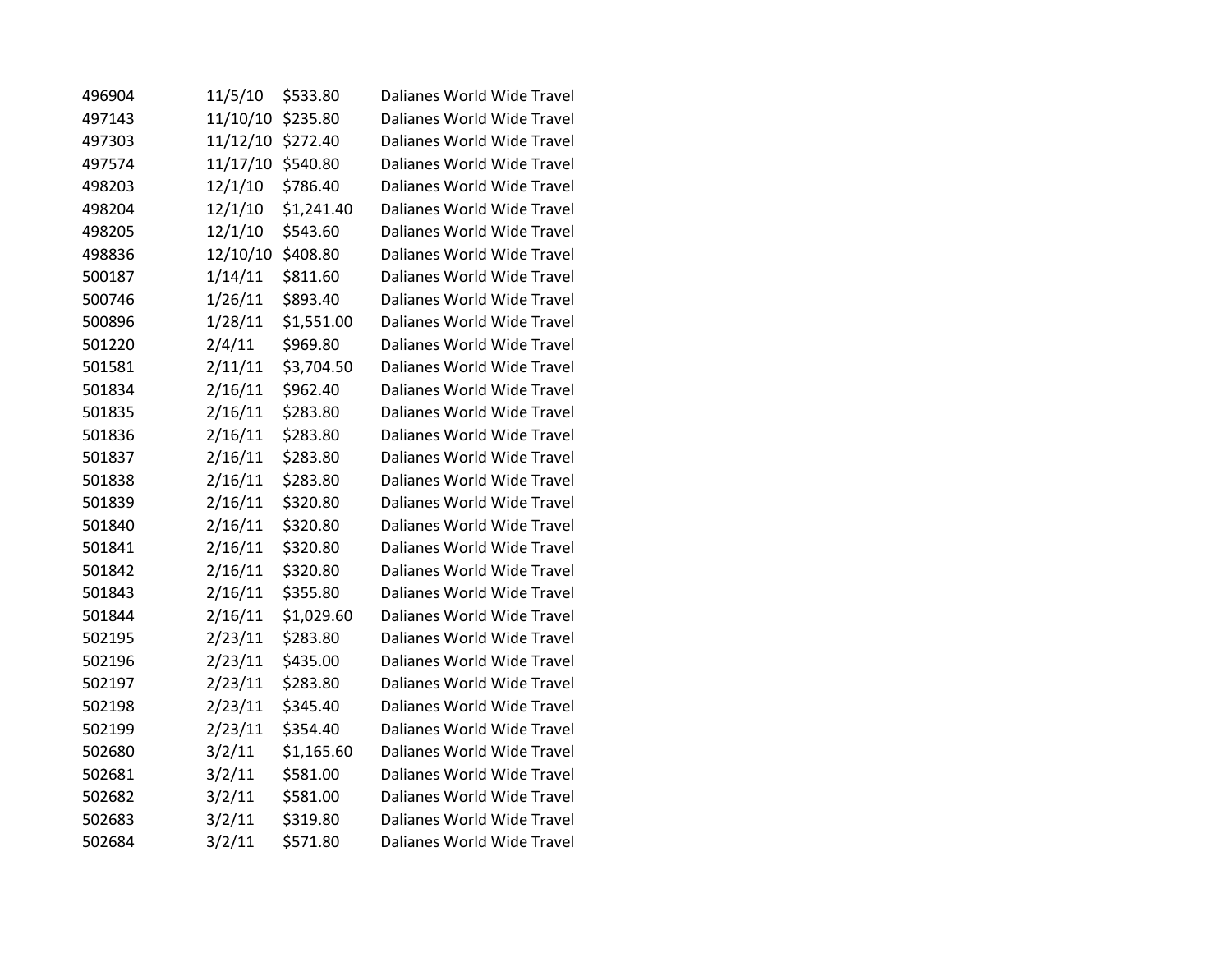| 502685 | 3/2/11  | \$571.80   | Dalianes World Wide Travel |
|--------|---------|------------|----------------------------|
| 502686 | 3/2/11  | \$571.80   | Dalianes World Wide Travel |
| 502687 | 3/2/11  | \$319.80   | Dalianes World Wide Travel |
| 502806 | 3/4/11  | \$302.00   | Dalianes World Wide Travel |
| 503138 | 3/9/11  | \$2,456.00 | Dalianes World Wide Travel |
| 503139 | 3/9/11  | \$319.80   | Dalianes World Wide Travel |
| 503140 | 3/9/11  | \$435.80   | Dalianes World Wide Travel |
| 503141 | 3/9/11  | \$426.80   | Dalianes World Wide Travel |
| 503142 | 3/9/11  | \$706.80   | Dalianes World Wide Travel |
| 503143 | 3/9/11  | \$1,029.60 | Dalianes World Wide Travel |
| 503144 | 3/9/11  | \$588.80   | Dalianes World Wide Travel |
| 503145 | 3/9/11  | \$426.80   | Dalianes World Wide Travel |
| 503146 | 3/9/11  | \$379.80   | Dalianes World Wide Travel |
| 503334 | 3/11/11 | \$851.10   | Dalianes World Wide Travel |
| 503600 | 3/16/11 | \$4,539.53 | Dalianes World Wide Travel |
| 503601 | 3/16/11 | \$538.40   | Dalianes World Wide Travel |
| 503602 | 3/16/11 | \$1,899.20 | Dalianes World Wide Travel |
| 503729 | 3/18/11 | \$2,929.00 | Dalianes World Wide Travel |
| 503730 | 3/18/11 | \$1,512.90 | Dalianes World Wide Travel |
| 503926 | 3/23/11 | \$1,646.60 | Dalianes World Wide Travel |
| 504055 | 3/25/11 | \$89.50    | Dalianes World Wide Travel |
| 504056 | 3/25/11 | \$339.80   | Dalianes World Wide Travel |
| 504306 | 3/30/11 | \$7,382.59 | Dalianes World Wide Travel |
| 504307 | 3/30/11 | \$643.80   | Dalianes World Wide Travel |
| 504430 | 4/1/11  | \$1,630.40 | Dalianes World Wide Travel |
| 504431 | 4/1/11  | \$363.30   | Dalianes World Wide Travel |
| 504794 | 4/6/11  | \$955.70   | Dalianes World Wide Travel |
| 504795 | 4/6/11  | \$1,554.90 | Dalianes World Wide Travel |
| 504796 | 4/6/11  | \$617.80   | Dalianes World Wide Travel |
| 504797 | 4/6/11  | \$1,513.20 | Dalianes World Wide Travel |
| 504798 | 4/6/11  | \$390.80   | Dalianes World Wide Travel |
| 505112 | 4/13/11 | \$303.80   | Dalianes World Wide Travel |
| 505274 | 4/15/11 | \$1,576.40 | Dalianes World Wide Travel |
| 505275 | 4/15/11 | \$2,509.50 | Dalianes World Wide Travel |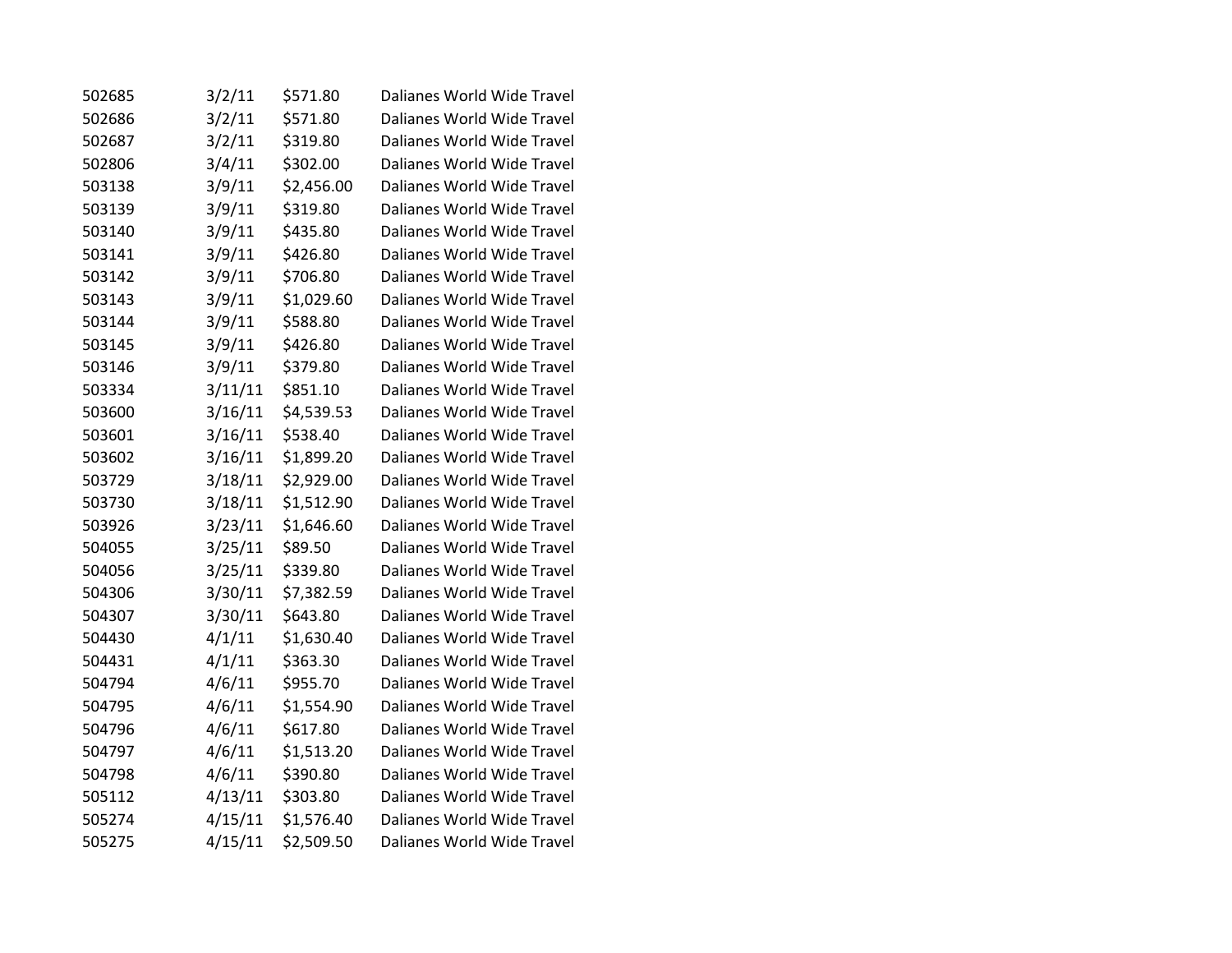| 505455 | 4/19/11 | \$1,825.40           | Dalianes World Wide Travel |             |
|--------|---------|----------------------|----------------------------|-------------|
| 505784 | 4/27/11 | \$376.30             | Dalianes World Wide Travel |             |
| 506122 | 5/4/11  | \$362.90             | Dalianes World Wide Travel |             |
| 506123 | 5/4/11  | \$559.30             | Dalianes World Wide Travel |             |
| 506124 | 5/6/11  | \$559.30             | Dalianes World Wide Travel |             |
| 506900 | 5/18/11 | \$381.49             | Dalianes World Wide Travel |             |
| 507078 | 5/20/11 | \$3,424.80           | Dalianes World Wide Travel |             |
| 507298 | 5/25/11 | \$2,461.00           | Dalianes World Wide Travel |             |
| 507493 | 5/27/11 | \$5,645.09           | Dalianes World Wide Travel |             |
| 507894 | 6/3/11  | \$10,391.40          | Dalianes World Wide Travel |             |
| 508130 | 6/8/11  | \$3,279.00           | Dalianes World Wide Travel |             |
| 508325 | 6/10/11 | \$306.30             | Dalianes World Wide Travel |             |
| 508326 | 6/10/11 | \$2,832.00           | Dalianes World Wide Travel |             |
| 508666 | 6/15/11 | \$1,790.40           | Dalianes World Wide Travel |             |
| 508667 | 6/15/11 | \$591.80             | Dalianes World Wide Travel |             |
| 508779 | 6/16/11 | \$1,102.90           | Dalianes World Wide Travel |             |
| 509000 | 6/21/11 | \$2,165.70           | Dalianes World Wide Travel |             |
| 509001 | 6/21/11 | \$2,111.20           | Dalianes World Wide Travel |             |
| 509702 | 6/29/11 | \$188.40             | Dalianes World Wide Travel |             |
| 510148 | 7/11/11 | \$697.80             | Dalianes World Wide Travel |             |
| 510495 | 7/13/11 | \$2,341.30           | Dalianes World Wide Travel |             |
| 507711 | 6/3/11  | \$285.00             | Delta Airlines Inc         |             |
| 497601 |         | 11/19/10 \$10,101.00 | Department of State Police |             |
| 500410 | 1/21/11 | \$10,064.00          | Department of State Police |             |
| 501642 | 2/16/11 | \$1,517.00           | Department of State Police | \$34,040.00 |
| 505176 | 4/15/11 | \$2,738.00           | Department of State Police |             |
| 510016 | 7/11/11 | \$9,620.00           | Department of State Police |             |
| 491993 | 8/3/10  | \$122.00             | Diamond Springs Water Inc  |             |
| 492357 | 8/12/10 | \$28.55              | Diamond Springs Water Inc  |             |
| 492461 | 8/17/10 | \$108.60             | Diamond Springs Water Inc  |             |
| 492669 | 8/19/10 | \$102.45             | Diamond Springs Water Inc  |             |
| 493018 | 8/27/10 | \$17.00              | Diamond Springs Water Inc  |             |
| 493626 | 9/10/10 | \$4.75               | Diamond Springs Water Inc  |             |
| 493844 | 9/15/10 | \$41.45              | Diamond Springs Water Inc  |             |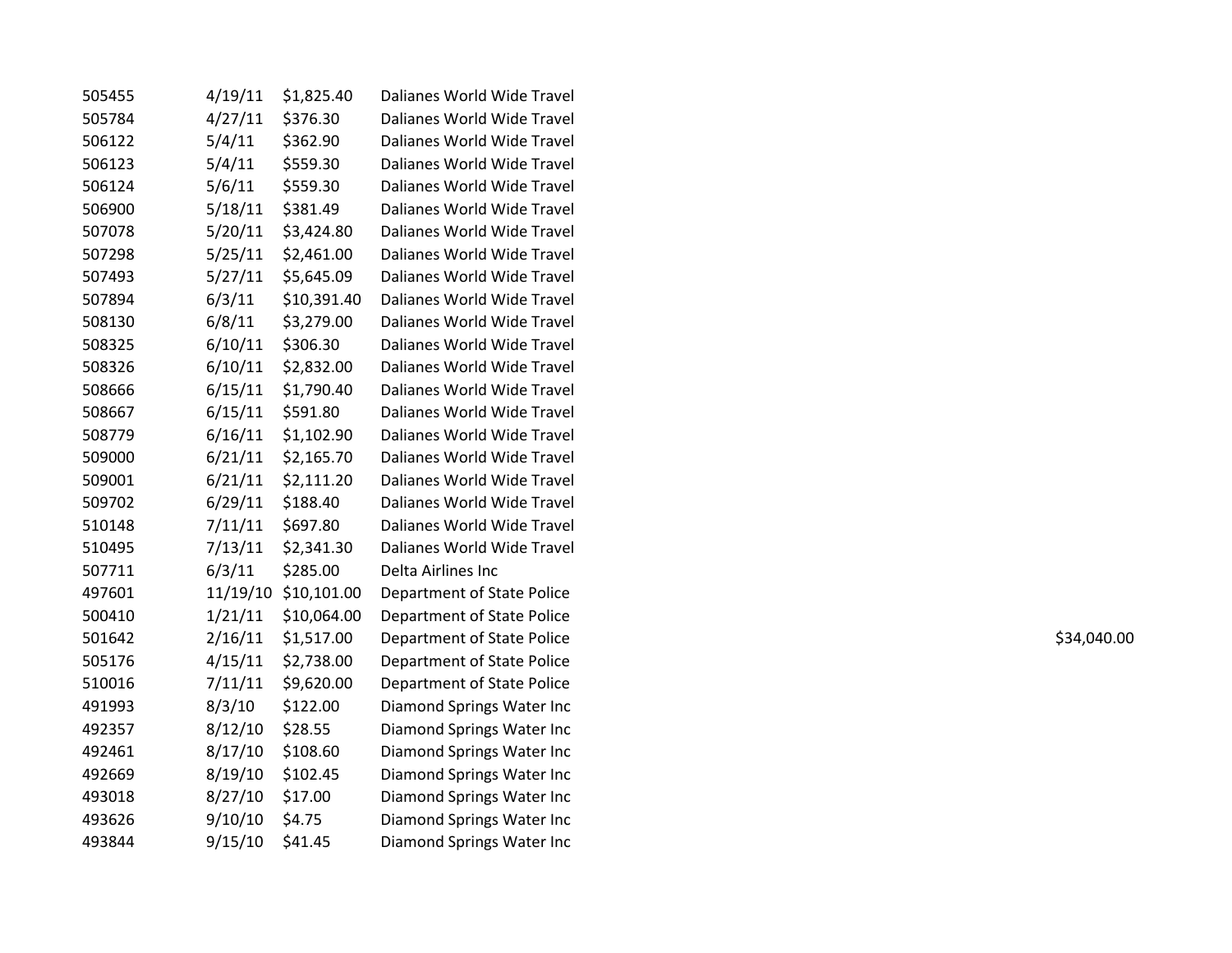| 494190 | 9/22/10           | \$219.55 | Diamond Springs Water Inc |            |
|--------|-------------------|----------|---------------------------|------------|
| 494302 | 9/24/10           | \$229.34 | Diamond Springs Water Inc |            |
| 494782 | 10/1/10           | \$47.75  | Diamond Springs Water Inc | \$4,762.69 |
| 495500 | 10/13/10 \$38.15  |          | Diamond Springs Water Inc |            |
| 495881 | 10/20/10 \$6.50   |          | Diamond Springs Water Inc |            |
| 496022 | 10/22/10 \$19.25  |          | Diamond Springs Water Inc |            |
| 496319 | 10/27/10 \$63.80  |          | Diamond Springs Water Inc |            |
| 496883 | 11/5/10           | \$46.90  | Diamond Springs Water Inc |            |
| 497099 | 11/10/10 \$81.70  |          | Diamond Springs Water Inc |            |
| 497273 | 11/12/10 \$123.45 |          | Diamond Springs Water Inc |            |
| 497690 | 11/19/10 \$93.55  |          | Diamond Springs Water Inc |            |
| 497938 | 11/24/10 \$46.00  |          | Diamond Springs Water Inc |            |
| 498586 | 12/8/10 \$154.65  |          | Diamond Springs Water Inc |            |
| 498792 | 12/10/10 \$6.40   |          | Diamond Springs Water Inc |            |
| 499106 | 12/15/10 \$184.30 |          | Diamond Springs Water Inc |            |
| 499704 | 1/5/11            | \$61.85  | Diamond Springs Water Inc |            |
| 500015 | 1/12/11           | \$12.45  | Diamond Springs Water Inc |            |
| 500334 | 1/19/11           | \$275.60 | Diamond Springs Water Inc |            |
| 500518 | 1/21/11           | \$260.55 | Diamond Springs Water Inc |            |
| 500715 | 1/26/11           | \$42.65  | Diamond Springs Water Inc |            |
| 500880 | 1/28/11           | \$31.20  | Diamond Springs Water Inc |            |
| 501198 | 2/4/11            | \$56.90  | Diamond Springs Water Inc |            |
| 501376 | 2/9/11            | \$76.75  | Diamond Springs Water Inc |            |
| 501558 | 2/11/11           | \$84.90  | Diamond Springs Water Inc |            |
| 501794 | 2/16/11           | \$19.95  | Diamond Springs Water Inc |            |
| 502788 | 3/4/11            | \$69.40  | Diamond Springs Water Inc |            |
| 503080 | 3/9/11            | \$137.80 | Diamond Springs Water Inc |            |
| 503309 | 3/11/11           | \$9.50   | Diamond Springs Water Inc |            |
| 503709 | 3/18/11           | \$30.75  | Diamond Springs Water Inc |            |
| 504707 | 4/6/11            | \$448.30 | Diamond Springs Water Inc |            |
| 504874 | 4/8/11            | \$98.20  | Diamond Springs Water Inc |            |
| 505249 | 4/15/11           | \$9.75   | Diamond Springs Water Inc |            |
| 505540 | 4/21/11           | \$6.80   | Diamond Springs Water Inc |            |
| 505742 | 4/27/11           | \$16.25  | Diamond Springs Water Inc |            |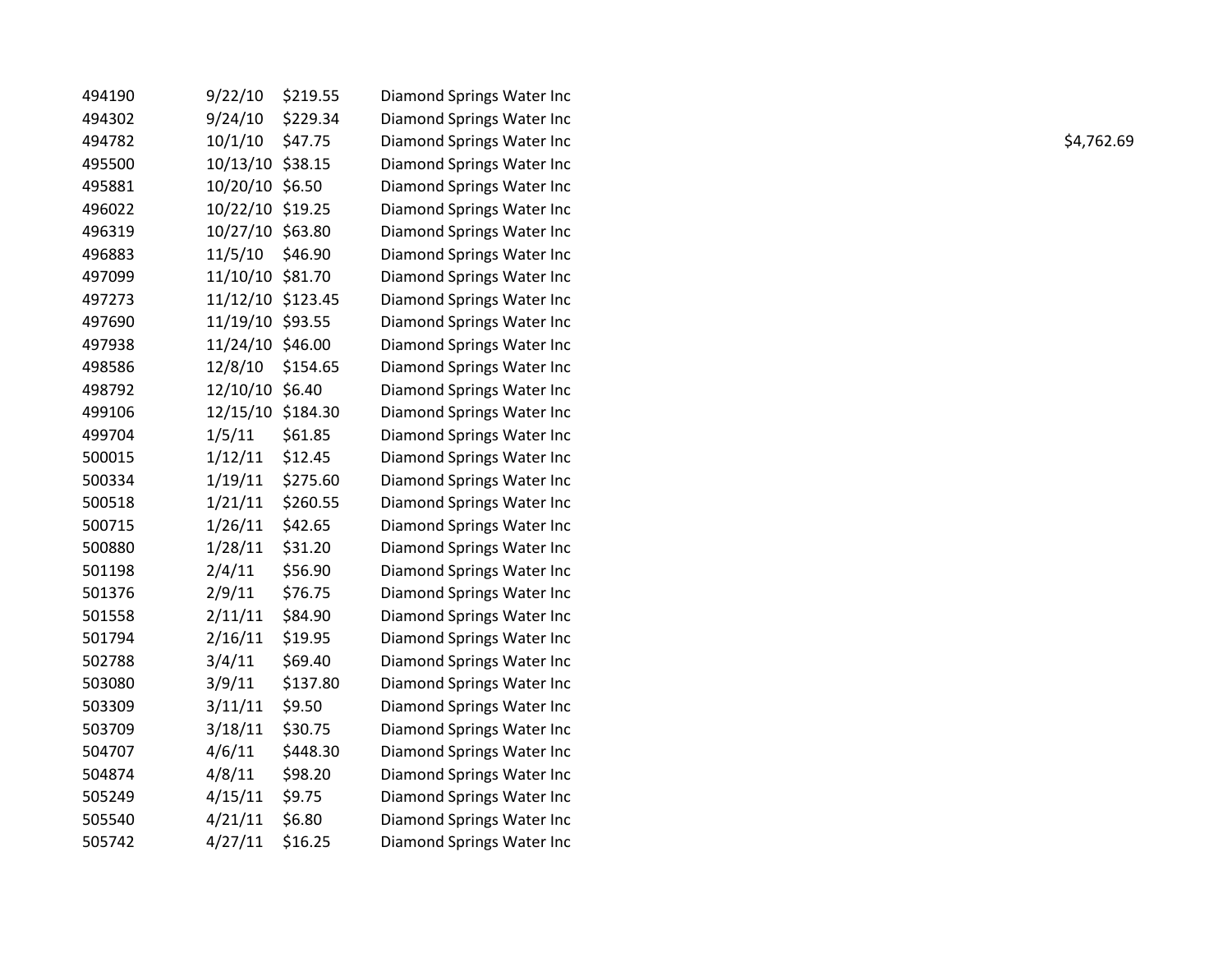| 506085 | 5/4/11           | \$56.35    | Diamond Springs Water Inc      |             |
|--------|------------------|------------|--------------------------------|-------------|
| 506440 | 5/11/11          | \$139.20   | Diamond Springs Water Inc      |             |
| 506596 | 5/13/11          | \$6.80     | Diamond Springs Water Inc      |             |
| 507262 | 5/25/11          | \$46.05    | Diamond Springs Water Inc      |             |
| 507448 | 5/27/11          | \$24.45    | Diamond Springs Water Inc      |             |
| 507663 | 6/1/11           | \$40.75    | Diamond Springs Water Inc      |             |
| 508283 | 6/10/11          | \$151.80   | Diamond Springs Water Inc      |             |
| 508755 | 6/16/11          | \$36.40    | Diamond Springs Water Inc      |             |
| 508958 | 6/21/11          | \$16.80    | Diamond Springs Water Inc      |             |
| 509157 | 6/23/11          | \$112.15   | Diamond Springs Water Inc      |             |
| 509915 | 7/6/11           | \$6.50     | Diamond Springs Water Inc      |             |
| 510110 | 7/11/11          | \$153.55   | Diamond Springs Water Inc      |             |
| 510432 | 7/13/11          | \$156.85   | Diamond Springs Water Inc      |             |
| 510587 | 7/14/11          | \$64.65    | Diamond Springs Water Inc      |             |
| 511151 | 7/27/11          | \$214.75   | Diamond Springs Water Inc      |             |
| 490289 | 7/1/10           | \$1,434.00 | Dixie Sporting Goods Co Inc    |             |
| 493150 | 9/1/10           | \$3,724.38 | <b>Doubletree Guest Suites</b> |             |
| 495260 | 10/13/10         | \$382.59   | <b>Doubletree Guest Suites</b> |             |
| 501883 | 2/18/11          | \$2,049.00 | Doubletree Hotel               |             |
| 501884 | 2/18/11          | \$2,049.00 | Doubletree Hotel               |             |
| 502722 | 3/4/11           | \$4,917.60 | Doubletree Hotel               |             |
| 502871 | 3/9/11           | \$819.60   | Doubletree Hotel               | \$23,278.21 |
| 504338 | 4/1/11           | \$1,229.40 | Doubletree Hotel               |             |
| 507874 | 6/3/11           | \$359.70   | Doubletree Hotel               |             |
| 508975 | 6/21/11          | \$326.70   | Doubletree Hotel               |             |
| 508976 | 6/21/11          | \$458.70   | Doubletree Hotel               |             |
| 510127 | 7/11/11          | \$217.80   | Doubletree Hotel               |             |
| 510453 | 7/13/11          | \$326.70   | Doubletree Hotel               |             |
| 490985 | 7/15/10          | \$5,464.48 | Doubletree Roanoke Hotel       |             |
| 494387 | 9/29/10          | \$413.28   | Doubletree Roanoke Hotel       |             |
| 506515 | 5/11/11          | \$539.28   | Doubletree Roanoke Hotel       |             |
| 499412 | 12/22/10 \$83.97 |            | Einstein Brothers              |             |
| 490704 | 7/13/10          | \$2,585.44 | <b>Embassy Suites</b>          |             |
| 509006 | 6/23/11          | \$978.75   | <b>Embassy Suites</b>          |             |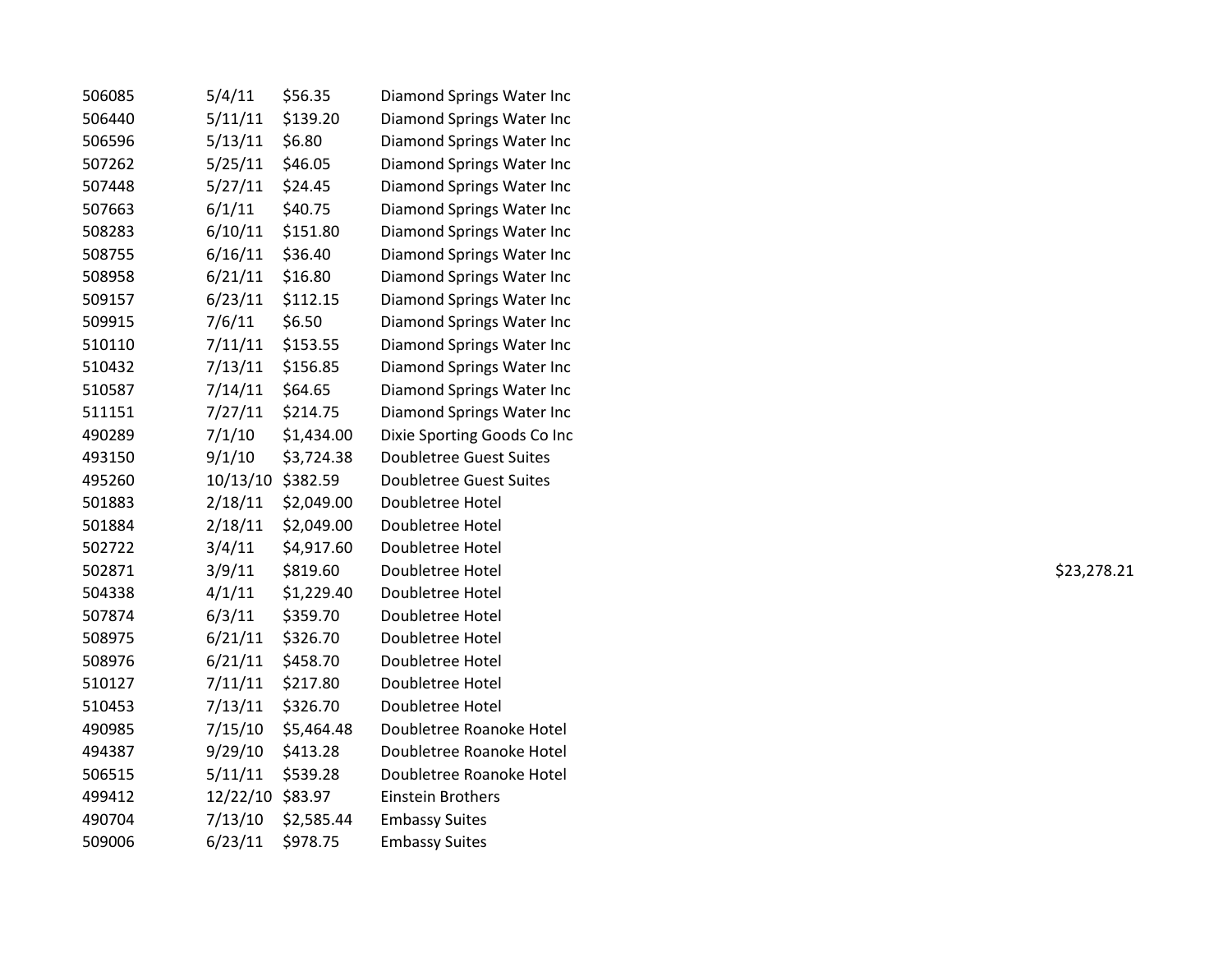| 510159 | 7/13/11           | \$978.75            | <b>Embassy Suites</b>               |             |
|--------|-------------------|---------------------|-------------------------------------|-------------|
| 490159 | 7/1/10            | \$457.65            | <b>Embassy Suites Anaheim South</b> |             |
| 490626 | 7/13/10           | \$610.20            | <b>Embassy Suites Anaheim South</b> |             |
| 491038 | 7/15/10           | \$762.75            | <b>Embassy Suites Anaheim South</b> |             |
| 508139 | 6/10/11           | \$564.39            | <b>Embassy Suites Crystal City</b>  |             |
| 509952 | 7/11/11           | \$917.10            | <b>Embassy Suites Crystal City</b>  | \$16,972.64 |
| 493644 | 9/15/10           | \$505.11            | <b>Embassy Suites Hotel</b>         |             |
| 494045 | 9/22/10           | \$403.41            | <b>Embassy Suites Hotel</b>         |             |
| 494326 | 9/29/10           | \$1,970.64          | <b>Embassy Suites Hotel</b>         |             |
| 495141 | 10/8/10           | \$572.91            | <b>Embassy Suites Hotel</b>         |             |
| 495678 | 10/20/10 \$268.94 |                     | <b>Embassy Suites Hotel</b>         |             |
| 495679 | 10/20/10 \$361.60 |                     | <b>Embassy Suites Hotel</b>         |             |
| 496513 | 11/3/10           | \$180.80            | <b>Embassy Suites Hotel</b>         |             |
| 497148 | 11/12/10 \$271.20 |                     | <b>Embassy Suites Hotel</b>         |             |
| 501852 | 2/18/11           | \$978.75            | <b>Embassy Suites Hotel</b>         |             |
| 504758 | 4/6/11            | \$985.52            | <b>Embassy Suites Hotel</b>         |             |
| 505913 | 5/4/11            | \$652.50            | <b>Embassy Suites Hotel</b>         |             |
| 506127 | 5/6/11            | \$978.75            | <b>Embassy Suites Hotel</b>         |             |
| 507083 | 5/25/11           | \$987.48            | <b>Embassy Suites Hotel</b>         |             |
| 507107 | 5/25/11           | \$500.00            | <b>Family Secrets Restaurant</b>    |             |
| 505878 | 4/29/11           | \$2,852.12          | Famous Dave's of America            |             |
| 507237 | 5/25/11           | \$901.01            | Famous Dave's of America            | \$5,236.43  |
| 496973 | 11/10/10 \$484.55 |                     | <b>Famous Daves Ribs Inc</b>        |             |
| 506307 | 5/11/11 \$998.75  |                     | Famous Dave's Ribs Inc              |             |
| 496414 |                   | 10/29/10 \$3,400.00 | <b>Federal Reserve Bank</b>         |             |
| 501146 | 2/4/11            | \$123.88            | Filter Fresh Coffee SVC Inc         |             |
| 502212 | 2/25/11           | \$477.83            | <b>Foxchase Apartments</b>          |             |
| 499020 |                   | 12/15/10 \$2,000.00 | Frances W. McClenney                |             |
| 490378 | 7/6/10            | \$9,639.00          | Friends Assoc For Children          |             |
| 498811 | 12/10/10 \$708.48 |                     | <b>Galt House Hotel</b>             |             |
| 502801 | 3/4/11            | \$489.41            | <b>Galt House Hotel</b>             | \$10,805.94 |
| 502802 | 3/4/11            | \$489.41            | <b>Galt House Hotel</b>             |             |
| 503353 | 3/16/11           | \$698.48            | <b>Gaylord Palms</b>                |             |
| 507904 | 6/8/11            | \$1,603.84          | Gaylord Texan Resort                |             |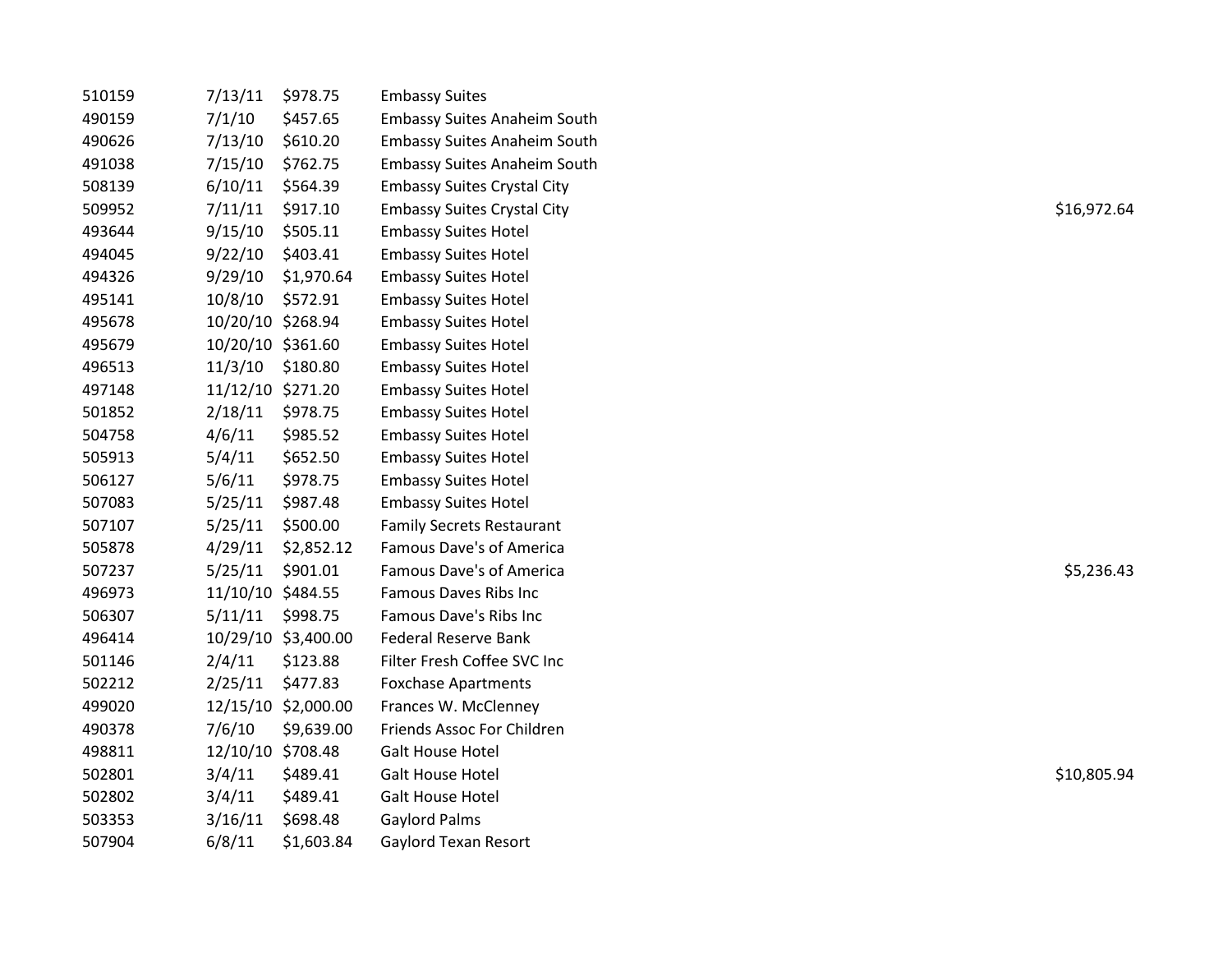| 507905 | 6/8/11            | \$801.92   | Gaylord Texan Resort             |            |             |
|--------|-------------------|------------|----------------------------------|------------|-------------|
| 507906 | 6/8/11            | \$1,002.40 | Gaylord Texan Resort             |            |             |
| 507907 | 6/8/11            | \$5,012.00 | <b>Gaylord Texan Resort</b>      |            |             |
| 505798 | 4/29/11           | \$548.59   | Golden Corral                    |            |             |
| 332699 | 4/29/11           | \$548.59   | Golden Corral                    | Duplicate? |             |
| 501041 | 2/2/11            | \$1,532.47 | <b>Gracious Bridal</b>           |            |             |
| 502820 | 3/9/11            | \$809.08   | <b>Grand Hyatt San Francisco</b> |            |             |
| 503351 | 3/16/11           | \$4,123.80 | Granlibakken Resort              | Lake Tahoe | \$8,521.39  |
| 490518 | 7/8/10            | \$712.80   | Hampton Inn                      |            |             |
| 501589 | 2/16/11           | \$718.68   | Hampton Inn                      |            |             |
| 501590 | 2/16/11           | \$718.68   | Hampton Inn                      |            |             |
| 490726 | 7/13/10           | \$287.67   | Hampton Inn Farmville            |            |             |
| 506652 | 5/18/11           | \$863.01   | Hampton Inn Farmville            |            |             |
| 509992 | 7/11/11           | \$287.67   | Hampton Inn Farmville            |            |             |
| 496638 | 11/3/10           | \$510.60   | Hershey's Icecream               |            |             |
| 501721 | 2/16/11           | \$923.40   | Hershey's Icecream               |            |             |
| 504006 | 3/25/11           | \$260.28   | Hershey's Icecream               |            |             |
| 505863 | 4/29/11           | \$264.60   | Hershey's Icecream               |            | \$2,191.26  |
| 506771 | 5/18/11           | \$99.90    | Hershey's Icecream               |            |             |
| 509323 | 6/27/11           | \$132.48   | Hershey's Icecream               |            |             |
| 506621 | 5/18/11           | \$698.22   | Hill City Chop House             |            |             |
| 508137 | 6/10/11           | \$399.00   | Hill City Chop House             |            |             |
| 506638 | 5/18/11           | \$5,981.61 | <b>Hilton Anaheim</b>            |            |             |
| 508788 | 6/21/11           | \$1,504.80 | Hilton Atlanta Airport           |            |             |
| 505914 | 5/4/11            | \$585.60   | <b>Hilton Baltimore</b>          |            |             |
| 511000 | 7/27/11           | \$585.60   | <b>Hilton Baltimore</b>          |            |             |
| 490702 | 7/13/10           | \$123.20   | Hilton Garden Inn                |            |             |
| 490703 | 7/13/10           | \$137.61   | Hilton Garden Inn                |            |             |
| 498215 | 12/3/10           | \$280.24   | Hilton Garden Inn                |            |             |
| 495143 | 10/8/10           | \$201.14   | Hilton Garden Inn Suffolk        |            | \$87,649.54 |
| 495257 | 10/13/10 \$201.14 |            | Hilton Garden Inn Suffolk        |            |             |
| 495258 | 10/13/10 \$201.14 |            | Hilton Garden Inn Suffolk        |            |             |
| 495684 | 10/20/10 \$201.14 |            | Hilton Garden Inn Suffolk        |            |             |
| 495685 | 10/20/10 \$201.14 |            | Hilton Garden Inn Suffolk        |            |             |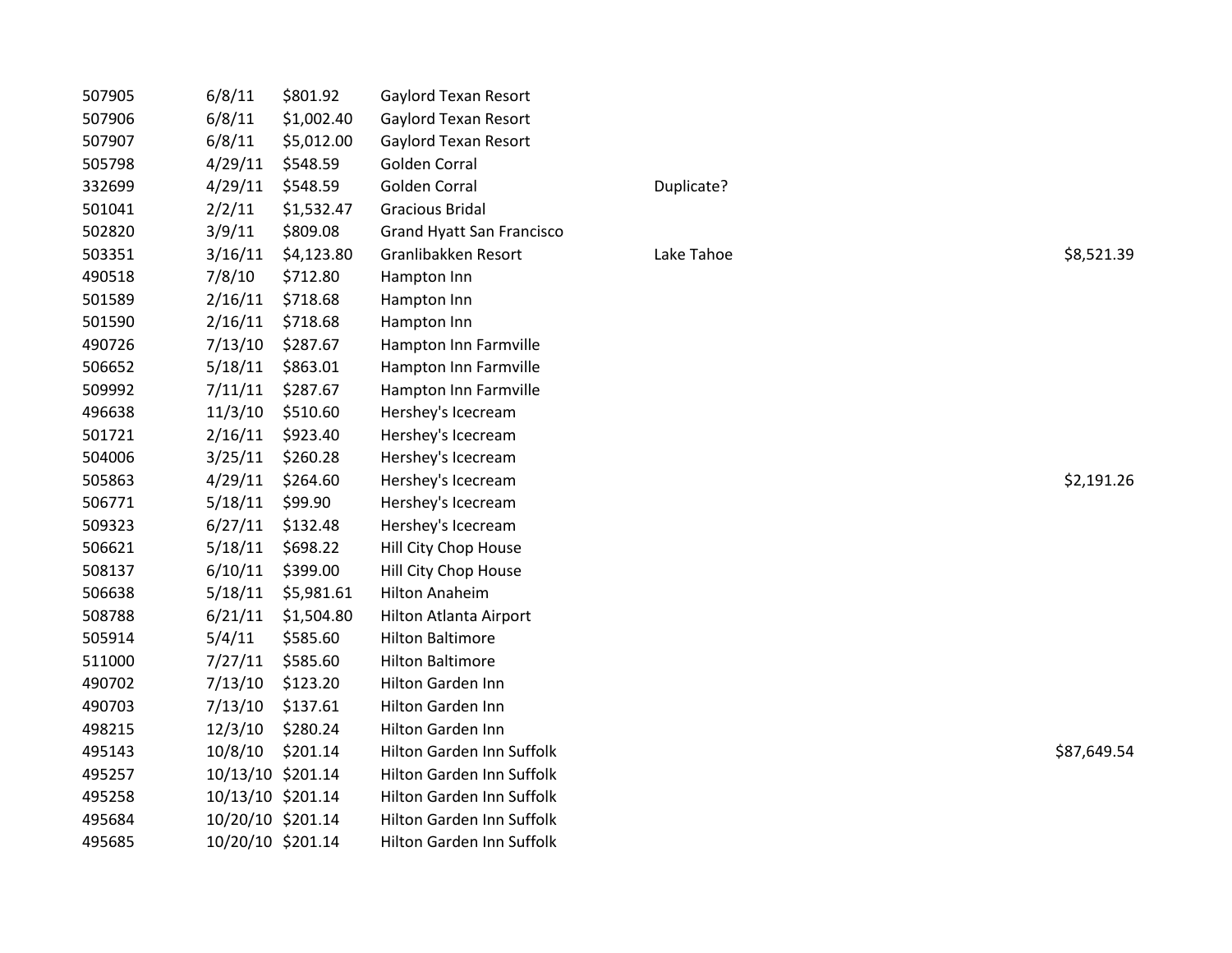| 495909 | 10/20/10 | \$201.14   | Hilton Garden Inn Suffolk           |
|--------|----------|------------|-------------------------------------|
| 495910 | 10/20/10 | \$201.14   | <b>Hilton Garden Inn Suffolk</b>    |
| 510820 | 7/25/11  | \$696.08   | <b>Hilton Garden Inn Suffolk</b>    |
| 490514 | 7/8/10   | \$338.80   | Hilton Garden Inn Winchester        |
| 491681 | 7/29/10  | \$705.13   | Hilton Garden Inn--Richmond         |
| 509981 | 7/11/11  | \$1,920.00 | Hilton Garden Inn--Richmond         |
| 510233 | 7/13/11  | \$798.00   | Hilton Garden Inn--Richmond         |
| 493897 | 9/17/10  | \$952.00   | <b>Hilton Hotel</b>                 |
| 492165 | 8/10/10  | \$4,051.30 | Hilton Hotel & Spa                  |
| 493911 | 9/17/10  | \$1,608.84 | <b>Hilton Mclean Tysons Corner</b>  |
| 499787 | 1/7/11   | \$989.58   | <b>Hilton Minneapolis</b>           |
| 502048 | 2/23/11  | \$1,973.16 | <b>Hilton Minneapolis</b>           |
| 500125 | 1/14/11  | \$1,542.45 | <b>Hilton New Orleans Riverside</b> |
| 501268 | 2/9/11   | \$615.81   | <b>Hilton New Orleans Riverside</b> |
| 502892 | 3/9/11   | \$891.57   | <b>Hilton New Orleans Riverside</b> |
| 502893 | 3/9/11   | \$891.57   | <b>Hilton New Orleans Riverside</b> |
| 499182 | 12/17/10 | \$3,195.32 | <b>Hilton New York</b>              |
| 496514 | 11/3/10  | \$314.88   | <b>Hilton Norfolk Airport</b>       |
| 496515 | 11/3/10  | \$104.96   | <b>Hilton Norfolk Airport</b>       |
| 502732 | 3/4/11   | \$995.00   | <b>Hilton San Francisco</b>         |
| 332687 | 3/7/11   | \$920.02   | <b>Hilton San Francisco</b>         |
| 503964 | 3/25/11  | \$1,145.60 | <b>Hilton San Francisco</b>         |
| 506925 | 5/20/11  | \$2,174.37 | Hilton Washington                   |
| 332711 | 6/21/11  | \$2,174.37 | Hilton Washington                   |
| 510497 | 7/14/11  | \$1,676.28 | <b>Hilton Washington</b>            |
| 493490 | 9/8/10   | \$1,006.81 | <b>Hilton-Las Vegas</b>             |
| 495031 | 10/6/10  | \$564.36   | Hilton-Las Vegas                    |
| 497509 | 11/17/10 | \$887.04   | <b>Hilton-Las Vegas</b>             |
| 57246  | 5/25/11  | \$2,700.00 | Hobson Lodge No 23 F&AM             |
| 490222 | 7/1/10   | \$389.30   | Holiday Inn Capitol                 |
| 490402 | 7/6/10   | \$686.97   | Holiday Inn Capitol                 |
| 510029 | 7/11/11  | \$719.04   | Holiday Inn Capitol                 |
| 490587 | 7/8/10   | \$354.25   | Holiday Inn Central                 |
| 495505 | 10/13/10 | \$625.00   | Holiday Inn Central                 |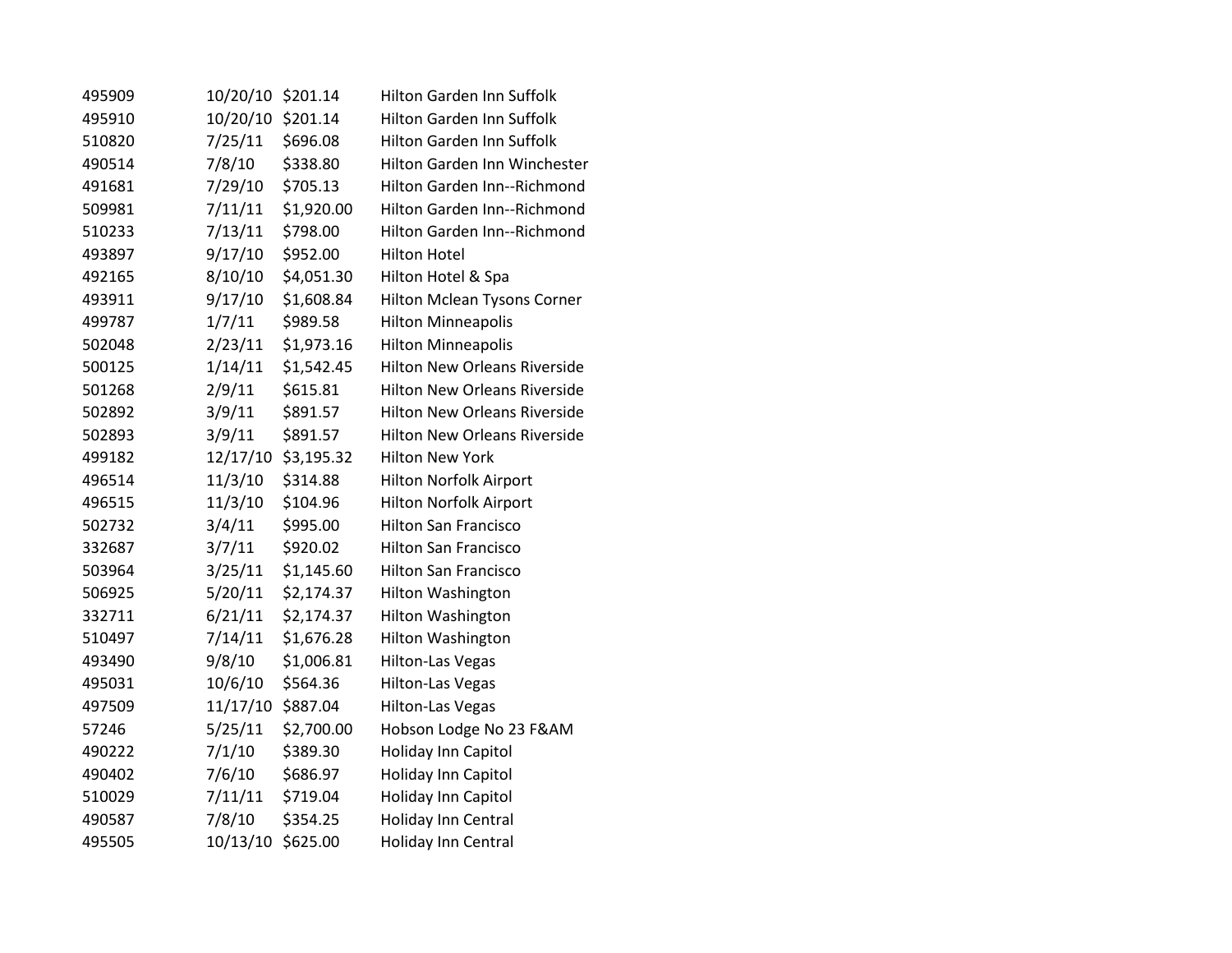| 495836 | 10/20/10 | \$981.00   | Holiday Inn Central            |
|--------|----------|------------|--------------------------------|
| 496663 | 11/3/10  | \$825.00   | Holiday Inn Central            |
| 497500 | 11/17/10 | \$57.50    | Holiday Inn Central            |
| 501336 | 2/9/11   | \$1,922.00 | Holiday Inn Central            |
| 500191 | 1/19/11  | \$97.90    | <b>Holiday Inn Dumfries</b>    |
| 510451 | 7/13/11  | \$3,531.84 | <b>Holiday Inn Express</b>     |
| 510613 | 7/18/11  | \$998.05   | <b>Holiday Inn Express</b>     |
| 510827 | 7/25/11  | \$276.70   | <b>Holiday Inn Express</b>     |
| 503169 | 3/11/11  | \$104.50   | Holiday Inn Express Orange     |
| 503347 | 3/16/11  | \$104.50   | Holiday Inn Express Orange     |
| 509009 | 6/23/11  | \$475.24   | Holiday Inn Fairfax            |
| 504470 | 4/6/11   | \$199.36   | Holiday Inn Hotel              |
| 490701 | 7/13/10  | \$138.19   | Holiday Inn Hotel & Suites     |
| 502691 | 3/4/11   | \$74.96    | Holiday Inn Raleigh-Brownstone |
| 505122 | 4/13/11  | \$378.00   | Holiday Inn Resort Orlando     |
| 492862 | 8/25/10  | \$3,574.31 | Holiday Inn Select             |
| 494184 | 9/22/10  | \$1,183.13 | Holiday Inn Select             |
| 494430 | 9/29/10  | \$163.54   | Holiday Inn Select             |
| 494430 | 9/29/10  | \$163.54   | Holiday Inn Select             |
| 494432 | 9/29/10  | \$163.54   | Holiday Inn Select             |
| 494433 | 9/29/10  | \$163.54   | Holiday Inn Select             |
| 494434 | 9/29/10  | \$163.54   | <b>Holiday Inn Select</b>      |
| 497088 | 11/10/10 | \$2,008.75 | Holiday Inn Select             |
| 498169 | 12/1/10  | \$4,601.39 | Holiday Inn Select             |
| 497840 | 11/24/10 | \$1,170.00 | Holiday Inn South-Bells Road   |
| 500973 | 2/2/11   | \$2,600.00 | Holiday Inn South-Bells Road   |
| 506335 | 5/11/11  | \$2,600.00 | Holiday Inn South-Bells Road   |
| 506534 | 5/11/11  | \$1,650.00 | Holiday Inn South-Bells Road   |
| 510727 | 7/20/11  | \$2,730.00 | Holiday Inn South-Bells Road   |
| 491522 | 7/27/10  | \$1,694.00 | Holiday Inn Tanglewood         |
| 501850 | 2/18/11  | \$300.39   | Holiday Inn University of      |
| 501851 | 2/18/11  | \$300.39   | Holiday Inn University of      |
| 511041 | 7/27/11  | \$900.00   | Holiday Inn Virginia Beach     |
| 498234 | 12/3/10  | \$2,140.24 | Holiday Inn, Virginia Beach    |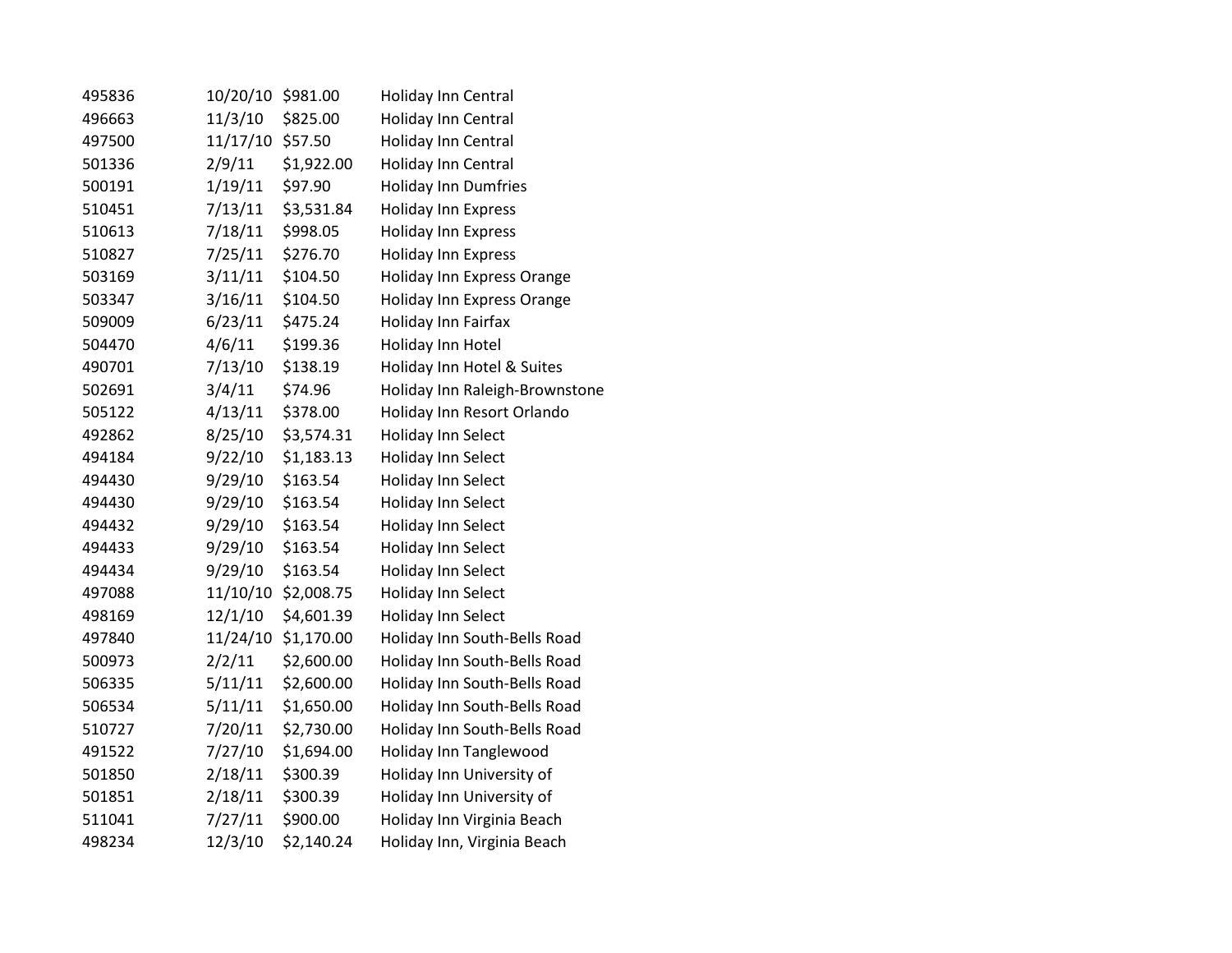| 492036 | 8/5/10            | \$475.45   | Homemades by Suzanne          |             |
|--------|-------------------|------------|-------------------------------|-------------|
| 492291 | 8/12/10           | \$503.96   | Homemades by Suzanne          |             |
| 492523 | 8/19/10           | \$161.56   | Homemades by Suzanne          |             |
| 494681 | 10/1/10           | \$324.75   | Homemades by Suzanne          |             |
| 495333 | 10/13/10 \$845.34 |            | Homemades by Suzanne          | \$9,975.78  |
| 495726 | 10/20/10 \$234.84 |            | Homemades by Suzanne          |             |
| 496567 | 11/3/10           | \$102.64   | Homemades by Suzanne          |             |
| 499180 | 12/17/10 \$662.67 |            | Homemades by Suzanne          |             |
| 500409 | 1/21/11           | \$616.92   | Homemades by Suzanne          |             |
| 501890 | 2/18/11           | \$315.06   | Homemades by Suzanne          |             |
| 503640 | 3/18/11           | \$109.01   | Homemades by Suzanne          |             |
| 504515 | 4/6/11            | \$279.68   | Homemades by Suzanne          |             |
| 504943 | 4/13/11           | \$323.20   | Homemades by Suzanne          |             |
| 505966 | 5/4/11            | \$520.11   | Homemades by Suzanne          |             |
| 506158 | 5/6/11            | \$393.57   | Homemades by Suzanne          |             |
| 506683 | 5/18/11           | \$1,243.92 | Homemades by Suzanne          |             |
| 506941 | 5/20/11           | \$182.67   | Homemades by Suzanne          |             |
| 507141 | 5/25/11           | \$1,176.67 | Homemades by Suzanne          |             |
| 510529 | 7/14/11           | \$854.06   | Homemades by Suzanne          |             |
| 510702 | 7/20/11           | \$392.98   | Homemades by Suzanne          |             |
| 510874 | 7/25/11           | \$159.08   | Homemades by Suzanne          |             |
| 511046 | 7/27/11           | \$97.64    | Homemades by Suzanne          |             |
| 507708 | 6/3/11            | \$898.92   | <b>Homewood Suites</b>        |             |
| 492087 | 8/5/10            | \$369.60   | Honeybaked Ham                |             |
| 498597 | 12/8/10           | \$592.57   | Honeybaked Ham                |             |
| 502705 | 3/4/11            | \$6,270.00 | Hosa Chapter 10--Ann Craddock |             |
| 506924 | 5/20/11           | \$900.00   | Hosa Chapter 10--Ann Craddock |             |
| 502818 | 3/9/11            | \$781.24   | Hotel Nikko San Francisco     |             |
| 492376 | 8/12/10           | \$413.28   | <b>Hotel Roanoke</b>          |             |
| 494215 | 9/22/10           | \$413.28   | <b>Hotel Roanoke</b>          |             |
| 494625 | 9/29/10           | \$413.28   | <b>Hotel Roanoke</b>          |             |
| 495671 | 10/15/10 \$609.28 |            | <b>Hotel Roanoke</b>          | \$34,704.29 |
| 495672 | 10/15/10 \$413.28 |            | <b>Hotel Roanoke</b>          |             |
| 502455 | 2/25/11           | \$500.64   | <b>Hotel Roanoke</b>          |             |
|        |                   |            |                               |             |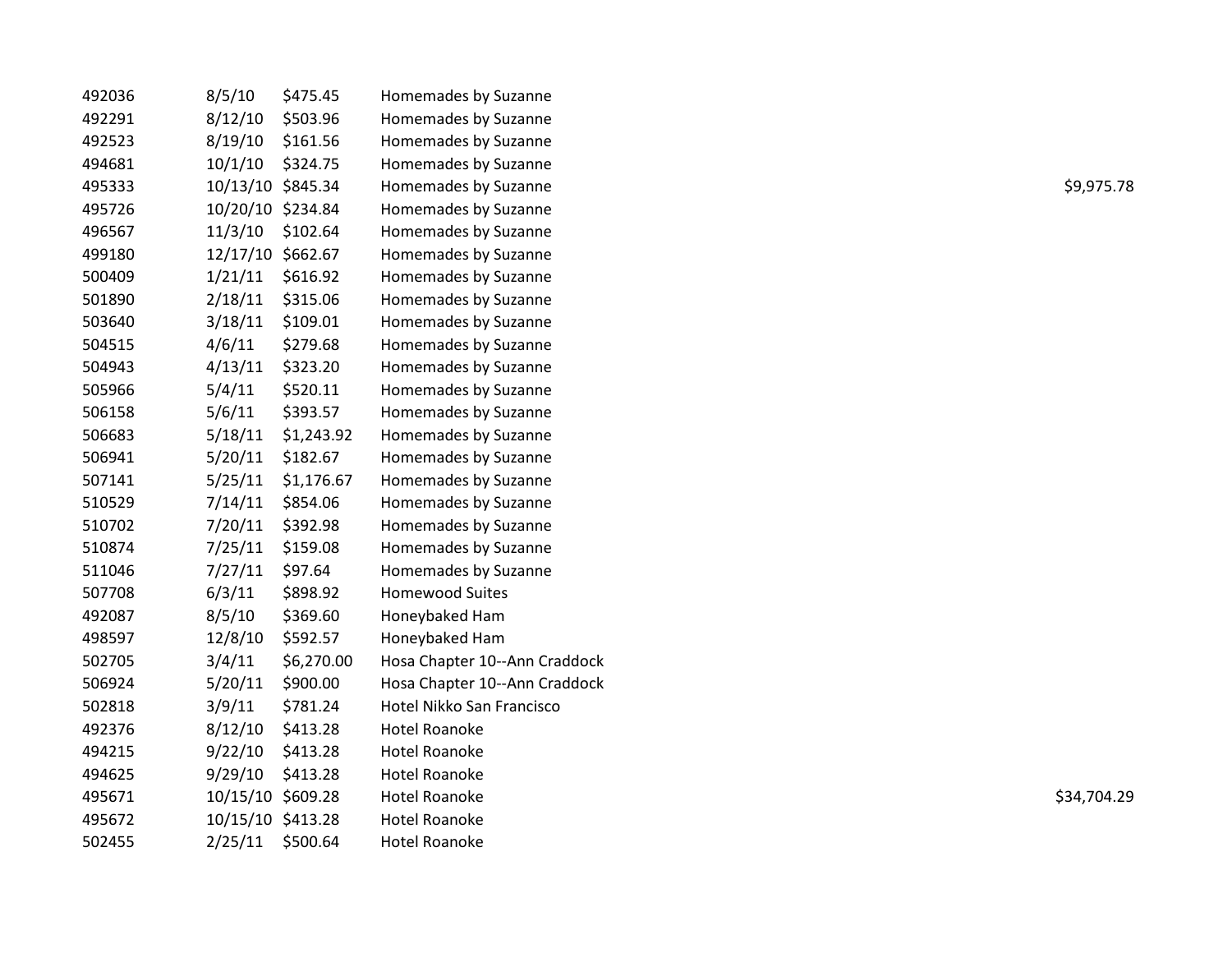| 502805 | 3/4/11  | \$887.04   | <b>Hotel Roanoke</b>                  |
|--------|---------|------------|---------------------------------------|
| 503327 | 3/11/11 | \$378.56   | <b>Hotel Roanoke</b>                  |
| 503593 | 3/16/11 | \$500.64   | <b>Hotel Roanoke</b>                  |
| 503915 | 3/23/11 | \$322.56   | <b>Hotel Roanoke</b>                  |
| 503915 | 3/23/11 | \$322.56   | <b>Hotel Roanoke</b>                  |
| 511180 | 7/27/11 | \$5,456.64 | <b>Hotel Roanoke</b>                  |
| 493649 | 9/15/10 | \$283.80   | Hotel Sierra Washington Dulles        |
| 493892 | 9/17/10 | \$141.90   | Hotel Sierra Washington Dulles        |
| 505565 | 4/27/11 | \$843.60   | <b>Hyatt Place Chantilly Dulles</b>   |
| 509476 | 6/29/11 | \$959.40   | <b>Hyatt Place Charleston Airport</b> |
| 510222 | 7/13/11 | \$878.52   | <b>Hyatt Place Charleston Airport</b> |
| 509975 | 7/11/11 | \$722.40   | Hyatt Place Tampa/ Busch Garden       |
| 496737 | 11/5/10 | \$756.60   | <b>Hyatt Regency Denver</b>           |
| 505124 | 4/13/11 | \$1,673.25 | <b>Hyatt Regency Greenville</b>       |
| 504489 | 4/6/11  | \$2,616.00 | <b>Hyatt Regency Hotel</b>            |
| 504490 | 4/6/11  | \$261.60   | <b>Hyatt Regency Hotel</b>            |
| 504491 | 4/6/11  | \$261.60   | <b>Hyatt Regency Hotel</b>            |
| 504492 | 4/6/11  | \$261.60   | <b>Hyatt Regency Hotel</b>            |
| 504493 | 4/6/11  | \$261.60   | <b>Hyatt Regency Hotel</b>            |
| 504494 | 4/6/11  | \$261.60   | <b>Hyatt Regency Hotel</b>            |
| 504812 | 4/8/11  | \$261.60   | <b>Hyatt Regency Hotel</b>            |
| 503354 | 3/16/11 | \$337.94   | <b>Hyatt Regency Minneapolis</b>      |
| 503355 | 3/16/11 | \$248.66   | <b>Hyatt Regency Minneapolis</b>      |
| 503739 | 3/23/11 | \$412.42   | Hyatt Regency Philadelphia At         |
| 503740 | 3/23/11 | \$412.42   | Hyatt Regency Philadelphia At         |
| 503741 | 3/23/11 | \$412.42   | Hyatt Regency Philadelphia At         |
| 503742 | 3/23/11 | \$412.42   | Hyatt Regency Philadelphia At         |
| 332695 | 4/8/11  | \$412.42   | Hyatt Regency Philadelphia At         |
| 332696 | 4/8/11  | \$412.42   | Hyatt Regency Philadelphia At         |
| 503167 | 3/11/11 | \$891.52   | <b>Hyatt Regency Tampa</b>            |
| 503346 | 3/16/11 | \$891.92   | <b>Hyatt Regency Tampa</b>            |
| 503933 | 3/23/11 | \$891.52   | <b>Hyatt Regency Tampa</b>            |
| 504438 | 4/6/11  | \$891.52   | <b>Hyatt Regency Tampa</b>            |
| 504439 | 4/6/11  | \$3,343.20 | <b>Hyatt Regency Tampa</b>            |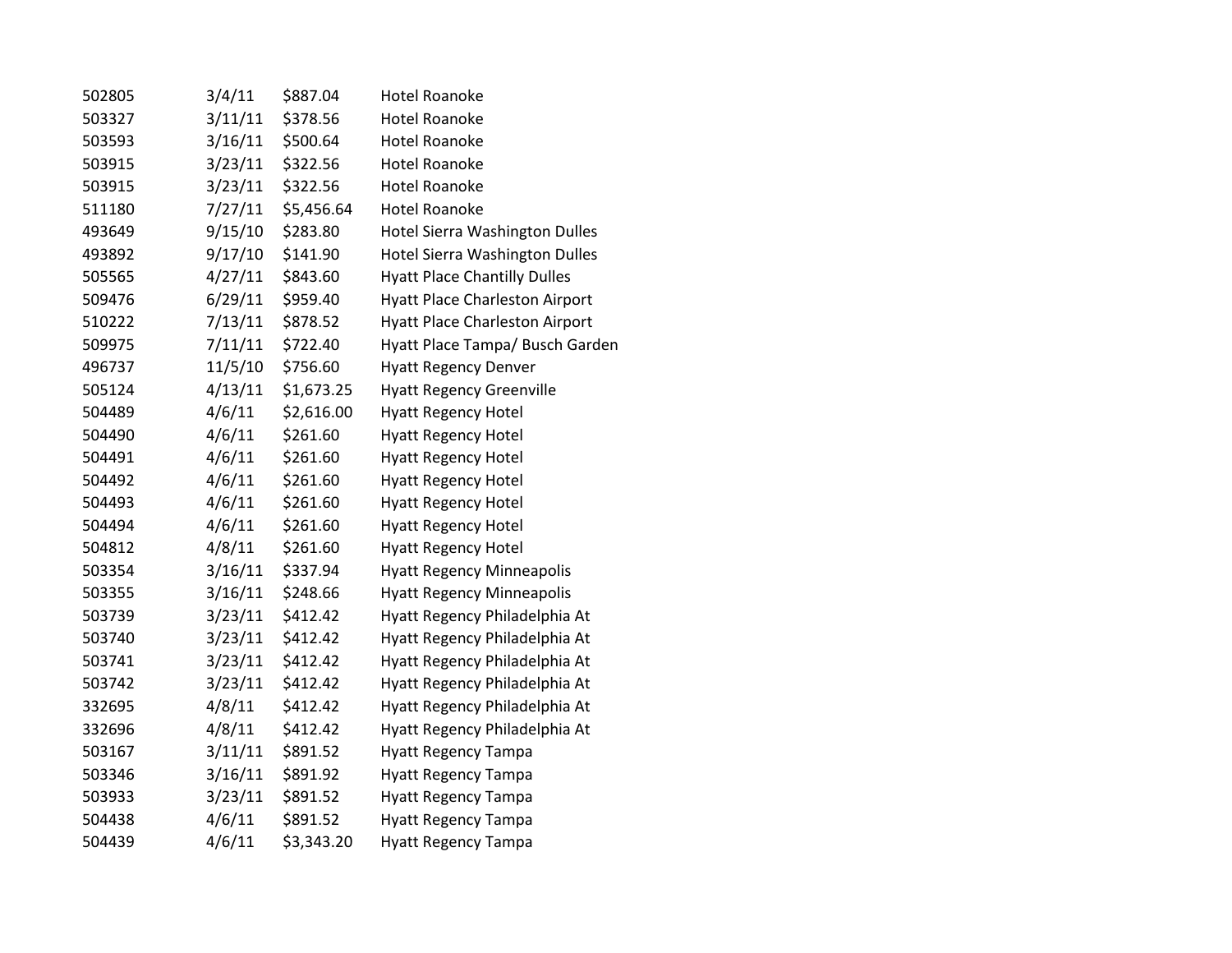| 332692 | 4/6/11  | \$2,005.94          | <b>Hyatt Regency Tampa</b>       |              |
|--------|---------|---------------------|----------------------------------|--------------|
| 500106 | 1/14/11 | \$870.20            | Hyatt Regency Washington DC      |              |
| 491179 | 7/16/10 | \$8,267.00          | Ibrahim Medical Transport        |              |
| 491908 | 8/3/10  | \$4,640.00          | <b>Ibrahim Medical Transport</b> |              |
| 494871 | 10/6/10 | \$10,077.00         | Ibrahim Medical Transport        |              |
| 495720 |         | 10/20/10 \$9,552.00 | Ibrahim Medical Transport        |              |
| 496130 |         | 10/27/10 \$9,695.00 | Ibrahim Medical Transport        |              |
| 497594 |         | 11/19/10 \$9,148.00 | Ibrahim Medical Transport        |              |
| 498687 |         | 12/10/10 \$8,427.00 | Ibrahim Medical Transport        |              |
| 499178 |         | 12/17/10 \$7,325.00 | Ibrahim Medical Transport        | \$242,617.00 |
| 499519 | 1/5/11  | \$8,492.00          | Ibrahim Medical Transport        |              |
| 500400 | 1/21/11 | \$11,072.00         | Ibrahim Medical Transport        |              |
| 501258 | 2/9/11  | \$12,536.00         | <b>Ibrahim Medical Transport</b> |              |
| 502718 | 3/4/11  | \$11,248.00         | Ibrahim Medical Transport        |              |
| 503631 | 3/18/11 | \$12,312.00         | Ibrahim Medical Transport        |              |
| 504131 | 3/30/11 | \$13,449.00         | Ibrahim Medical Transport        |              |
| 504936 | 4/13/11 | \$14,145.00         | Ibrahim Medical Transport        |              |
| 505606 | 4/27/11 | \$7,660.00          | Ibrahim Medical Transport        |              |
| 506514 | 5/11/11 | \$15,120.00         | Ibrahim Medical Transport        |              |
| 507363 | 5/27/11 | \$6,669.00          | Ibrahim Medical Transport        |              |
| 507744 | 6/3/11  | \$10,726.00         | Ibrahim Medical Transport        |              |
| 507949 | 6/8/11  | \$15,904.00         | Ibrahim Medical Transport        |              |
| 508815 | 6/21/11 | \$16,401.00         | Ibrahim Medical Transport        |              |
| 510272 | 7/13/11 | \$7,047.00          | Ibrahim Medical Transport        |              |
| 510698 | 7/20/11 | \$7,047.00          | Ibrahim Medical Transport        |              |
| 511035 | 7/27/11 | \$5,658.00          | Ibrahim Medical Transport        |              |
| 500712 | 1/26/11 | \$180,000.00        | <b>Industrial Turnaround</b>     |              |
| 492152 | 8/10/10 | \$2,787.80          | <b>Internal Revenue Service</b>  |              |
| 492933 | 8/27/10 | \$2,723.92          | <b>Internal Revenue Service</b>  |              |
| 494689 | 10/1/10 | \$2,874.48          | <b>Internal Revenue Service</b>  |              |
| 495347 |         | 10/13/10 \$3,273.59 | <b>Internal Revenue Service</b>  |              |
| 496157 |         | 10/27/10 \$3,075.48 | <b>Internal Revenue Service</b>  |              |
| 496571 |         | 11/3/10 \$2,880.01  | <b>Internal Revenue Service</b>  |              |
| 497376 |         | 11/17/10 \$2,357.36 | <b>Internal Revenue Service</b>  |              |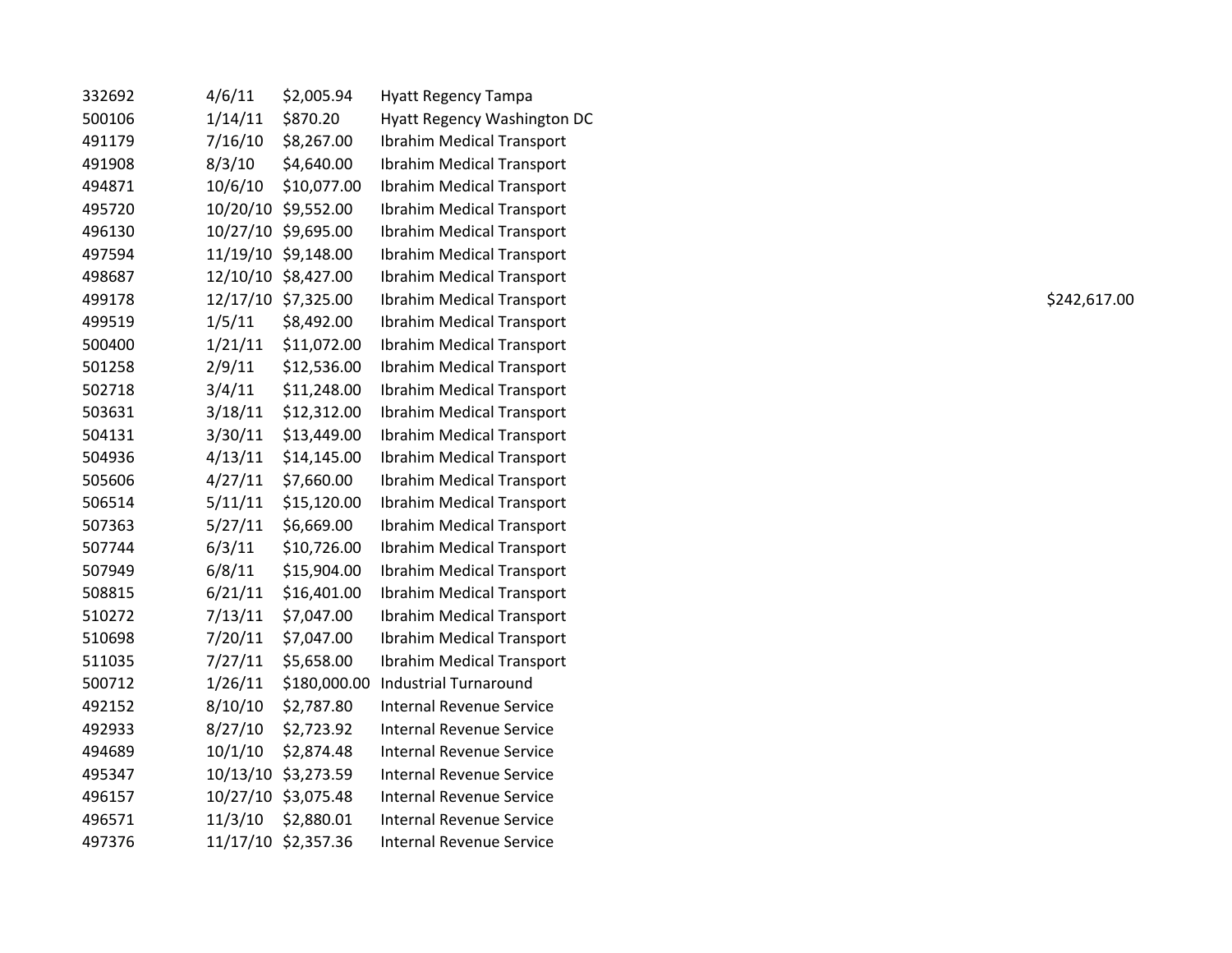| 497816 |         |            | Internal Revenue Service                                                                                                                                  |            |             |
|--------|---------|------------|-----------------------------------------------------------------------------------------------------------------------------------------------------------|------------|-------------|
| 498424 |         |            | Internal Revenue Service                                                                                                                                  |            |             |
| 498945 |         |            | <b>Internal Revenue Service</b>                                                                                                                           |            |             |
| 500127 | 1/14/11 | \$3,576.06 | <b>Internal Revenue Service</b>                                                                                                                           |            | \$86,344.66 |
| 500815 | 1/28/11 |            | Internal Revenue Service                                                                                                                                  |            |             |
| 501486 | 2/11/11 |            | <b>Internal Revenue Service</b>                                                                                                                           |            |             |
| 502298 | 2/25/11 | \$3,411.35 | <b>Internal Revenue Service</b>                                                                                                                           |            |             |
| 503230 | 3/11/11 | \$3,361.35 | <b>Internal Revenue Service</b>                                                                                                                           |            |             |
| 504154 | 3/30/11 | \$3,361.35 | <b>Internal Revenue Service</b>                                                                                                                           |            |             |
| 505184 | 4/15/11 | \$3,545.16 | <b>Internal Revenue Service</b>                                                                                                                           |            |             |
| 505846 | 4/29/11 | \$3,846.39 | <b>Internal Revenue Service</b>                                                                                                                           |            |             |
| 506304 | 5/11/11 | \$3,377.75 | <b>Internal Revenue Service</b>                                                                                                                           |            |             |
| 507386 | 5/27/11 | \$3,697.10 | <b>Internal Revenue Service</b>                                                                                                                           |            |             |
| 507546 | 6/1/11  | \$3,380.42 | <b>Internal Revenue Service</b>                                                                                                                           |            |             |
| 508433 | 6/15/11 |            | <b>Internal Revenue Service</b>                                                                                                                           |            |             |
| 509273 | 6/27/11 | \$4,419.24 | Internal Revenue Service                                                                                                                                  |            |             |
| 510203 | 7/13/11 | \$4,241.08 | <b>Internal Revenue Service</b>                                                                                                                           |            |             |
| 510882 | 7/25/11 | \$4,106.53 | <b>Internal Revenue Service</b>                                                                                                                           |            |             |
| 493963 | 9/17/10 | \$750.00   | Intimate Events Catering                                                                                                                                  |            |             |
| 505916 | 5/4/11  | \$1,285.60 | <b>Inverness Hotel</b>                                                                                                                                    |            |             |
| 491018 | 7/15/10 | \$334.72   | It Must Be Heaven                                                                                                                                         | Restaurant |             |
| 495838 |         |            | James A. Damm                                                                                                                                             | <b>CFO</b> |             |
| 497502 |         |            | James A. Damm                                                                                                                                             |            |             |
| 490166 | 7/1/10  | \$1,122.00 | Jason's Deli                                                                                                                                              |            |             |
| 491306 | 7/22/10 | \$210.00   | Jason's Deli                                                                                                                                              |            |             |
| 492020 | 8/5/10  | \$252.45   | Jason's Deli                                                                                                                                              |            |             |
| 492107 | 8/5/10  | \$137.32   | Jason's Deli                                                                                                                                              |            |             |
| 492252 | 8/12/10 | \$133.84   | Jason's Deli                                                                                                                                              |            |             |
| 493052 | 9/1/10  | \$172.02   | Jason's Deli                                                                                                                                              |            |             |
| 493053 | 9/1/10  | \$426.26   | Jason's Deli                                                                                                                                              |            |             |
| 493538 | 9/10/10 | \$356.22   | Jason's Deli                                                                                                                                              |            |             |
| 493656 | 9/15/10 | \$702.65   | Jason's Deli                                                                                                                                              |            |             |
| 493903 | 9/17/10 | \$1,514.07 | Jason's Deli                                                                                                                                              |            |             |
| 332674 | 9/28/10 | \$1,783.22 | Jason's Deli                                                                                                                                              |            |             |
|        |         |            | 11/24/10 \$2,893.26<br>12/8/10 \$3,464.15<br>12/15/10 \$3,307.48<br>\$4,250.58<br>\$3,766.35<br>\$4,366.42<br>10/20/10 \$12,148.60<br>11/17/10 \$2,500.00 |            |             |

## Restaurant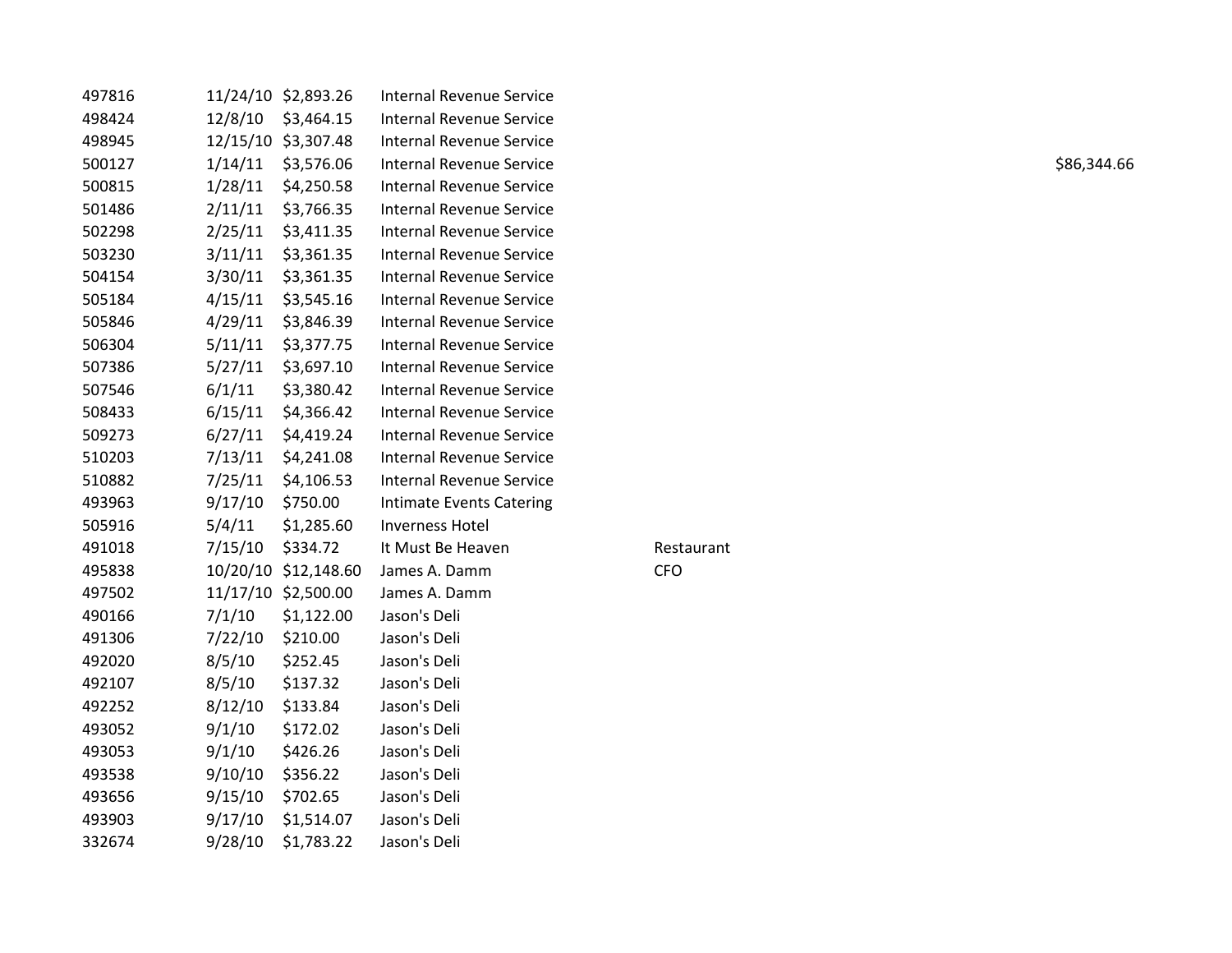| 494338 | 9/29/10           | \$100.35 | Jason's Deli |
|--------|-------------------|----------|--------------|
| 494819 | 10/6/10           | \$577.62 | Jason's Deli |
| 495914 | 10/20/10 \$159.64 |          | Jason's Deli |
| 496071 | 10/27/10 \$838.41 |          | Jason's Deli |
| 496518 | 11/3/10           | \$336.60 | Jason's Deli |
| 496740 | 11/5/10           | \$162.64 | Jason's Deli |
| 497313 | 11/17/10 \$96.74  |          | Jason's Deli |
| 498654 | 12/10/10 \$155.75 |          | Jason's Deli |
| 498852 | 12/15/10 \$67.90  |          | Jason's Deli |
| 498853 | 12/15/10 \$358.75 |          | Jason's Deli |
| 499464 | 1/5/11            | \$96.80  | Jason's Deli |
| 499465 | 1/5/11            | \$329.18 | Jason's Deli |
| 499764 | 1/7/11            | \$64.90  | Jason's Deli |
| 500071 | 1/14/11           | \$367.00 | Jason's Deli |
| 500372 | 1/21/11           | \$175.00 | Jason's Deli |
| 500553 | 1/21/11           | \$101.55 | Jason's Deli |
| 500762 | 1/28/11           | \$290.23 | Jason's Deli |
| 500907 | 2/2/11            | \$206.96 | Jason's Deli |
| 500908 | 2/2/11            | \$391.50 | Jason's Deli |
| 501229 | 2/9/11            | \$535.00 | Jason's Deli |
| 501596 | 2/16/11           | \$423.31 | Jason's Deli |
| 501856 | 2/18/11           | \$54.76  | Jason's Deli |
| 501991 | 2/23/11           | \$185.75 | Jason's Deli |
| 501992 | 2/23/11           | \$165.00 | Jason's Deli |
| 502218 | 2/25/11           | \$229.63 | Jason's Deli |
| 502219 | 2/25/11           | \$703.21 | Jason's Deli |
| 502483 | 3/2/11            | \$462.22 | Jason's Deli |
| 503173 | 3/11/11           | \$659.35 | Jason's Deli |
| 503359 | 3/16/11           | \$113.25 | Jason's Deli |
| 503612 | 3/18/11           | \$100.35 | Jason's Deli |
| 503749 | 3/23/11           | \$108.14 | Jason's Deli |
| 503750 | 3/23/11           | \$264.19 | Jason's Deli |
| 504079 | 3/25/11           | \$157.25 | Jason's Deli |
| 504445 | 4/6/11            | \$431.77 | Jason's Deli |
|        |                   |          |              |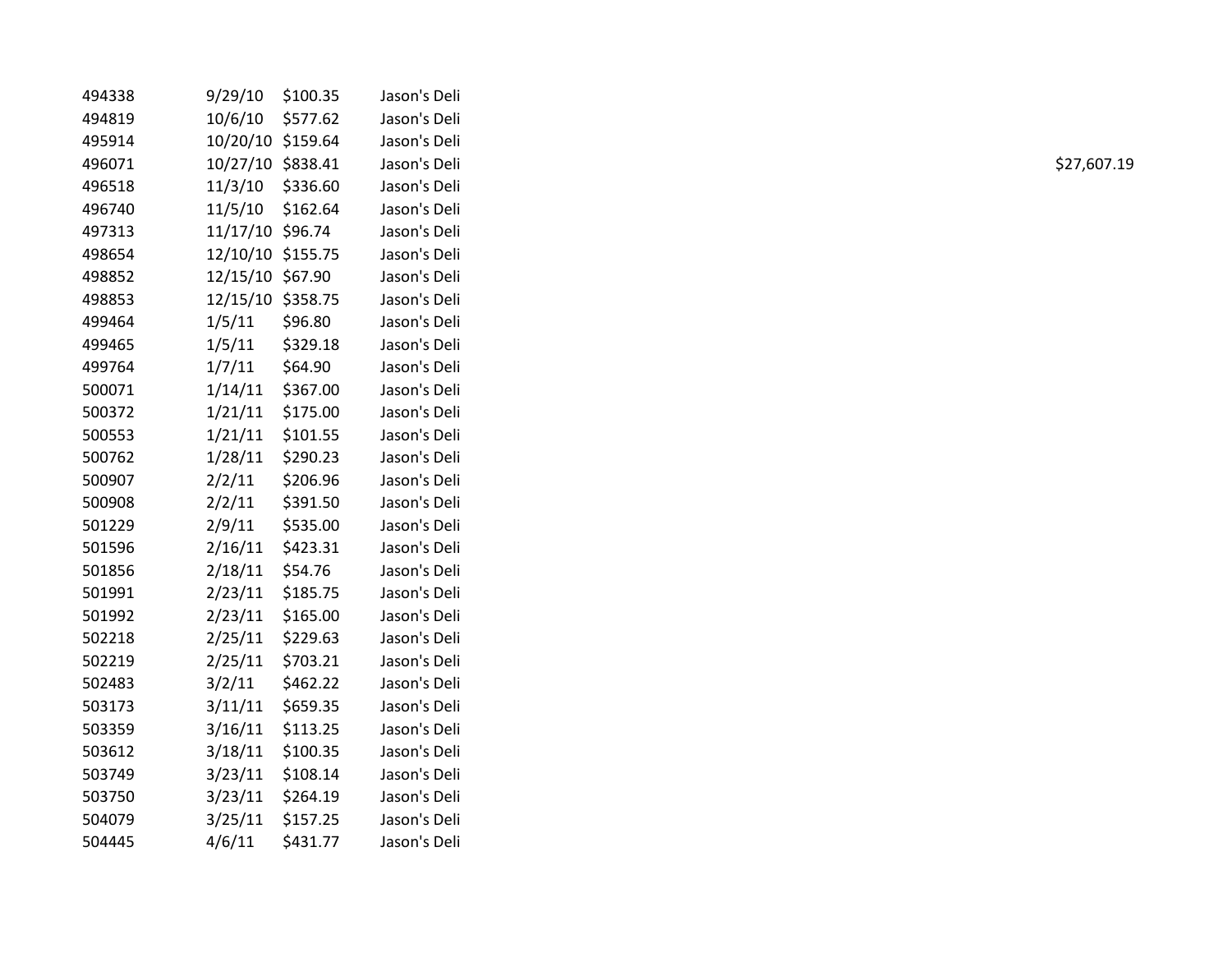| 504907 | 4/13/11 | \$117.53            | Jason's Deli                 |
|--------|---------|---------------------|------------------------------|
| 505128 | 4/13/11 | \$45.68             | Jason's Deli                 |
| 505129 | 4/13/11 | \$770.29            | Jason's Deli                 |
| 505283 | 4/19/11 | \$62.94             | Jason's Deli                 |
| 505571 | 4/27/11 | \$242.60            | Jason's Deli                 |
| 505804 | 4/29/11 | \$132.69            | Jason's Deli                 |
| 505924 | 5/4/11  | \$89.25             | Jason's Deli                 |
| 506128 | 5/6/11  | \$35.23             | Jason's Deli                 |
| 506506 | 5/11/11 | \$1,521.84          | Jason's Deli                 |
| 506918 | 5/20/11 | \$60.09             | Jason's Deli                 |
| 507093 | 5/25/11 | \$319.23            | Jason's Deli                 |
| 507094 | 5/25/11 | \$253.88            | Jason's Deli                 |
| 507322 | 5/27/11 | \$611.85            | Jason's Deli                 |
| 507501 | 6/1/11  | \$1,088.65          | Jason's Deli                 |
| 507502 | 6/1/11  | \$57.61             | Jason's Deli                 |
| 507716 | 6/3/11  | \$685.26            | Jason's Deli                 |
| 507717 | 6/3/11  | \$28.60             | Jason's Deli                 |
| 507912 | 6/8/11  | \$91.74             | Jason's Deli                 |
| 508354 | 6/15/11 | \$477.00            | Jason's Deli                 |
| 508355 | 6/15/11 | \$410.66            | Jason's Deli                 |
| 508789 | 6/21/11 | \$1,089.49          | Jason's Deli                 |
| 509013 | 6/23/11 | \$249.27            | Jason's Deli                 |
| 509208 | 6/27/11 | \$400.00            | Jason's Deli                 |
| 509757 | 7/6/11  | \$294.66            | Jason's Deli                 |
| 509758 | 7/6/11  | \$762.57            | Jason's Deli                 |
| 509977 | 7/11/11 | \$37.96             | Jason's Deli                 |
| 510228 | 7/13/11 | \$488.29            | Jason's Deli                 |
| 510507 | 7/14/11 | \$180.63            | Jason's Deli                 |
| 510614 | 7/18/11 | \$397.09            | Jason's Deli                 |
| 510831 | 7/25/11 | \$183.65            | Jason's Deli                 |
| 511003 | 7/27/11 | \$140.21            | Jason's Deli                 |
| 497218 |         | 11/12/10 \$4,320.95 | Jennie-O Turkey, Store Sales |
| 490416 | 7/6/10  | \$1,079.20          | Jerome W. Randolph           |
| 490602 | 7/8/10  | \$780.13            | Joe Ragan's Coffee LTD       |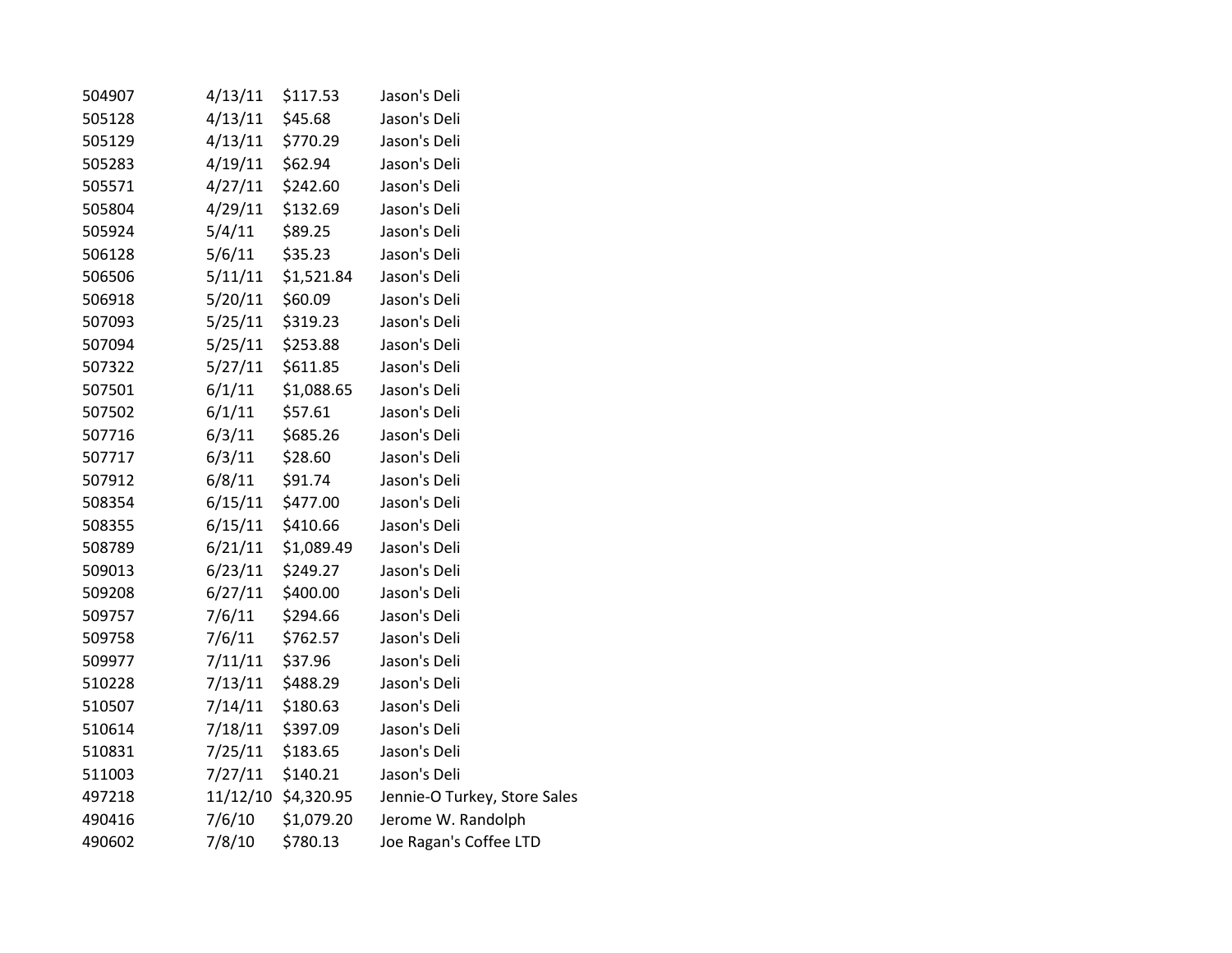| 7/15/10 | \$744.53   | Joe Ragan's Coffee LTD                                                                                                                                                                                                                                              |
|---------|------------|---------------------------------------------------------------------------------------------------------------------------------------------------------------------------------------------------------------------------------------------------------------------|
| 7/20/10 | \$1,015.80 | Joe Ragan's Coffee LTD                                                                                                                                                                                                                                              |
| 7/27/10 | \$60.00    | Joe Ragan's Coffee LTD                                                                                                                                                                                                                                              |
| 8/3/10  | \$33.00    | Joe Ragan's Coffee LTD                                                                                                                                                                                                                                              |
| 8/5/10  | \$25.60    | Joe Ragan's Coffee LTD                                                                                                                                                                                                                                              |
| 8/10/10 | \$83.79    | Joe Ragan's Coffee LTD                                                                                                                                                                                                                                              |
| 8/12/10 | \$28.80    | Joe Ragan's Coffee LTD                                                                                                                                                                                                                                              |
| 8/17/10 | \$212.40   | Joe Ragan's Coffee LTD                                                                                                                                                                                                                                              |
| 8/19/10 | \$318.46   | Joe Ragan's Coffee LTD                                                                                                                                                                                                                                              |
| 8/25/10 | \$59.10    | Joe Ragan's Coffee LTD                                                                                                                                                                                                                                              |
| 8/27/10 | \$394.86   | Joe Ragan's Coffee LTD                                                                                                                                                                                                                                              |
| 9/1/10  | \$616.43   | Joe Ragan's Coffee LTD                                                                                                                                                                                                                                              |
| 9/8/10  | \$300.04   | Joe Ragan's Coffee LTD                                                                                                                                                                                                                                              |
| 9/10/10 | \$851.83   | Joe Ragan's Coffee LTD                                                                                                                                                                                                                                              |
| 9/15/10 | \$988.66   | Joe Ragan's Coffee LTD                                                                                                                                                                                                                                              |
| 9/22/10 | \$133.22   | Joe Ragan's Coffee LTD                                                                                                                                                                                                                                              |
| 9/24/10 | \$71.60    | Joe Ragan's Coffee LTD                                                                                                                                                                                                                                              |
| 9/29/10 | \$94.61    | Joe Ragan's Coffee LTD                                                                                                                                                                                                                                              |
| 10/1/10 | \$33.00    | Joe Ragan's Coffee LTD                                                                                                                                                                                                                                              |
| 10/6/10 | \$4,500.36 | Joe Ragan's Coffee LTD                                                                                                                                                                                                                                              |
| 10/8/10 | \$162.40   | Joe Ragan's Coffee LTD                                                                                                                                                                                                                                              |
|         |            | Joe Ragan's Coffee LTD                                                                                                                                                                                                                                              |
|         |            | Joe Ragan's Coffee LTD                                                                                                                                                                                                                                              |
|         |            | Joe Ragan's Coffee LTD                                                                                                                                                                                                                                              |
|         |            | Joe Ragan's Coffee LTD                                                                                                                                                                                                                                              |
|         |            | Joe Ragan's Coffee LTD                                                                                                                                                                                                                                              |
|         |            | Joe Ragan's Coffee LTD                                                                                                                                                                                                                                              |
|         |            | Joe Ragan's Coffee LTD                                                                                                                                                                                                                                              |
|         |            | Joe Ragan's Coffee LTD                                                                                                                                                                                                                                              |
|         |            | Joe Ragan's Coffee LTD                                                                                                                                                                                                                                              |
|         |            | Joe Ragan's Coffee LTD                                                                                                                                                                                                                                              |
|         |            | Joe Ragan's Coffee LTD                                                                                                                                                                                                                                              |
|         |            | Joe Ragan's Coffee LTD                                                                                                                                                                                                                                              |
| 12/1/10 | \$119.99   | Joe Ragan's Coffee LTD                                                                                                                                                                                                                                              |
|         |            | 10/13/10 \$669.54<br>10/15/10 \$1,101.78<br>10/20/10 \$2,396.01<br>10/22/10 \$370.96<br>10/27/10 \$493.44<br>10/29/10 \$1,244.19<br>11/3/10 \$9,082.19<br>11/10/10 \$364.64<br>11/12/10 \$651.19<br>11/17/10 \$856.81<br>11/19/10 \$1,308.70<br>11/24/10 \$1,520.66 |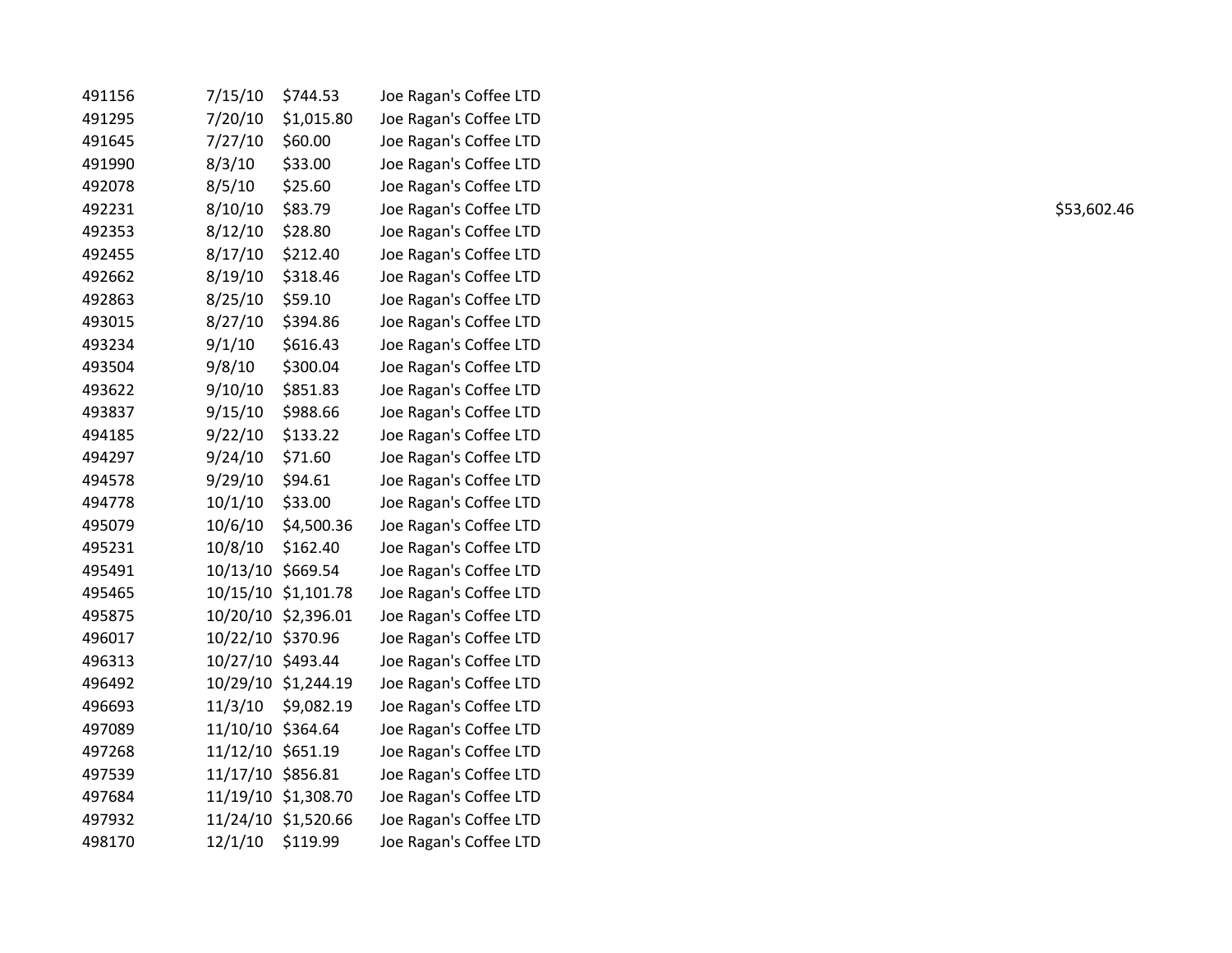| 498304 | 12/3/10           | \$182.60             | Joe Ragan's Coffee LTD         |             |
|--------|-------------------|----------------------|--------------------------------|-------------|
| 498580 | 12/8/10           | \$1,205.69           | Joe Ragan's Coffee LTD         |             |
| 498788 | 12/10/10 \$937.65 |                      | Joe Ragan's Coffee LTD         |             |
| 499099 |                   | 12/15/10 \$2,318.30  | Joe Ragan's Coffee LTD         |             |
| 499210 | 12/17/10 \$132.12 |                      | Joe Ragan's Coffee LTD         |             |
| 499358 | 12/21/10 \$367.85 |                      | Joe Ragan's Coffee LTD         |             |
| 499698 | 1/5/11            | \$5,878.36           | Joe Ragan's Coffee LTD         |             |
| 500009 | 1/12/11           | \$848.86             | Joe Ragan's Coffee LTD         |             |
| 500331 | 1/19/11           | \$6.00               | Joe Ragan's Coffee LTD         |             |
| 500513 | 1/21/11           | \$248.53             | Joe Ragan's Coffee LTD         |             |
| 500707 | 1/26/11           | \$521.55             | Joe Ragan's Coffee LTD         |             |
| 500877 | 1/28/11           | \$65.70              | Joe Ragan's Coffee LTD         |             |
| 501195 | 2/4/11            | \$671.67             | Joe Ragan's Coffee LTD         |             |
| 501370 | 2/9/11            | \$1,108.69           | Joe Ragan's Coffee LTD         |             |
| 501789 | 2/16/11           | \$1,283.23           | Joe Ragan's Coffee LTD         |             |
| 501951 | 2/18/11           | \$126.09             | Joe Ragan's Coffee LTD         |             |
| 502158 | 2/23/11           | \$419.24             | Joe Ragan's Coffee LTD         |             |
| 502416 | 2/25/11           | \$797.58             | Joe Ragan's Coffee LTD         |             |
| 502644 | 3/2/11            | \$24.50              | Joe Ragan's Coffee LTD         |             |
| 503073 | 3/9/11            | \$172.21             | Joe Ragan's Coffee LTD         |             |
| 503306 | 3/11/11           | \$24.50              | Joe Ragan's Coffee LTD         |             |
| 503558 | 3/16/11           | \$2,347.23           | Joe Ragan's Coffee LTD         |             |
| 503703 | 3/18/11           | \$134.40             | Joe Ragan's Coffee LTD         |             |
| 504031 | 3/25/11           | \$222.15             | Joe Ragan's Coffee LTD         |             |
| 504259 | 3/30/11           | \$1,488.92           | Joe Ragan's Coffee LTD         |             |
| 504402 | 4/1/11            | \$178.12             | Joe Ragan's Coffee LTD         |             |
| 504700 | 4/6/11            | \$202.00             | Joe Ragan's Coffee LTD         |             |
| 490691 | 7/13/10           | \$6,733.70           | Johnson Office Products        |             |
| 508343 | 6/15/11           | \$497.20             | Kellogg Hotel & Conference CTR |             |
| 494848 | 10/6/10           | \$500.00             | Kingsmill Resort               | \$33,145.01 |
| 498890 |                   | 12/15/10 \$15,087.51 | Kingsmill Resort               |             |
| 332721 | 7/13/11           | \$3,382.20           | Kingsmill Resort               |             |
| 510688 | 7/20/11           | \$13,678.10          | Kingsmill Resort               |             |
| 497835 | 11/24/10 \$219.80 |                      | Le Box Lunch                   |             |
|        |                   |                      |                                |             |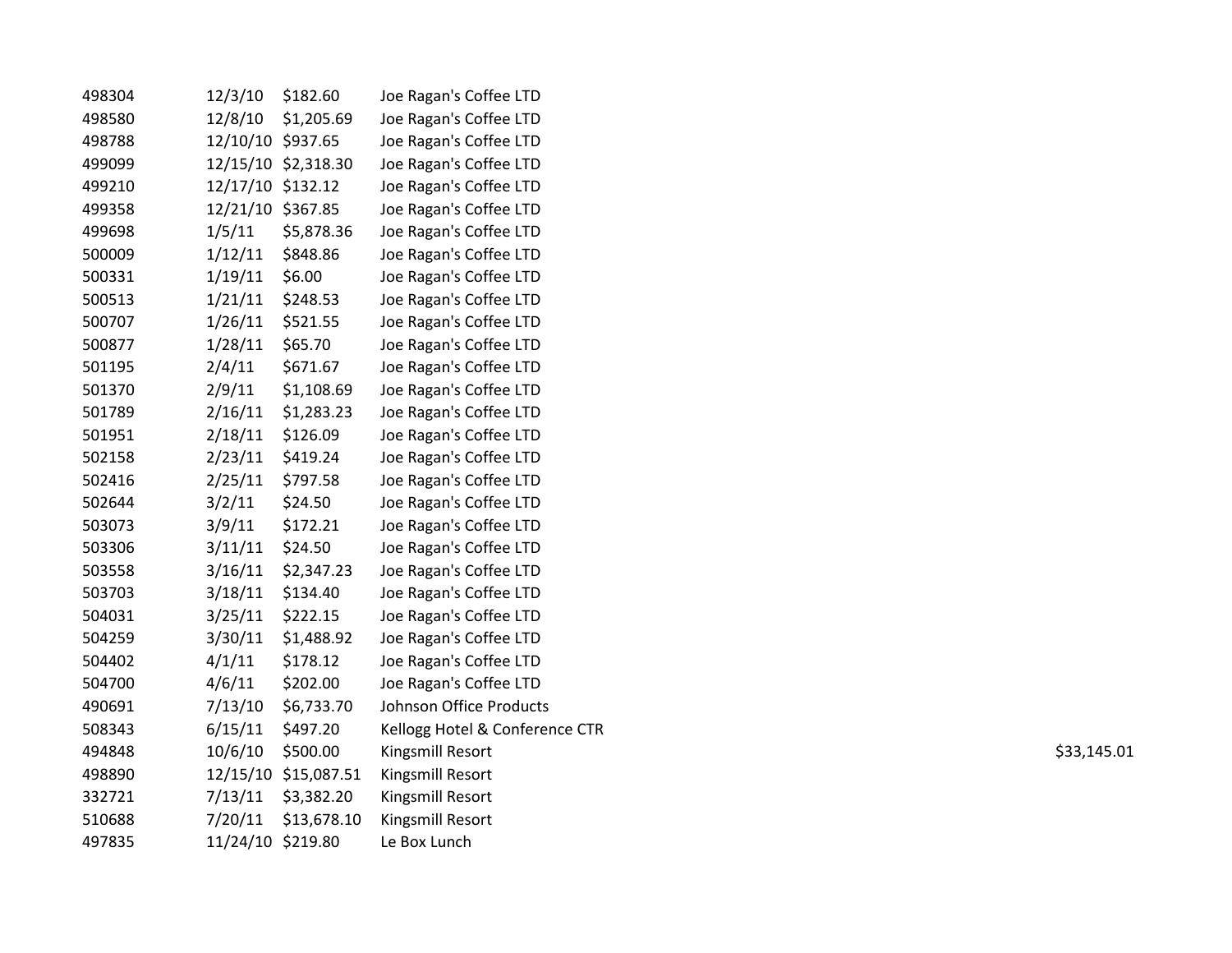| 490641 | 7/13/10           | \$2,376.75  | Lee's Famous Chicken     |              |
|--------|-------------------|-------------|--------------------------|--------------|
| 494359 | 9/29/10           | \$726.45    | Lee's Famous Chicken     |              |
| 495156 | 10/8/10           | \$190.00    | Lee's Famous Chicken     |              |
| 497178 | 11/12/10 \$209.00 |             | Lee's Famous Chicken     |              |
| 498223 | 12/3/10           | \$50.00     | Lee's Famous Chicken     | \$8,131.69   |
| 499489 | 1/5/11            | \$552.99    | Lee's Famous Chicken     |              |
| 501609 | 2/16/11           | \$190.00    | Lee's Famous Chicken     |              |
| 502011 | 2/23/11           | \$55.00     | Lee's Famous Chicken     |              |
| 502251 | 2/25/11           | \$100.00    | Lee's Famous Chicken     |              |
| 504468 | 4/6/11            | \$100.00    | Lee's Famous Chicken     |              |
| 505300 | 4/19/11           | \$120.00    | Lee's Famous Chicken     |              |
| 505940 | 5/4/11            | \$90.00     | Lee's Famous Chicken     |              |
| 506140 | 5/6/11            | \$80.00     | Lee's Famous Chicken     |              |
| 506261 | 5/11/11           | \$1,482.30  | Lee's Famous Chicken     |              |
| 507108 | 5/25/11           | \$50.00     | Lee's Famous Chicken     |              |
| 507519 | 6/1/11            | \$140.00    | Lee's Famous Chicken     |              |
| 508156 | 6/10/11           | \$588.00    | Lee's Famous Chicken     |              |
| 508380 | 6/15/11           | \$190.00    | Lee's Famous Chicken     |              |
| 510250 | 7/13/11           | \$801.20    | Lee's Famous Chicken     |              |
| 510620 | 7/18/11           | \$40.00     | Lee's Famous Chicken     |              |
| 492820 | 8/25/10           | \$250.88    | Leone Restaurant & Grill |              |
| 499046 | 12/15/10 \$330.90 |             | Leone Restaurant & Grill |              |
| 501666 | 2/16/11           | \$25,116.00 | Lindenmeyr Munroe        |              |
| 502915 | 3/9/11            | \$25,116.00 | <b>Lindenmeyr Munroe</b> | \$104,394.00 |
| 505335 | 4/19/11           | \$27,081.00 | Lindenmeyr Munroe        |              |
| 506164 | 5/6/11            | \$27,081.00 | Lindenmeyr Munroe        |              |
| 490923 | 7/13/10           | \$16,854.00 | Little Caesars           |              |
| 504413 | 4/1/11            | \$208.95    | Little Caesars           | \$17,312.95  |
| 509653 | 6/29/11           | \$250.00    | Little Caesars           |              |
| 490516 | 7/8/10            | \$2,626.40  | Loews Vanderbilt Hotel   |              |
| 490700 | 7/13/10           | \$688.40    | Loews Vanderbilt Hotel   | \$3,599.60   |
| 491518 | 7/27/10           | \$284.80    | Loews Vanderbilt Hotel   |              |
| 504047 | 3/25/11           | \$762.09    | Maggiano's Little Italy  |              |
| 507287 | 5/25/11           | \$2,891.70  | Maggiano's Little Italy  |              |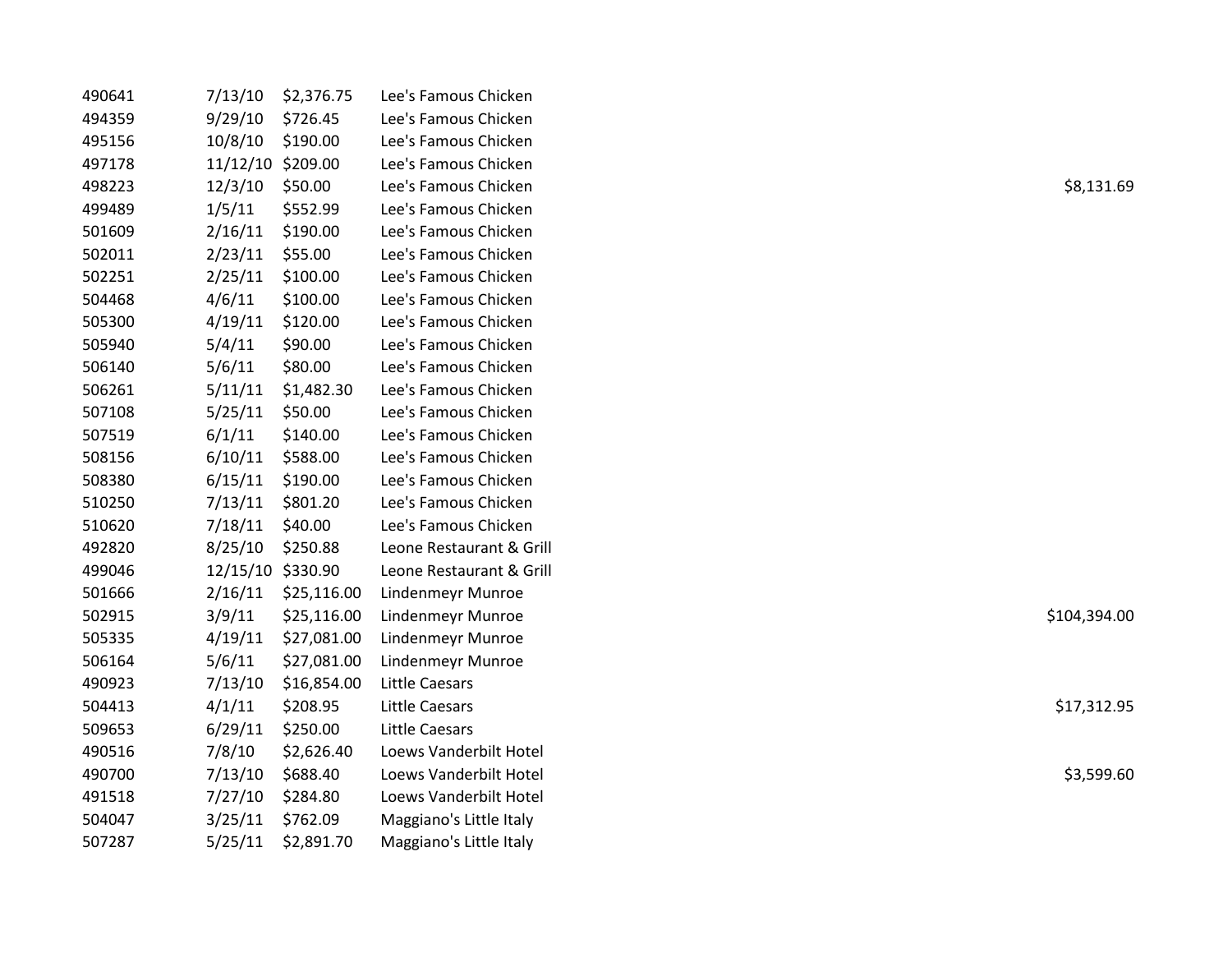| 509503 | 6/29/11           | \$1,262.88  | Mandalay Bay Resort & Casino       |             |
|--------|-------------------|-------------|------------------------------------|-------------|
| 509504 | 6/29/11           | \$1,262.88  | Mandalay Bay Resort & Casino       |             |
| 501423 | 2/9/11            | \$419.26    | Marriott Baltimore Inner           |             |
| 503744 | 3/23/11           | \$2,237.16  | Marriott Courtyard                 | \$62,734.36 |
| 508141 | 6/10/11           | \$384.16    | Marriott Courtyard Columbia        |             |
| 503770 | 3/23/11           | \$856.44    | <b>Marriott Downtown</b>           |             |
| 502821 | 3/9/11            | \$1,509.30  | <b>Marriott Hotel</b>              |             |
| 490205 | 7/1/10            | \$1,300.20  | <b>Marriott Hotels and Resorts</b> |             |
| 490393 | 7/6/10            | \$1,300.20  | <b>Marriott Hotels and Resorts</b> |             |
| 490475 | 7/8/10            | \$325.05    | <b>Marriott Hotels and Resorts</b> |             |
| 490537 | 7/8/10            | \$975.15    | <b>Marriott Hotels and Resorts</b> |             |
| 490538 | 7/8/10            | \$649.10    | <b>Marriott Hotels and Resorts</b> |             |
| 490539 | 7/8/10            | \$325.05    | <b>Marriott Hotels and Resorts</b> |             |
| 502727 | 3/4/11            | \$598.51    | <b>Marriott Hotels and Resorts</b> |             |
| 507955 | 6/8/11            | \$677.61    | <b>Marriott Hotels and Resorts</b> |             |
| 510870 | 7/25/11           | \$415.84    | <b>Marriott Hotels and Resorts</b> |             |
| 510871 | 7/25/11           | \$314.88    | <b>Marriott Hotels and Resorts</b> |             |
| 510872 | 7/25/11           | \$2,303.64  | <b>Marriott Hotels and Resorts</b> |             |
| 510873 | 7/25/11           | \$629.76    | <b>Marriott Hotels and Resorts</b> |             |
| 509008 | 6/23/11           | \$12,355.35 | <b>Marriott Richmond</b>           |             |
| 491520 | 7/27/10           | \$635.04    | Marriott Tampa Waterside Hotel     |             |
| 493891 | 9/17/10           | \$1,693.44  | Marriott Tampa Waterside Hotel     |             |
| 498344 | 12/8/10           | \$36.32     | Marriott Tampa Waterside Hotel     |             |
| 498842 | 12/15/10 \$936.32 |             | Marriott Tampa Waterside Hotel     |             |
| 493822 | 9/15/10           | \$1,449.56  | Marriott Wardman Park Hotel        |             |
| 505303 | 4/19/11           | \$220.87    | Marriott-Charlotte Center          |             |
| 494065 | 9/22/10           | \$265.80    | Marriott-Kingsmill                 |             |
| 496538 | 11/3/10           | \$410.74    | Marriott-Kingsmill                 |             |
| 502850 | 3/9/11            | \$92.20     | Marriott-Kingsmill                 |             |
| 505595 | 4/27/11           | \$524.00    | Marriott-Kingsmill                 |             |
| 508381 | 6/15/11           | \$438.30    | Marriott-Kingsmill                 |             |
| 332715 | 6/24/11           | \$438.30    | Marriott-Kingsmill                 |             |
| 509987 | 7/11/11           | \$316.20    | Marriott-Kingsmill                 |             |
| 509988 | 7/11/11           | \$3,382.20  | Marriott-Kingsmill                 |             |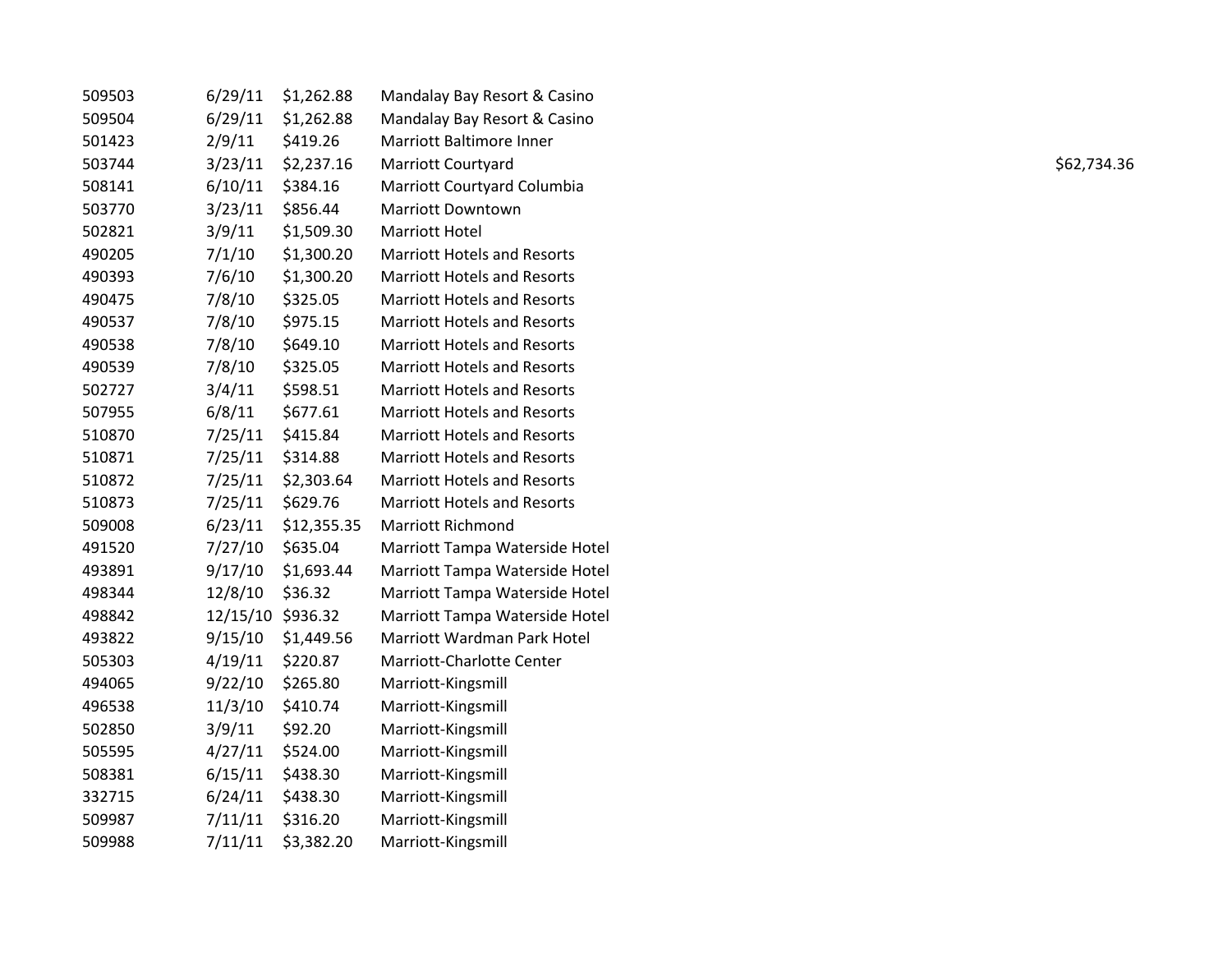| 509989 | 7/11/11 | \$316.20     | Marriott-Kingsmill             |                  |            |
|--------|---------|--------------|--------------------------------|------------------|------------|
| 501629 | 2/16/11 | \$712.60     | <b>Marriott-New Orleans</b>    |                  |            |
| 501630 | 2/16/11 | \$712.60     | <b>Marriott-New Orleans</b>    |                  |            |
| 501631 | 2/16/11 | \$712.60     | <b>Marriott-New Orleans</b>    |                  |            |
| 501632 | 2/16/11 | \$712.60     | <b>Marriott-New Orleans</b>    |                  |            |
| 501633 | 2/16/11 | \$712.60     | Marriott-New Orleans           |                  |            |
| 501634 | 2/16/11 | \$712.60     | <b>Marriott-New Orleans</b>    |                  |            |
| 501635 | 2/16/11 | \$712.60     | <b>Marriott-New Orleans</b>    |                  |            |
| 501636 | 2/16/11 | \$712.60     | <b>Marriott-New Orleans</b>    |                  |            |
| 501637 | 2/16/11 | \$712.60     | <b>Marriott-New Orleans</b>    |                  |            |
| 501638 | 2/16/11 | \$712.60     | Marriott-New Orleans           |                  |            |
| 501639 | 2/16/11 | \$712.60     | <b>Marriott-New Orleans</b>    |                  |            |
| 501640 | 2/16/11 | \$712.60     | <b>Marriott-New Orleans</b>    |                  |            |
| 502036 | 2/23/11 | \$712.60     | Marriott-New Orleans           |                  |            |
| 502037 | 2/23/11 | \$712.60     | <b>Marriott-New Orleans</b>    |                  |            |
| 502038 | 2/23/11 | \$712.60     | Marriott-New Orleans           |                  |            |
| 501586 | 2/16/11 | \$2,404.40   | Marriott-San Francisco         |                  |            |
| 508135 | 6/10/11 | \$1,560.75   | Marriott-San Francisco         |                  |            |
| 508781 | 6/21/11 | \$1,040.50   | Marriott-San Francisco         |                  |            |
| 508782 | 6/21/11 | \$1,040.50   | Marriott-San Francisco         |                  |            |
| 509969 | 7/11/11 | \$1,040.50   | Marriott-San Francisco         |                  |            |
| 505592 | 4/27/11 | \$2,114.60   | Marriott-Washington Dulles     |                  |            |
| 505802 | 4/29/11 | \$1,586.20   | Marriott-Washington Dulles     |                  |            |
| 490379 | 7/6/10  | \$370,558.00 | Marsh USA Inc                  | Insurance broker |            |
| 500901 | 2/2/11  | \$724.78     | Mayflower Hotel                |                  | \$1,084.32 |
| 510813 | 7/25/11 | \$359.54     | Mayflower Hotel                |                  |            |
| 508378 | 6/15/11 | \$25.00      | <b>MCV Hospitals</b>           |                  |            |
| 504171 | 3/30/11 | \$4,975.40   | Mello Smello LLC               |                  |            |
| 492358 | 8/12/10 | \$750.00     | <b>Morning Glory Gardens</b>   |                  |            |
| 493147 | 9/1/10  | \$525.00     | National Alliance for Medicaid |                  |            |
| 492095 | 8/5/10  | \$1,107.83   | New York SCU                   |                  |            |
| 332691 | 4/1/11  | \$2,425.64   | <b>NO VENDOR NAME</b>          |                  |            |
| 332709 | 6/20/11 | \$548.55     | NO VENDOR NAME                 |                  |            |
| 491525 | 7/27/10 | \$18,711.00  | North Richmond YMCA            |                  |            |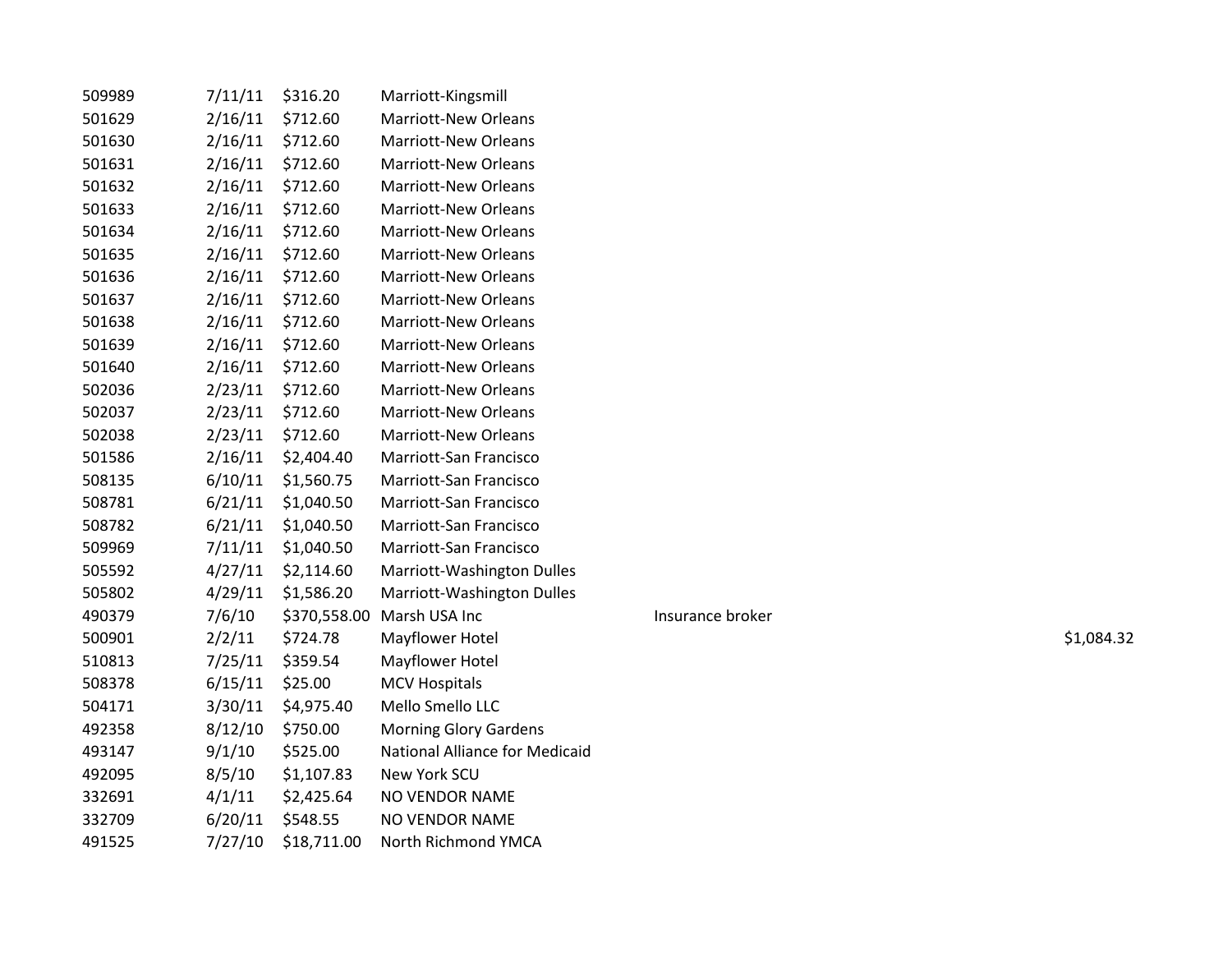| 494622 | 9/29/10           | \$1,063.60          | Omni Charlottesville Hotel     |            |
|--------|-------------------|---------------------|--------------------------------|------------|
| 494808 | 10/6/10           | \$614.88            | Omni Shoreham Hotel            | \$4,937.18 |
| 495681 |                   | 10/20/10 \$2,475.52 | Omni Shoreham Hotel            |            |
| 503733 | 3/23/11           | \$783.18            | Omni Shoreham Hotel            |            |
| 494621 | 9/29/10           | \$1,170.00          | <b>Outdoor Affair Catering</b> |            |
| 498413 | 12/8/10           | \$47.08             | Padows                         |            |
| 498694 | 12/10/10 \$74.86  |                     | Padows                         |            |
| 499267 | 12/21/10 \$63.06  |                     | Padows                         |            |
| 499411 | 12/22/10 \$36.73  |                     | Padows                         |            |
| 500231 | 1/19/11           | \$138.65            | Padows                         | \$5,199.41 |
| 500951 | 2/2/11            | \$71.77             | Padows                         |            |
| 501266 | 2/9/11            | \$59.85             | Padows                         |            |
| 502887 | 3/9/11            | \$41.70             | Padows                         |            |
| 504147 | 3/30/11           | \$147.90            | Padows                         |            |
| 510704 | 7/20/11           | \$30.86             | Padows                         |            |
| 502730 | 3/4/11            | \$187.72            | Padow's                        |            |
| 502731 | 3/4/11            | \$203.31            | Padow's                        |            |
| 504947 | 4/13/11           | \$214.83            | Padow's                        |            |
| 504948 | 4/13/11           | \$165.73            | Padow's                        |            |
| 507145 | 5/25/11           | \$36.49             | Padow's                        |            |
| 507378 | 5/27/11           | \$48.10             | Padow's                        |            |
| 508175 | 6/10/11           | \$22.73             | Padow's                        |            |
| 509795 | 7/6/11            | \$145.95            | Padow's                        |            |
| 510530 | 7/14/11           | \$36.49             | Padow's                        |            |
| 492892 | 8/25/10           | \$145.95            | Padow's City Hall Deli         |            |
| 495668 | 10/15/10 \$89.73  |                     | Padow's City Hall Deli         |            |
| 496359 | 10/27/10 \$255.80 |                     | Padow's City Hall Deli         |            |
| 499860 | 1/7/11            | \$45.13             | Padow's City Hall Deli         |            |
| 500736 | 1/26/11           | \$276.10            | Padow's City Hall Deli         |            |
| 501408 | 2/9/11            | \$51.85             | Padow's City Hall Deli         |            |
| 501969 | 2/18/11           | \$30.22             | Padow's City Hall Deli         |            |
| 502671 | 3/2/11            | \$46.50             | Padow's City Hall Deli         |            |
| 503589 | 3/16/11           | \$267.04            | Padow's City Hall Deli         |            |
| 503913 | 3/23/11           | \$10.23             | Padow's City Hall Deli         |            |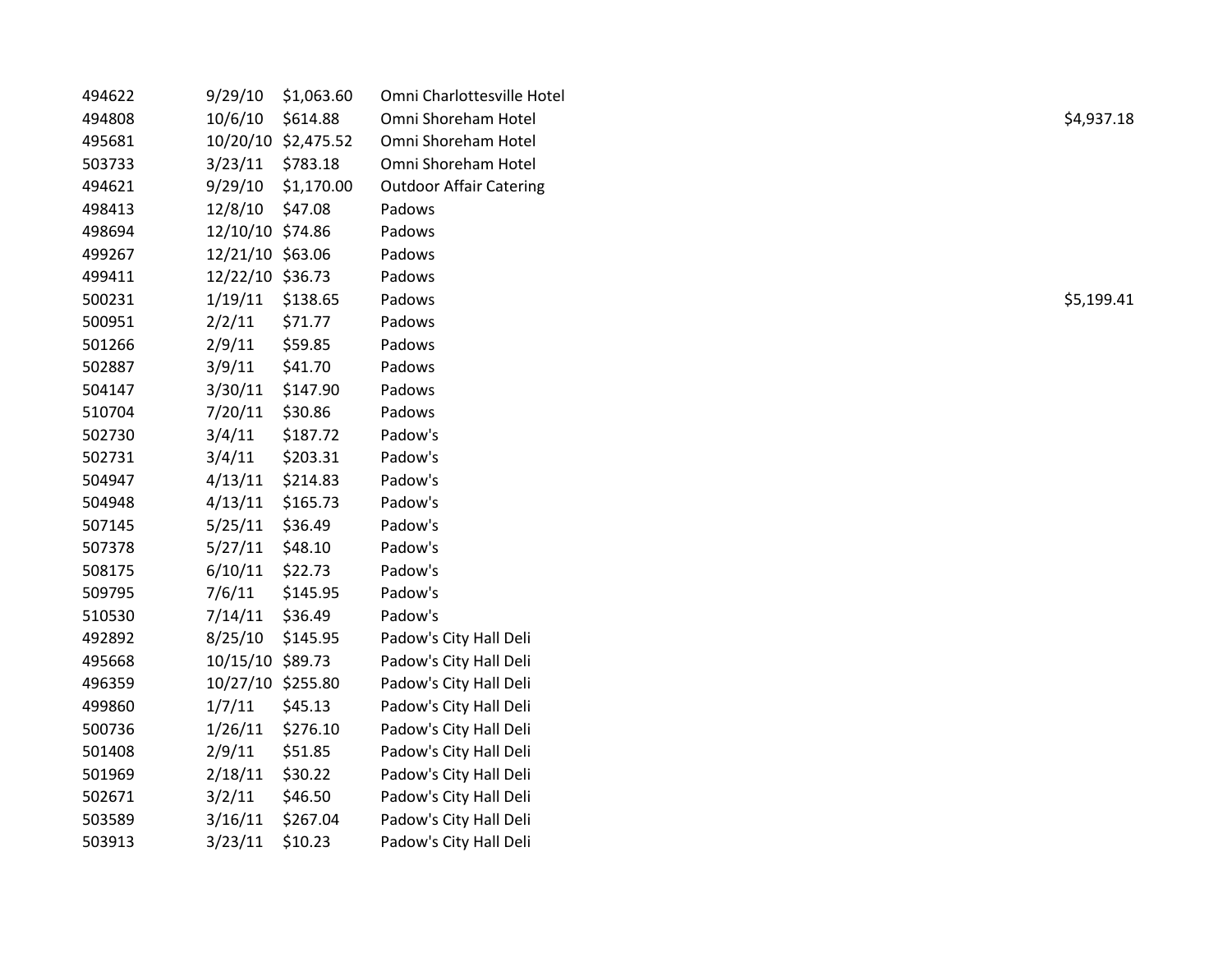| 503913 | 3/23/11 | \$10.23              | Padow's City Hall Deli              |                                                |             |
|--------|---------|----------------------|-------------------------------------|------------------------------------------------|-------------|
| 506105 | 5/4/11  | \$71.18              | Padow's City Hall Deli              |                                                |             |
| 507881 | 6/3/11  | \$302.16             | Padow's City Hall Deli              |                                                |             |
| 508773 | 6/16/11 | \$21.89              | Padow's City Hall Deli              |                                                |             |
| 508983 | 6/21/11 | \$497.43             | Padow's City Hall Deli              |                                                |             |
| 509179 | 6/23/11 | \$80.53              | Padow's City Hall Deli              |                                                |             |
| 500517 | 1/21/11 | \$280.00             | Padow's Hams & Deli Inc             |                                                |             |
| 505247 | 4/15/11 | \$315.00             | Padow's Hams & Deli Inc             |                                                |             |
| 510398 | 7/13/11 | \$116.63             | Padow's Hams & Deli Inc             |                                                |             |
| 510586 | 7/14/11 | \$512.00             | Padow's Hams & Deli Inc             |                                                |             |
| 506242 | 5/11/11 | \$845.36             | Papa John's                         |                                                |             |
| 499758 | 1/7/11  | \$2,556.75           | Peabody Hotel-Memphis               |                                                | 2556.75     |
| 497530 |         | 11/17/10 \$5,250.00  | Pepper Bird Foundation              | "Teaching American History Academy" Initiative |             |
| 497924 |         | 11/24/10 \$7,250.00  | Pepper Bird Foundation              |                                                |             |
| 502710 | 3/4/11  | \$609.42             | <b>Quality Inn Pavilion</b>         |                                                |             |
| 504312 | 4/1/11  | \$470.02             | Radisson Plaza--Warwick Hotel       |                                                | 470.02      |
| 506619 | 5/18/11 | \$870.00             | Red Top Cab/ Charter                |                                                |             |
| 492076 | 8/5/10  | \$9,072.00           | Redeemed Assembly of Jesus          |                                                | \$18,427.50 |
| 510106 | 7/11/11 | \$9,355.50           | Redeemed Assembly of Jesus          |                                                |             |
| 490187 | 7/1/10  | \$255.00             | Refugee & Immigration Services      |                                                |             |
| 505922 | 5/4/11  | \$1,242.00           | Renaissance Austin Hotel            |                                                |             |
| 500902 | 2/2/11  | \$333.50             | Renaissance Concourse Atlanta       |                                                | \$4,136.46  |
| 510828 | 7/25/01 | \$719.06             | Renaissance Hotel-Washington        |                                                |             |
| 502814 | 3/9/11  | \$405.75             | Renaissance Montgomery Hotel        |                                                |             |
| 502815 | 3/9/11  | \$405.75             | Renaissance Montgomery Hotel        |                                                |             |
| 332718 | 7/7/11  | \$515.20             | Residence Inn St. Petersburg        |                                                |             |
| 509973 | 7/11/11 | \$515.20             | Residence Inn St. Petersburg        |                                                |             |
| 495278 |         | 10/13/10 \$14,595.00 | <b>Retreat Hospital</b>             |                                                |             |
| 500081 |         | 1/14/11 \$5,336.00   | <b>Retreat Hospital</b>             |                                                | \$63,472.00 |
| 505138 | 4/13/11 | \$31,872.00          | <b>Retreat Hospital</b>             |                                                |             |
| 509215 | 6/27/11 | \$11,669.00          | <b>Retreat Hospital</b>             |                                                |             |
| 510830 | 7/25/11 | \$417.49             | <b>Richfield Place Apartment</b>    |                                                |             |
| 510160 | 7/13/11 | \$243.42             | <b>Richland County Family Court</b> |                                                |             |
| 510822 | 7/25/11 | \$702.97             | <b>Richland County Family Court</b> |                                                |             |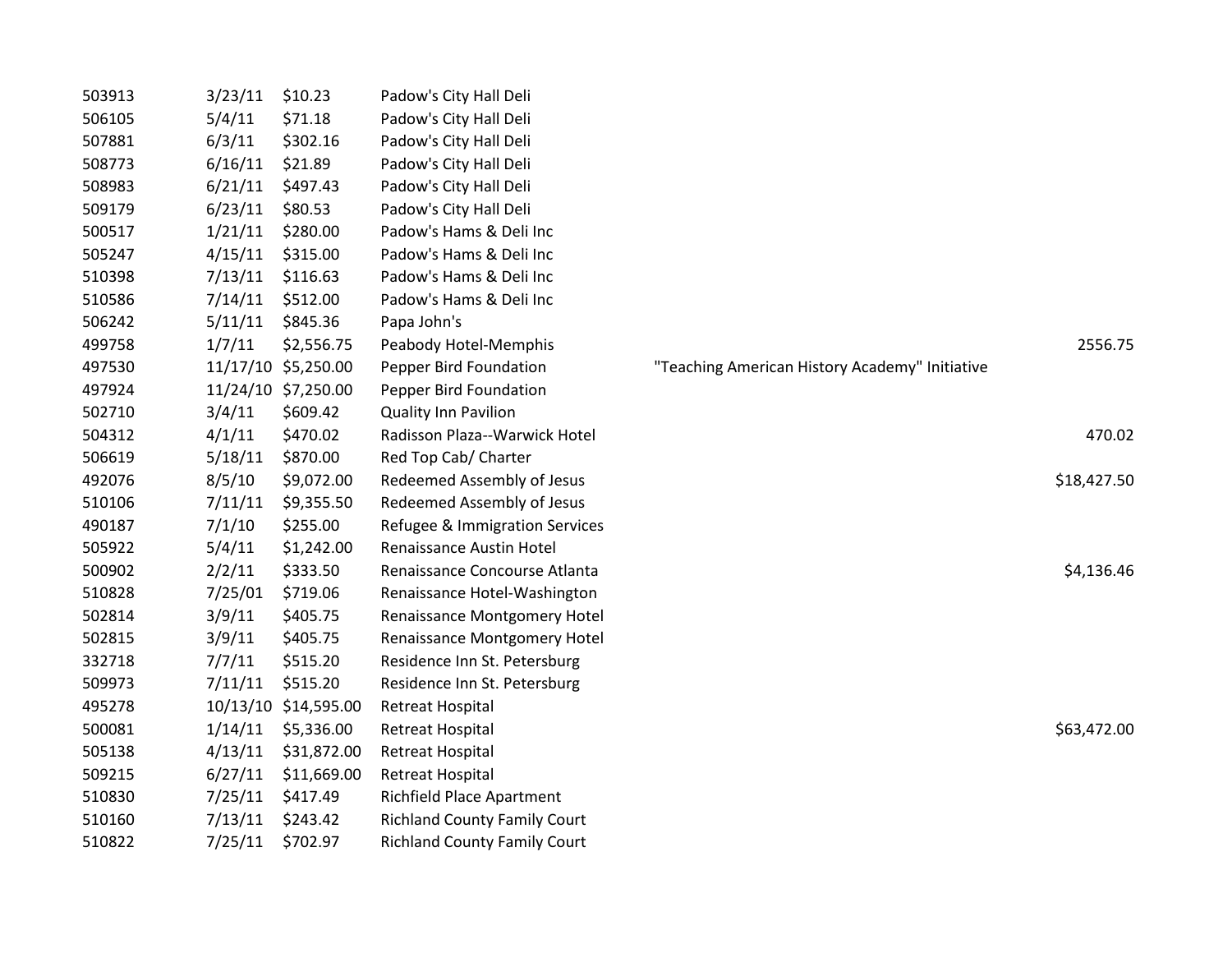| 495103 | 10/6/10           | \$50,750.00          | <b>Richmond Ballet</b>               |              |
|--------|-------------------|----------------------|--------------------------------------|--------------|
| 491345 | 7/22/10           | \$176,981.88         | <b>Richmond Department of Social</b> |              |
| 494882 | 10/6/10           | \$10,294.66          | <b>Richmond Public Schools</b>       |              |
| 498235 | 12/3/10           | \$17,104.45          | <b>Richmond Public Schools</b>       |              |
| 499906 | 1/12/11           | \$1,000.00           | <b>Richmond Public Schools</b>       | \$162,068.28 |
| 503635 | 3/18/11           | \$40,492.83          | <b>Richmond Public Schools</b>       |              |
| 504343 | 4/1/11            | \$20,237.49          | <b>Richmond Public Schools</b>       |              |
| 505962 | 5/4/11            | \$24,163.61          | <b>Richmond Public Schools</b>       |              |
| 507538 | 6/1/11            | \$23,335.69          | <b>Richmond Public Schools</b>       |              |
| 508819 | 6/21/11           | \$25,439.55          | <b>Richmond Public Schools</b>       |              |
| 492844 | 8/25/10           | \$36,579.84          | <b>Richmond Restaurant Service</b>   |              |
| 502810 | 3/9/11            | \$577.92             | Rio All-Suite Hotel & Casino         |              |
| 502811 | 3/9/11            | \$577.92             | Rio All-Suite Hotel & Casino         |              |
| 490613 | 7/8/10            | \$3,555.12           | Riviera Hotel and Casino             | \$7,867.68   |
| 490614 | 7/8/10            | \$459.20             | Riviera Hotel and Casino             |              |
| 490615 | 7/8/10            | \$344.40             | Riviera Hotel and Casino             |              |
| 490616 | 7/8/10            | \$344.40             | Riviera Hotel and Casino             |              |
| 490617 | 7/8/10            | \$344.40             | Riviera Hotel and Casino             |              |
| 490618 | 7/8/10            | \$344.40             | Riviera Hotel and Casino             |              |
| 490619 | 7/8/10            | \$344.40             | Riviera Hotel and Casino             |              |
| 490620 | 7/8/10            | \$574.00             | Riviera Hotel and Casino             |              |
| 492093 | 8/5/10            | \$114.80             | Riviera Hotel and Casino             |              |
| 497567 | 11/17/10 \$286.72 |                      | Riviera Hotel and Casino             |              |
| 490983 | 7/15/10           | \$15,691.76          | Robert E. Hyman                      |              |
| 491723 | 7/29/10           | \$16,511.26          | Robert E. Hyman                      |              |
| 498914 |                   | 12/15/10 \$16,604.01 | Robert E. Hyman                      |              |
| 500107 | 1/14/11           | \$17,413.01          | Robert E. Hyman                      |              |
| 500795 | 1/28/11           | \$17,413.01          | Robert E. Hyman                      |              |
| 501467 | 2/11/11           | \$17,590.51          | Robert E. Hyman                      | \$292,939.17 |
| 502271 | 2/25/11           | \$17,900.01          | Robert E. Hyman                      |              |
| 503207 | 3/11/11           | \$17,308.01          | Robert E. Hyman                      |              |
| 504128 | 3/30/11           | \$17,091.01          | Robert E. Hyman                      |              |
| 505167 | 4/15/11           | \$17,414.01          | Robert E. Hyman                      |              |
| 505835 | 4/29/11           | \$17,088.01          | Robert E. Hyman                      |              |
|        |                   |                      |                                      |              |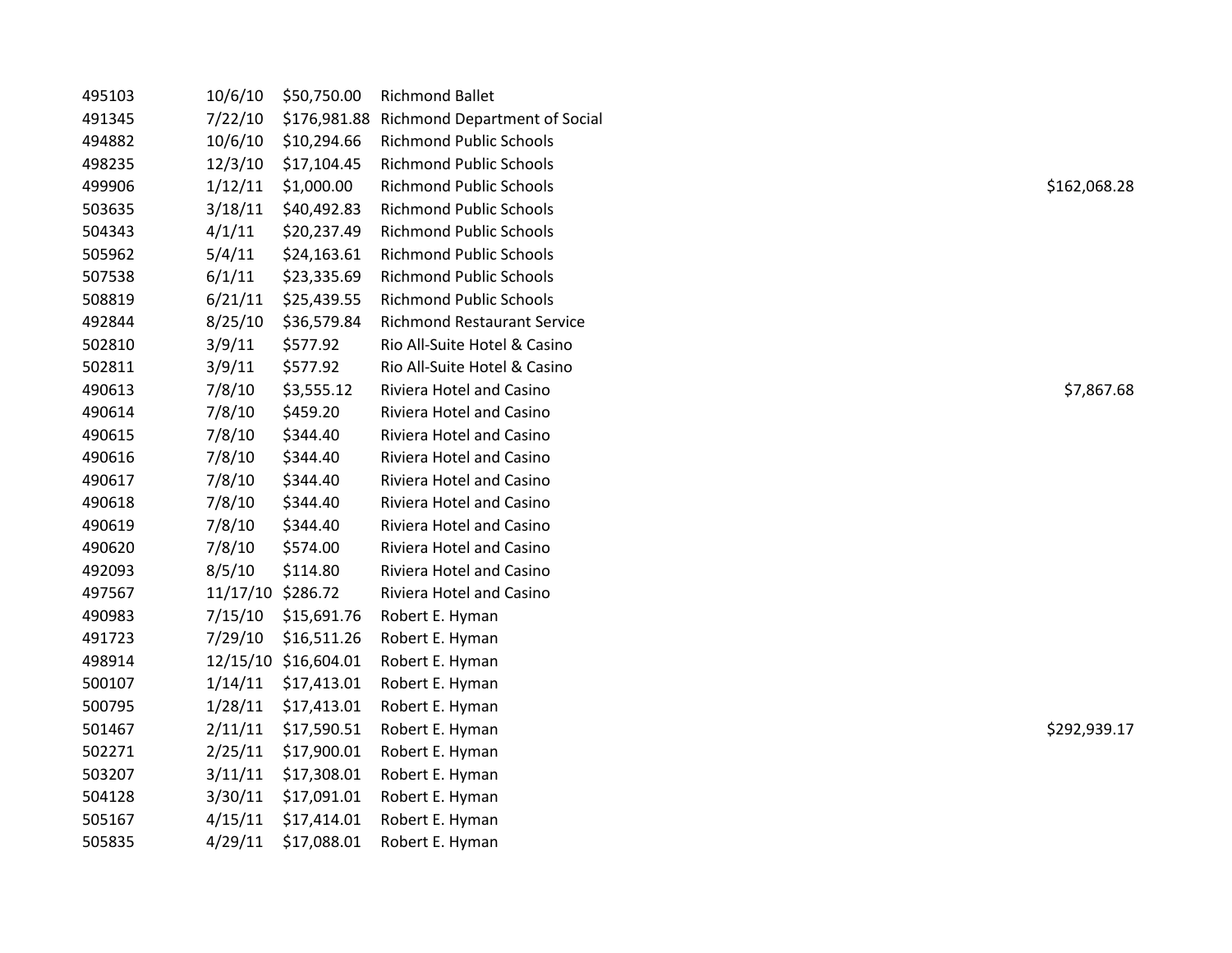| 506278 | 5/11/11 | \$17,303.51          | Robert E. Hyman               |              |
|--------|---------|----------------------|-------------------------------|--------------|
| 507358 | 5/27/11 | \$17,398.51          | Robert E. Hyman               |              |
| 508403 | 6/15/11 | \$17,973.01          | Robert E. Hyman               |              |
| 509253 | 6/27/11 | \$16,798.01          | Robert E. Hyman               |              |
| 510193 | 7/13/11 | \$18,196.01          | Robert E. Hyman               |              |
| 510861 | 7/25/11 | \$17,245.51          | Robert E. Hyman               |              |
| 492668 | 8/19/10 | \$58,042.21          | Ronald A Worley               |              |
| 492867 | 8/25/10 | \$23,215.00          | Ronald A Worley               |              |
| 499105 |         | 12/15/10 \$39,276.21 | Ronald A Worley               | \$153,077.31 |
| 499450 |         | 12/22/10 \$5,160.97  | Ronald A Worley               |              |
| 503708 | 3/18/11 | \$15,726.15          | Ronald A Worley               |              |
| 505892 | 4/29/11 | \$6,464.77           | Ronald A Worley               |              |
| 506083 | 5/4/11  | \$5,192.00           | Ronald A Worley               |              |
| 495142 | 10/8/10 | \$653.76             | Rosen Plaza                   | \$2,153.68   |
| 507082 | 5/25/11 | \$1,499.92           | Rosen Plaza                   |              |
| 492287 | 8/12/10 | \$10,501.63          | School Board City of Richmond |              |
| 493106 | 9/1/10  | \$8,565.08           | School Board City of Richmond |              |
| 494391 | 9/29/11 | \$20,630.62          | School Board City of Richmond |              |
| 495939 |         | 10/20/10 \$20,531.61 | School Board City of Richmond |              |
| 496413 |         | 10/29/10 \$38,970.30 | School Board City of Richmond |              |
| 499408 |         | 12/22/10 \$22,524.05 | School Board City of Richmond |              |
| 500113 | 1/14/11 | \$5,760.88           | School Board City of Richmond | \$230,023.55 |
| 500803 | 1/28/11 | \$11,708.85          | School Board City of Richmond |              |
| 501641 | 2/16/11 | \$10,783.76          | School Board City of Richmond |              |
| 505960 | 5/4/11  | \$4,035.71           | School Board City of Richmond |              |
| 507369 | 5/27/11 | \$7,997.64           | School Board City of Richmond |              |
| 509529 | 6/29/11 | \$8,806.59           | School Board City of Richmond |              |
| 510196 | 7/13/11 | \$34,625.54          | School Board City of Richmond |              |
| 511043 | 7/27/11 | \$24,581.29          | School Board City of Richmond |              |
| 494015 | 9/17/10 | \$5,000.00           | Science Museum of Virginia    |              |
| 491489 | 7/22/10 | \$2,296.91           | Sea Clear Aquarium Inc        |              |
| 492238 | 8/10/10 | \$2,296.91           | Sea Clear Aquarium Inc        |              |
| 493244 | 9/1/10  | \$366.98             | Sea Clear Aquarium Inc        |              |
| 495093 | 10/6/10 | \$2,296.91           | Sea Clear Aquarium Inc        |              |
|        |         |                      |                               |              |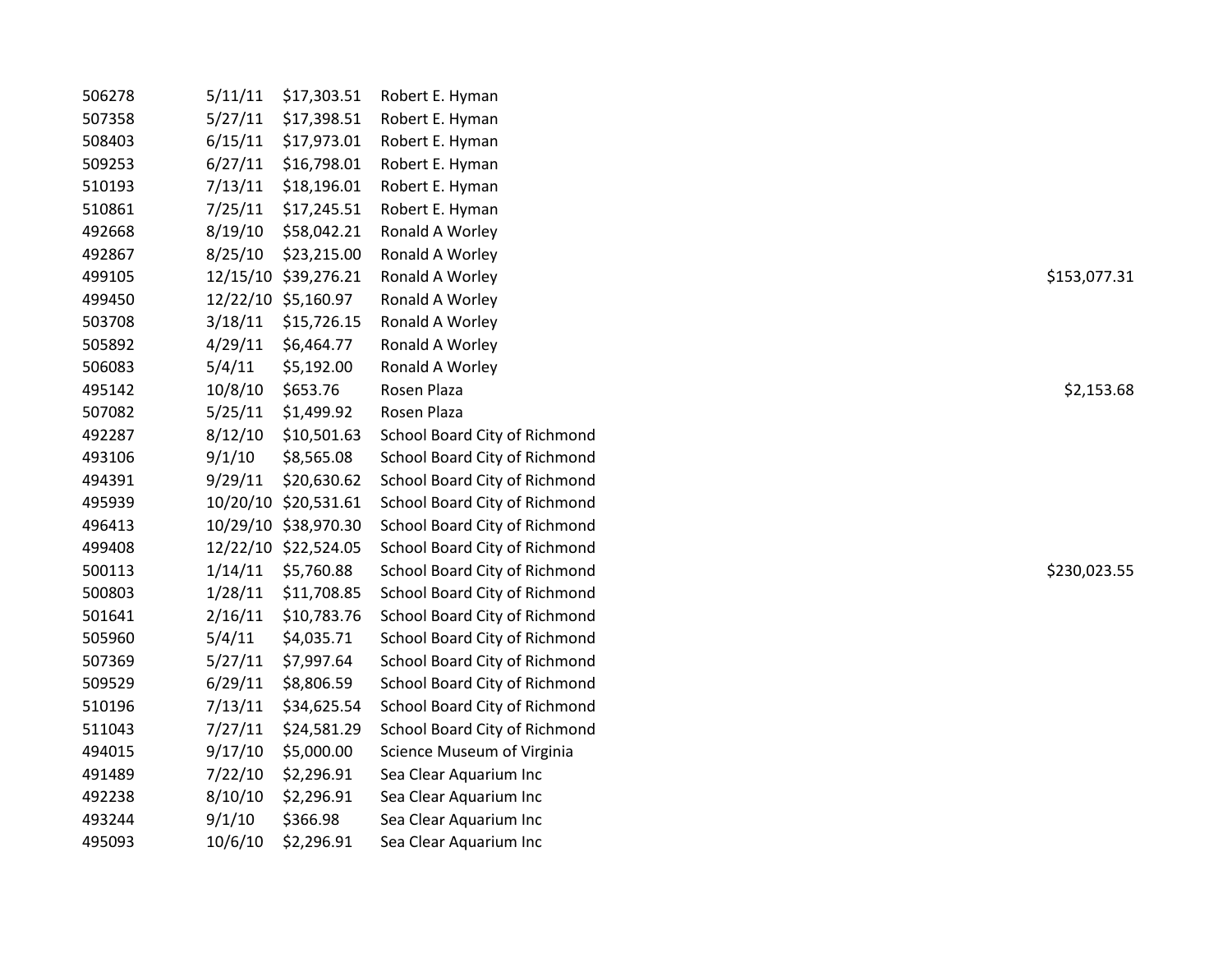| 496498 | 10/29/10 \$62.96  |                     | Sea Clear Aquarium Inc              |             |
|--------|-------------------|---------------------|-------------------------------------|-------------|
| 496701 | 11/3/10           | \$2,296.91          | Sea Clear Aquarium Inc              | \$29,276.35 |
| 498179 | 12/1/10           | \$2,663.89          | Sea Clear Aquarium Inc              |             |
| 498591 | 12/8/10           | \$402.00            | Sea Clear Aquarium Inc              |             |
| 499709 | 1/5/11            | \$2,296.91          | Sea Clear Aquarium Inc              |             |
| 501068 | 2/2/11            | \$2,296.91          | Sea Clear Aquarium Inc              |             |
| 502789 | 3/4/11            | \$2,296.91          | Sea Clear Aquarium Inc              |             |
| 504272 | 3/30/11           | \$402.00            | Sea Clear Aquarium Inc              |             |
| 504409 | 4/1/11            | \$2,296.91          | Sea Clear Aquarium Inc              |             |
| 506857 | 5/18/11           | \$2,296.91          | Sea Clear Aquarium Inc              |             |
| 507451 | 5/27/11           | \$2,296.91          | Sea Clear Aquarium Inc              |             |
| 511157 | 7/27/11           | \$2,409.42          | Sea Clear Aquarium Inc              |             |
| 499739 | 1/5/11            | \$3,445.05          | <b>Seasonings Fine Catering</b>     |             |
| 490251 | 7/1/10            | \$3,540.00          | <b>Shane Tait</b>                   |             |
| 490520 | 7/8/10            | \$615.00            | Sheraton Boston Hotel               |             |
| 491523 | 7/27/10           | \$6,037.44          | Sheraton Boston Hotel               |             |
| 491524 | 7/27/10           | \$1,138.78          | Sheraton Boston Hotel               | \$73,870.21 |
| 498646 | 12/10/10 \$377.36 |                     | Sheraton Chicago                    |             |
| 495688 |                   | 10/20/10 \$1,554.80 | Sheraton Fort Worth Hotel           |             |
| 497156 |                   | 11/12/10 \$2,361.25 | <b>Sheraton Gateway Los Angeles</b> |             |
| 505912 | 5/4/11            | \$985.92            | <b>Sheraton Hotel</b>               |             |
| 497158 | 11/12/10 \$448.92 |                     | <b>Sheraton New Orleans Hotel</b>   |             |
| 494384 | 9/29/10           | \$2,519.04          | <b>Sheraton Norfolk</b>             |             |
| 497188 | 11/12/10 \$325.18 |                     | <b>Sheraton Norfolk</b>             |             |
| 497189 | 11/12/10 \$325.18 |                     | <b>Sheraton Norfolk</b>             |             |
| 507359 | 5/27/11           | \$492.48            | Sheraton Oceanfront Inn             |             |
| 491907 | 8/3/10            | \$5,060.05          | <b>Sheraton Park South Hotel</b>    |             |
| 492286 | 8/12/10           | \$2,170.58          | Sheraton Park South Hotel           |             |
| 492744 | 8/25/10           | \$16,407.72         | Sheraton Park South Hotel           |             |
| 494081 | 9/22/10           | \$5,571.36          | Sheraton Park South Hotel           |             |
| 494672 | 10/1/10           | \$3,540.35          | Sheraton Park South Hotel           |             |
| 496128 | 10/27/10 \$300.00 |                     | <b>Sheraton Park South Hotel</b>    |             |
| 499513 | 1/5/11            | \$2,416.50          | Sheraton Park South Hotel           |             |
| 508404 | 6/15/11           | \$13,170.75         | Sheraton Park South Hotel           |             |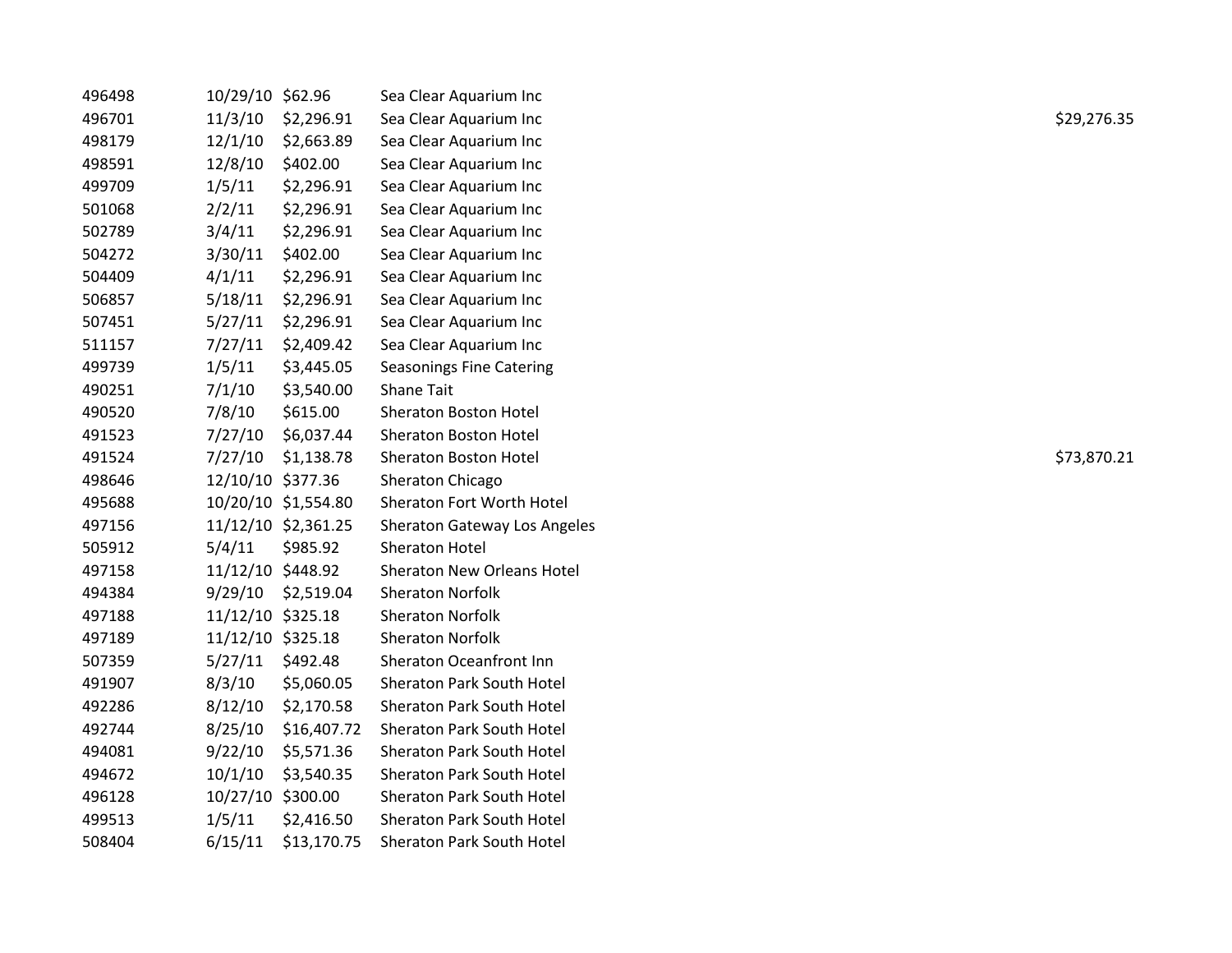| 509254 | 6/27/11 | \$3,867.23           | Sheraton Park South Hotel              |                       |             |
|--------|---------|----------------------|----------------------------------------|-----------------------|-------------|
| 504442 | 4/6/11  | \$1,070.72           | Sheraton Wild Horse Pass               |                       |             |
| 505797 | 4/29/11 | \$3,113.60           | Sheraton Wild Horse Pass               |                       |             |
| 492759 | 8/25/10 | \$10,000.00          | <b>Smart Tag</b>                       |                       |             |
| 498698 |         | 12/10/10 \$10,000.00 | <b>Smart Tag</b>                       |                       | \$47,833.00 |
| 502894 | 3/9/11  | \$10,000.00          | <b>Smart Tag</b>                       |                       |             |
| 504333 | 4/1/11  | \$7,833.00           | <b>Smart Tag</b>                       |                       |             |
| 508827 | 6/21/11 | \$10,000.00          | <b>Smart Tag</b>                       |                       |             |
| 493200 | 9/1/10  | \$1,454.75           | Smokey Pig                             |                       |             |
| 491291 | 7/20/10 | \$1,439.64           | Southern Police Equipment              |                       |             |
| 491063 | 7/15/10 | \$9,072.00           | Southside Child                        |                       |             |
| 507849 | 6/3/11  | \$4,523.50           | Spirit Cruises LLC                     | <b>Dinner Cruises</b> |             |
| 490728 | 7/13/10 | \$1,753.00           | <b>Staff Development for Educators</b> |                       |             |
| 490729 | 7/13/10 | \$599.00             | <b>Staff Development for Educators</b> |                       |             |
| 490730 | 7/13/10 | \$599.00             | <b>Staff Development for Educators</b> |                       |             |
| 490731 | 7/13/10 | \$599.00             | <b>Staff Development for Educators</b> |                       |             |
| 490732 | 7/13/10 | \$599.00             | <b>Staff Development for Educators</b> |                       | \$7,144.00  |
| 490733 | 7/13/10 | \$599.00             | <b>Staff Development for Educators</b> |                       |             |
| 490734 | 7/13/10 | \$599.00             | <b>Staff Development for Educators</b> |                       |             |
| 490735 | 7/13/10 | \$599.00             | <b>Staff Development for Educators</b> |                       |             |
| 490736 | 7/13/10 | \$599.00             | <b>Staff Development for Educators</b> |                       |             |
| 490737 | 7/13/10 | \$599.00             | <b>Staff Development for Educators</b> |                       |             |
| 500388 | 1/21/11 | \$762.30             | <b>Stonewall Jackson Hotel</b>         |                       |             |
| 490191 | 7/1/10  | \$351.54             | <b>Strange's Florist</b>               |                       |             |
| 491331 | 7/22/10 | \$274.95             | <b>Strange's Florist</b>               |                       |             |
| 491535 | 7/27/10 | \$187.08             | <b>Strange's Florist</b>               |                       |             |
| 501456 | 2/11/11 | \$157.13             | <b>Strange's Florist</b>               |                       | \$1,608.25  |
| 501613 | 2/16/11 | \$134.90             | <b>Strange's Florist</b>               |                       |             |
| 503383 | 3/16/11 | \$10.69              | <b>Strange's Florist</b>               |                       |             |
| 506655 | 5/18/11 | \$59.90              | <b>Strange's Florist</b>               |                       |             |
| 508159 | 6/10/11 | \$182.16             | <b>Strange's Florist</b>               |                       |             |
| 509025 | 6/23/11 | \$164.95             | <b>Strange's Florist</b>               |                       |             |
| 510692 | 7/20/11 | \$84.95              | <b>Strange's Florist</b>               |                       |             |
| 505893 | 4/29/11 | \$1,115.00           | Subway                                 |                       |             |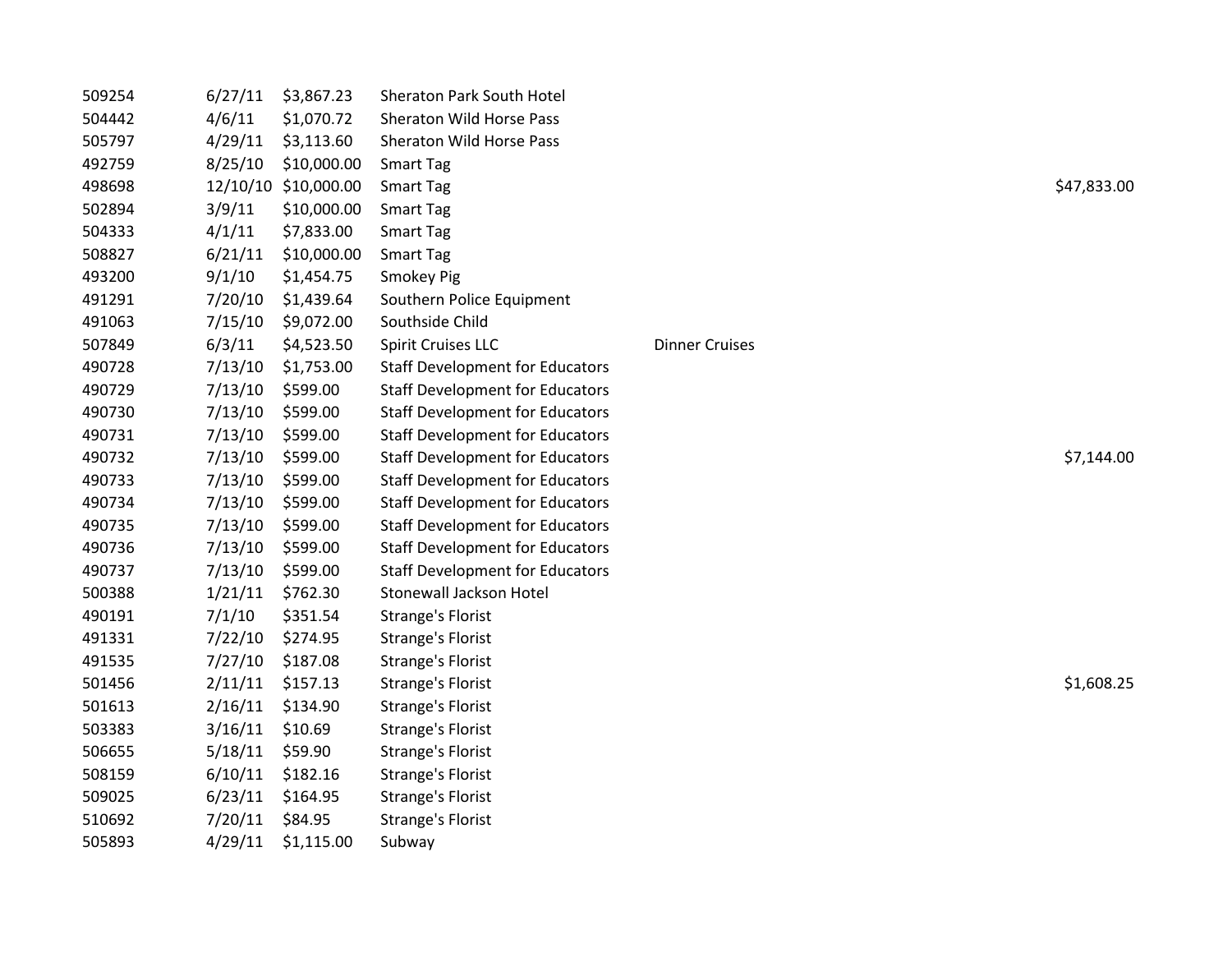| 506087 | 5/4/11            | \$275.00             | Subway                           |             |
|--------|-------------------|----------------------|----------------------------------|-------------|
| 494174 | 9/22/10           | \$854.50             | The Country Club of Virginia     |             |
| 509205 | 6/27/11           | \$1,603.00           | The Empire Hotel                 | 1603        |
| 498984 |                   | 12/15/10 \$35,255.00 | The Gallup Organization          |             |
| 502213 | 2/25/11           | \$1,108.98           | The Inn at Keystone              |             |
| 496598 | 11/3/10           | \$173.80             | The Mimslyn Inn, LLC             | \$3,534.73  |
| 497157 | 11/12/10 \$544.20 |                      | The Peabody Memphis Hotel        |             |
| 505566 | 4/27/11           | \$1,707.75           | The Wyndham Princeton            |             |
| 492817 | 8/25/10           | \$120.00             | <b>Toastmaster International</b> |             |
| 490148 | 6/29/10           | \$7,927.95           | <b>Total Tutors LLC</b>          |             |
| 507315 | 5/27/11           | \$815.62             | Town and Country Resort Hotel    |             |
| 507807 | 6/3/11            | \$2,458.58           | Traveltyme Inc                   |             |
| 507808 | 6/3/11            | \$5,977.00           | Traveltyme Inc                   |             |
| 508907 | 6/21/11           | \$2,053.00           | Traveltyme Inc                   |             |
| 492397 | 8/17/10           | \$1,377.26           | Triangle Rent-A-Car              |             |
| 490552 | 7/8/10            | \$5,751.68           | <b>Tsquared Tutors LLC</b>       |             |
| 501933 | 2/18/11           | \$498.61             | Two Knikkers, LLC                |             |
| 503023 | 3/9/11            | \$2,085.21           | Two Knikkers, LLC                | \$10,280.42 |
| 503511 | 3/16/11           | \$935.52             | Two Knikkers, LLC                |             |
| 503676 | 3/18/11           | \$412.66             | Two Knikkers, LLC                |             |
| 505700 | 4/27/11           | \$942.10             | Two Knikkers, LLC                |             |
| 508046 | 6/8/11            | \$1,159.74           | Two Knikkers, LLC                |             |
| 508542 | 6/15/11           | \$4,246.58           | Two Knikkers, LLC                |             |
| 503443 | 3/16/11           | \$275.97             | TWT, LLC D/B/A Lola's Lunches    |             |
| 508466 | 6/15/11           | \$276.06             | TWT, LLC D/B/A Lola's Lunches    |             |
| 490595 | 7/8/10            | \$7,980.00           | University of Richmond           |             |
| 501525 | 2/11/11           | \$608.50             | <b>Universoul Circus Inc</b>     |             |
| 501526 | 2/11/11           | \$1,028.50           | <b>Universoul Circus Inc</b>     | \$4,872.50  |
| 501937 | 2/18/11           | \$360.00             | <b>Universoul Circus Inc</b>     |             |
| 502109 | 2/23/11           | \$778.50             | <b>Universoul Circus Inc</b>     |             |
| 502115 | 2/23/11           | \$1,588.50           | <b>Universoul Circus Inc</b>     |             |
| 502370 | 2/25/11           | \$508.50             | <b>Universoul Circus Inc</b>     |             |
| 497729 | 11/24/10 \$538.20 |                      | Uno's Chicago Grill              |             |
| 493025 | 8/27/10 \$5.00    |                      | Va Deptment of Motor Vehicle     |             |
|        |                   |                      |                                  |             |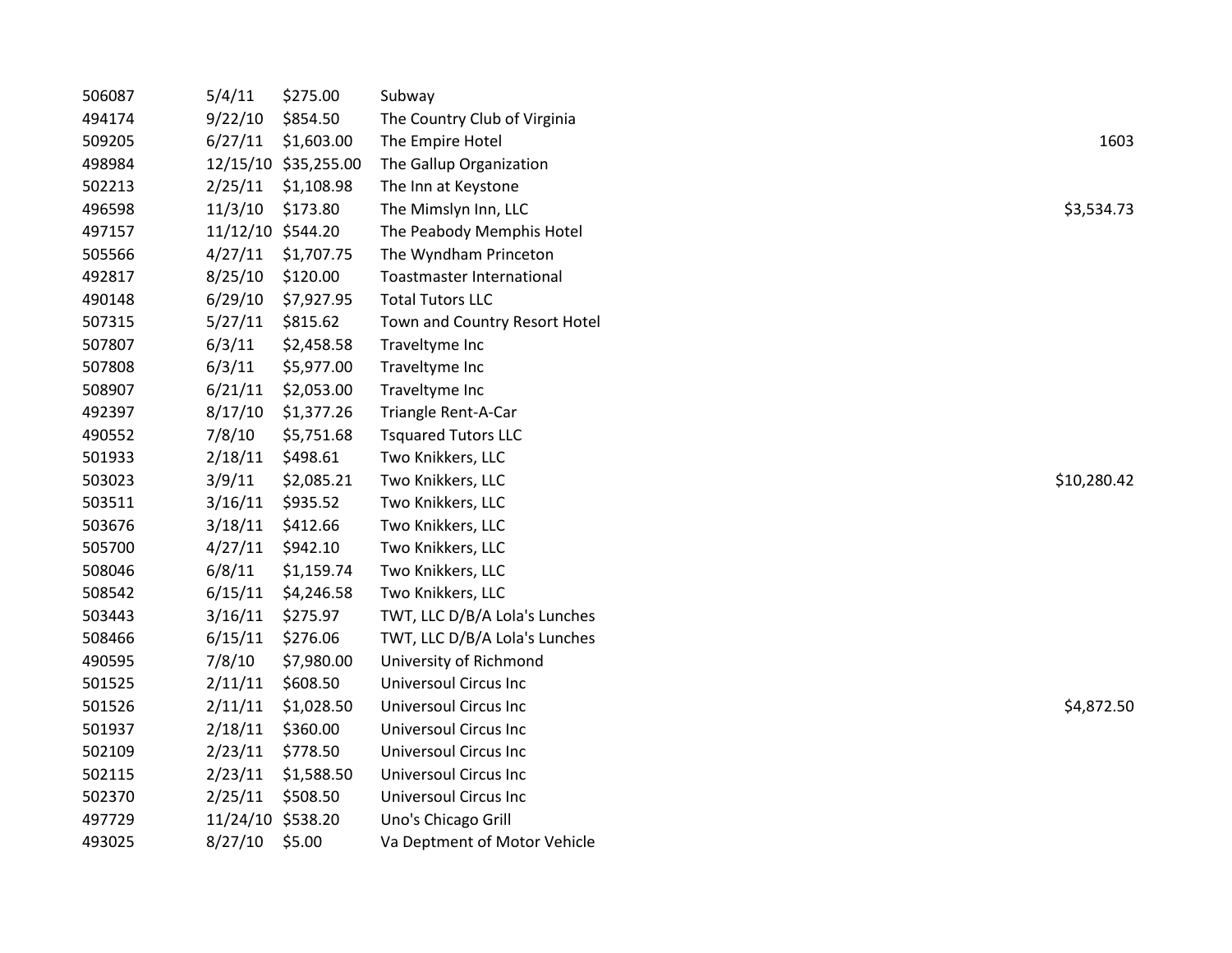| 492166 | 8/10/10           | \$1,000.00          | Vermont College of Fine Arts    |             |
|--------|-------------------|---------------------|---------------------------------|-------------|
| 490313 | 7/1/10            | \$2,568.60          | <b>Victory Travel</b>           |             |
| 490305 | 7/1/10            | \$1,298.64          | Virginia Beach Resort Hotel     |             |
| 495501 | 10/13/10 \$95.92  |                     | Virginia Beach Resort Hotel     | \$14,300.32 |
| 510112 | 7/11/11           | \$12,905.76         | Virginia Beach Resort Hotel     |             |
| 492363 | 8/12/10           | \$1,281.00          | Virginia Correctional           |             |
| 509931 | 7/6/11            | \$463.50            | Virginia Correctional           |             |
| 492241 | 8/10/10           | \$1,000.00          | Virginia Holocaust Museum       |             |
| 494599 | 9/29/10           | \$150.00            | Virginia Holocaust Museum       |             |
| 502480 | 3/2/11            | \$829.06            | W San Francisco                 |             |
| 492506 | 8/19/10           | \$500.00            | Walmart                         |             |
| 492507 | 8/19/10           | \$200.00            | Walmart                         |             |
| 493084 | 9/1/10            | \$1,400.00          | Walmart                         |             |
| 495158 | 10/8/10           | \$2,000.00          | Walmart                         | \$11,228.34 |
| 497182 |                   | 11/12/10 \$2,000.00 | Walmart                         |             |
| 502260 | 2/25/11           | \$2,400.00          | Walmart                         |             |
| 506656 | 5/18/11           | \$1,500.00          | Walmart                         |             |
| 507114 | 5/25/11           | \$500.00            | Walmart                         |             |
| 504715 | 5/25/11           | \$500.00            | Walmart                         |             |
| 510693 | 7/20/11           | \$228.34            | Walmart                         |             |
| 494809 | 10/6/10           | \$895.52            | Walt Disney World Group Res     |             |
| 497152 | 11/12/10 \$832.50 |                     | Walt Disney World Group Res     |             |
| 504127 | 3/30/11           | \$1,000.00          | <b>WAWA#677</b>                 |             |
| 493097 | 9/1/10            | \$2,500.00          | <b>WAWA #677</b>                |             |
| 491975 | 8/3/10            | \$630.00            | <b>Wells Transportation LLC</b> |             |
| 493889 | 9/17/10           | \$109.48            | Westin Indianapolis Hotel       |             |
| 504434 | 4/6/11            | \$856.44            | Westin Indianapolis Hotel       | \$2,094.11  |
| 507903 | 6/8/11            | \$644.68            | <b>Westin Memphis</b>           |             |
| 508787 | 6/21/11           | \$483.51            | <b>Westin Memphis</b>           |             |
| 499759 | 1/7/11            | \$2,024.61          | Westin San Francisco Market     |             |
| 505594 | 4/27/11           | \$324.82            | <b>Westin-Tysons Corner</b>     |             |
| 497240 | 11/12/10 \$70.05  |                     | <b>Williams Bakery</b>          |             |
| 497891 | 11/24/10 \$69.20  |                     | <b>Williams Bakery</b>          |             |
| 493042 | 9/1/10            | \$562.50            | Williamsburg Lodge              |             |